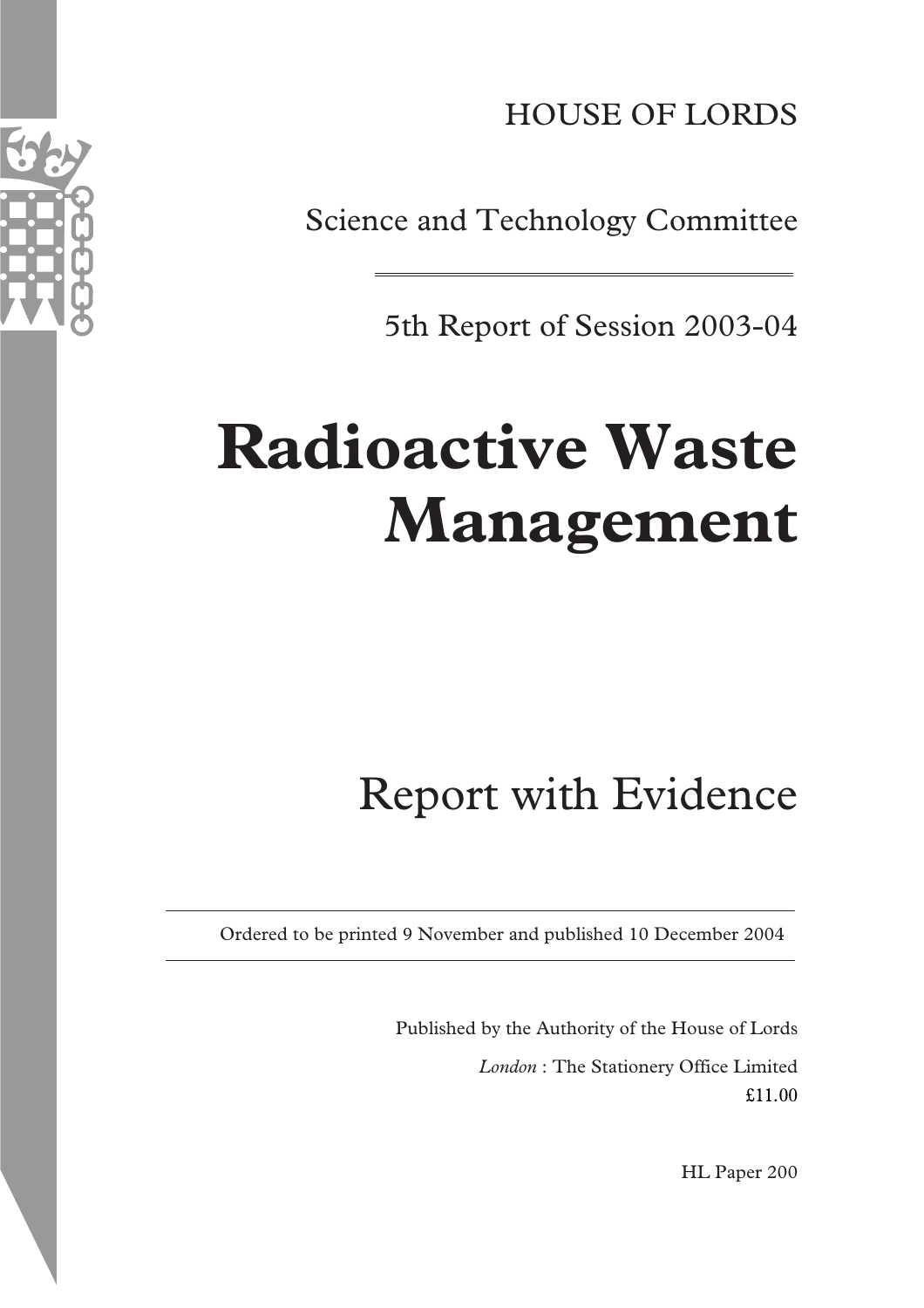#### *Science and Technology Committee*

The Science and Technology Committee is appointed by the House of Lords in each session "to consider science and technology".

#### *Current Membership*

The Members of the Science and Technology Committee in the 2003-04 session are:

Lord Broers (co-opted) Baroness Finlay of Llandaff Lord Lewis of Newnham Lord Mitchell Lord Oxburgh (Chairman) Lord Paul Baroness Perry of Southwark Baroness Platt of Writtle Baroness Sharp of Guildford Lord Soulsby of Swaffham Prior Lord Sutherland of Houndwood Lord Turnberg Baroness Walmsley Lord Winston Lord Young of Graffham

In addition, Lord Flowers, Lord Jenkin of Roding and Lord Tombs were co-opted specifically for this inquiry. For the declared interests of Members of the Committee with regard to this inquiry, see Appendix 1.

#### *Information about the Committee and Publications*

Information about the Science and Technology Committee, including details of current inquiries, can be found on the internet at http://www.parliament.uk/hlscience/. Committee publications, including reports, press notices, transcripts of evidence and government responses to reports, can be found at the same address.

Committee reports are published by The Stationery Office by Order of the House.

#### *General Information*

General information about the House of Lords and its Committees, including guidance to witnesses, details of current inquiries and forthcoming meetings is on the internet at: http://www.parliament.uk/about\_lords/about\_lords.cfm.

#### *Contacts for the Science and Technology Committee*

All correspondence should be addressed to: The Clerk of the Science and Technology Committee Committee Office House of Lords London SW1A 0PW

The telephone number for general enquiries is 020 7219 5750. The Committee's email address is hlscience@parliament.uk.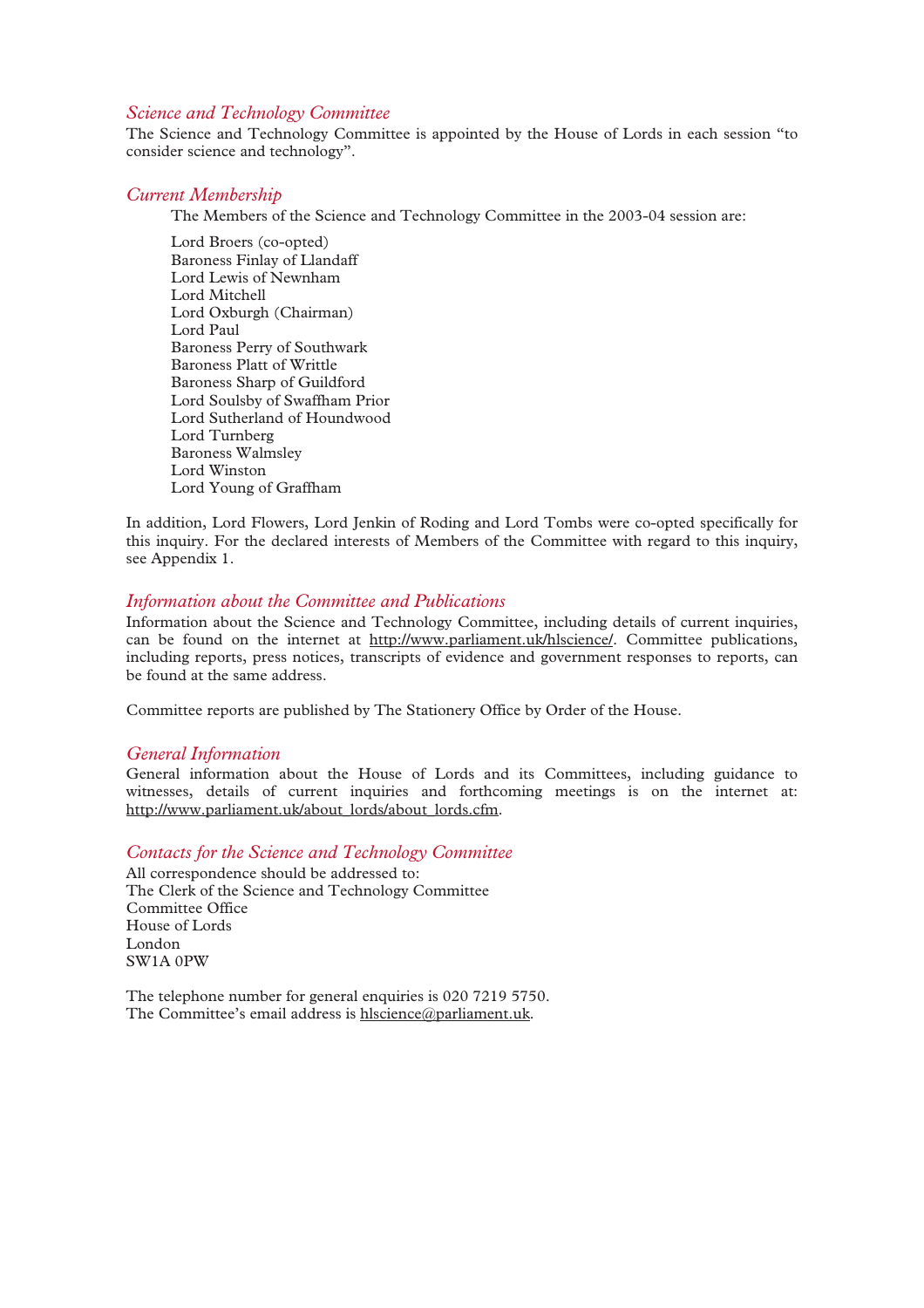#### **CONTENTS**

|                                                                            | Page           |
|----------------------------------------------------------------------------|----------------|
| <b>Abstract</b>                                                            | $\overline{4}$ |
| <b>Chapter 1: Introduction</b><br>Summary of conclusions                   | 5<br>5         |
| <b>Chapter 2: Background</b><br>Box 1: Classification of radioactive waste | 8<br>8         |
| <b>Chapter 3: Establishment of CoRWM</b>                                   | 11             |
| <b>Chapter 4: Work of CoRWM</b><br>Box 2: The Chemicals Stakeholder Forum  | 14<br>16       |
| <b>Chapter 5: Wider Policy Issues</b>                                      | 18             |
| <b>Appendix 1: Committee Membership</b>                                    | 20             |
| <b>Appendix 2: List of Witnesses</b>                                       | 21             |
| Appendix 3: Visit to Ipswich                                               | 22             |

#### **Oral Evidence**

*Mr Gordon Mackerron, Chairman, Ms Jenny Watson, Deputy Chairman, and Mr Adam Scott, Secretary, Committee on Radioactive Waste Management*  Oral evidence, 18 October 2004 1 *Mr Elliot Morley, MP, Minister for State for Environment, and Mr Chris de Grouchy, Radioactive Substances Division, Department for Environment, Food and Rural Affairs* 

Oral evidence, 18 October 2004 9 Supplementary written evidence 17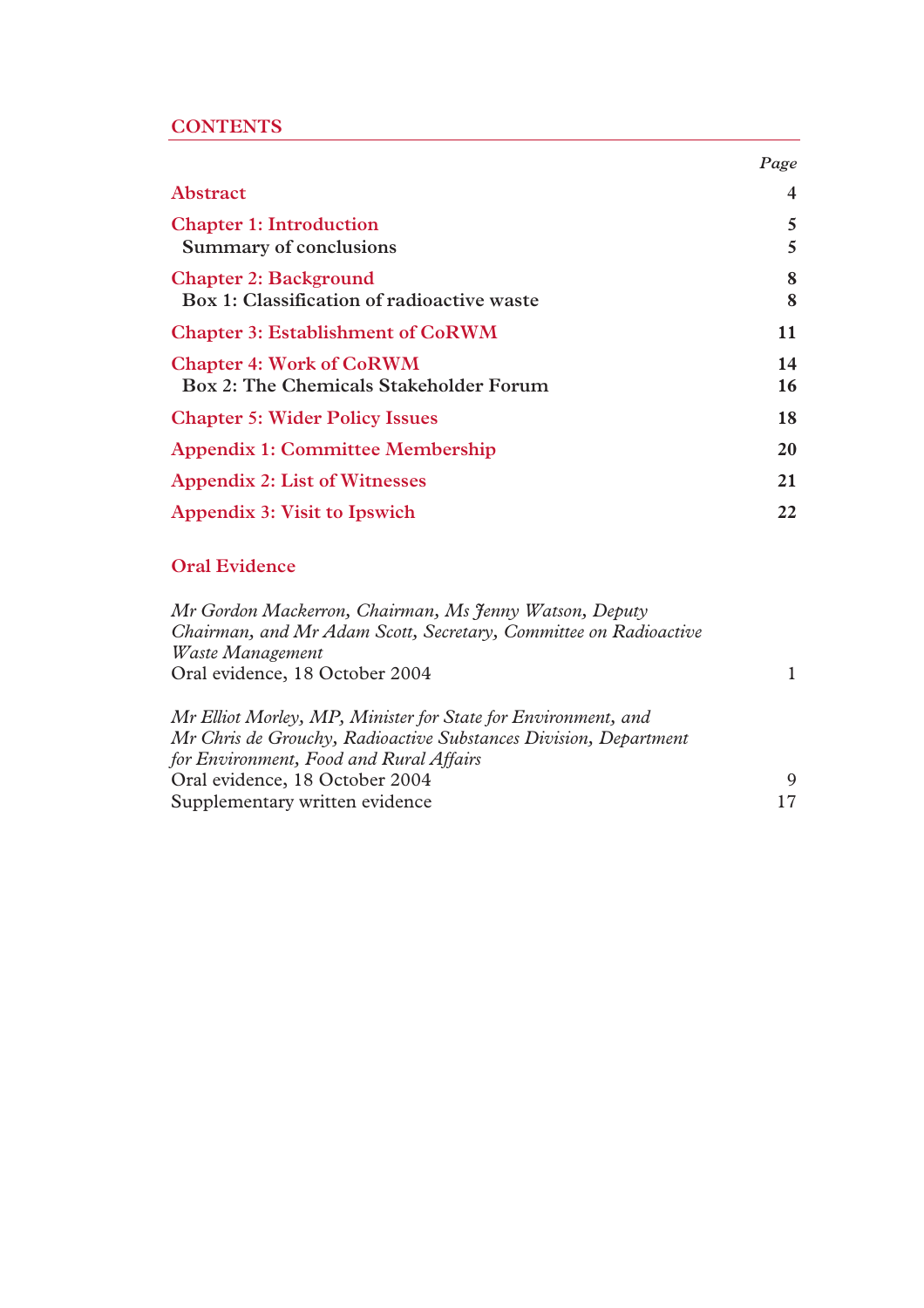#### **ABSTRACT**

Almost 30 years after the Royal Commission on Environmental Pollution first drew attention to the urgent need to find a long-term solution to the problem of storing radioactive waste, there is still no strategy for dealing with the United Kingdom's high and intermediate level radioactive waste. Surface stores of such waste are already considerable, and continue to increase in volume. In the current climate of uncertainty over global security, there are now serious concerns over their vulnerability to terrorist attack.

\_\_\_\_\_\_\_\_\_\_\_\_\_\_\_\_\_\_\_\_\_\_\_\_\_\_\_\_\_\_\_\_\_\_\_\_\_\_\_\_\_\_\_\_\_\_\_\_\_\_\_\_\_\_\_\_\_\_\_\_\_\_\_\_\_\_\_\_\_\_\_\_\_\_\_\_\_\_\_\_\_\_\_\_\_\_\_\_\_\_\_\_\_\_\_\_\_\_\_\_\_\_\_\_\_\_\_\_\_\_\_\_\_\_\_\_\_\_\_\_\_\_\_\_\_\_\_\_\_\_\_\_\_\_\_\_\_\_\_\_\_\_\_\_\_\_\_\_\_\_\_\_\_\_\_\_\_\_\_\_\_\_\_\_\_\_\_\_\_\_\_\_\_\_\_\_\_\_\_\_\_\_\_\_\_\_\_\_\_\_\_\_\_\_\_\_\_\_\_\_\_\_\_\_\_\_\_\_\_\_\_

In 1997 planning permission for an underground test laboratory near Sellafield was refused. This was regarded as an essential first step before the building of an underground repository for radioactive materials. Since 1997 the Government have procrastinated until earlier this year when the Committee on Radioactive Waste Management (CoRWM) was established.

CoRWM is charged both with finding the best technical solution to the problems of radioactive waste management and with inspiring public confidence in it.

In the light of the numerous authoritative and exhaustive reports that have been published in the United Kingdom and abroad, of current international agreements, and of European Union guidance, we are astonished that the Committee should have been told to set about this task "with a blank sheet of paper". CoRWM could more fruitfully have been instructed to concentrate on the various alternatives for underground repositories that United Kingdom and international opinion have identified as the best options.

We regard it as most unlikely that meaningful public acceptance can be secured for any particular method of managing nuclear waste in the abstract. As the Department's own survey shows the wider public becomes exercised with this topic only when particular sites are up for discussion.

We commend CoRWM for its objectives of openness, transparency and inclusivity. We are, however, concerned at the actual opacity of its open meetings, and the undue emphasis given to investigating methodologies of decision-making and public and stakeholder engagement at the expense of identifying the right scientific and technical solution.

Overall, we find that CoRWM's terms of reference are dauntingly broad and in some respects astonishingly vague. We judge the composition of CoRWM to be inappropriate for offering advice to the Government on the technical aspects of their remit. We were unconvinced by CoRWM's response that they could rely on the peer-reviewed advice of consultants to arrive at the appropriate technical solution. We therefore regard it as essential that CoRWM should have more internal technical expertise and we make suggestions as to how this might be done.

We note that the delay in developing a strategy for handling nuclear waste is seen by the Government as an impediment to considering the role of nuclear power in meeting its objectives of planned reductions in carbon emissions and a secure energy supply. We deplore this and urge the Government to reconsider.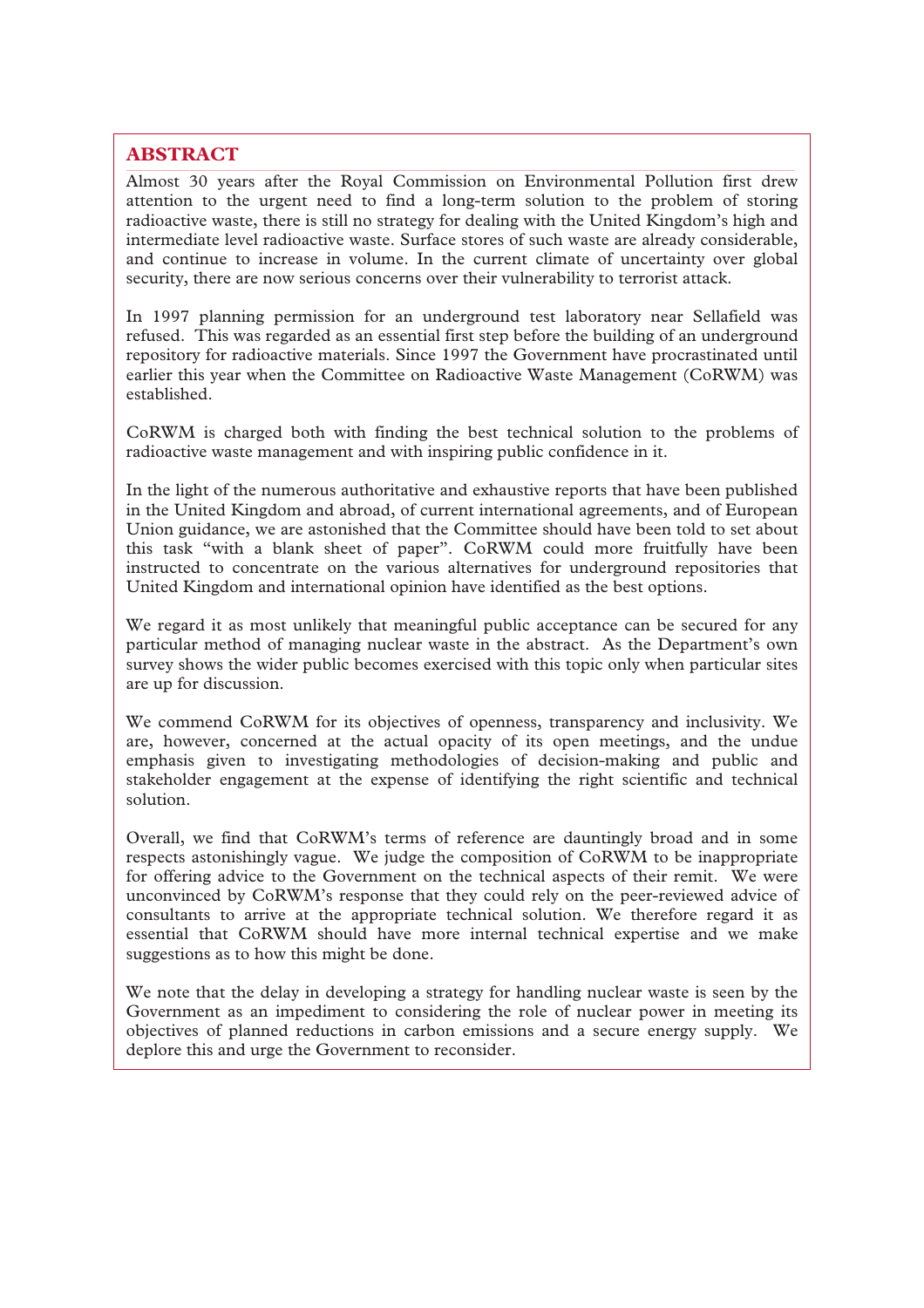## **Radioactive Waste Management**

#### **CHAPTER 1: INTRODUCTION**

- 1.1. This Report examines recent developments in the United Kingdom Government's radioactive waste management policy. It follows up two earlier Reports by the Committee, on *Management of Nuclear Waste* and on Managing Radioactive Waste: the Government's consultation.<sup>1</sup> On this occasion we have focused on the role of the Committee on Radioactive Waste Management (CoRWM), which was appointed by the Government in November 2003.<sup>2</sup> CoRWM has been asked "to oversee a review of options for managing solid radioactive waste in the United Kingdom and to recommend to Ministers the option, or combination of options, that can provide a long-term solution, providing protection for people and the environment."<sup>3</sup>
- 1.2. On 17 September 2004 the Select Committee attended the second day of CoRWM's open meeting in Ipswich. Following the meeting, Mr Gordon MacKerron, Chairman of CoRWM, gave the Select Committee a brief presentation on the work of CoRWM, and answered questions. A note of this meeting is at Appendix 3. On 18 October the Select Committee took formal evidence from Mr MacKerron, along with two colleagues, and separately heard from the Minister of State for the Environment, Mr Elliot Morley MP. The transcripts of these meetings are reprinted in this volume.
- 1.3. The body of this report examines the process by which CoRWM was established and the manner in which it is operating, before putting these matters in the context of wider radioactive waste policy.

#### **Summary of conclusions**

1.4. The Select Committee remains deeply concerned at the slow progress towards developing policy in this area. From the evidence we have heard in the course of this short inquiry, and drawing on our previous work, we have reached the following conclusions:

#### *Timing*

1. Since 1997 progress towards finding a long-term solution to the problem of radioactive waste management has been bedevilled by delay. Both Mr MacKerron (Q 3) and Mr Morley (Q 36) assured us that CoRWM will be able to deliver its recommendation to Ministers by July 2006. This timetable must not be allowed to slip, nor must CoRWM's report be followed by further procrastination. (Paragraph 3.4)

 <sup>1</sup> *Management of Nuclear Waste*, 3rd Report, Session 1998-99 (HL Paper 41); and *Managing Radioactive Waste: the Government's consultation*, 1st Report, Session 2001-02 (HL Paper 36).

<sup>&</sup>lt;sup>2</sup> *New team appointed to find long term solution for UK nuclear waste*, Defra news release 479/03, 17 November 2003.

<sup>3</sup> CoRWM terms of reference paragraph 1; full terms of reference available from http://www.corwm.org.uk/content-1.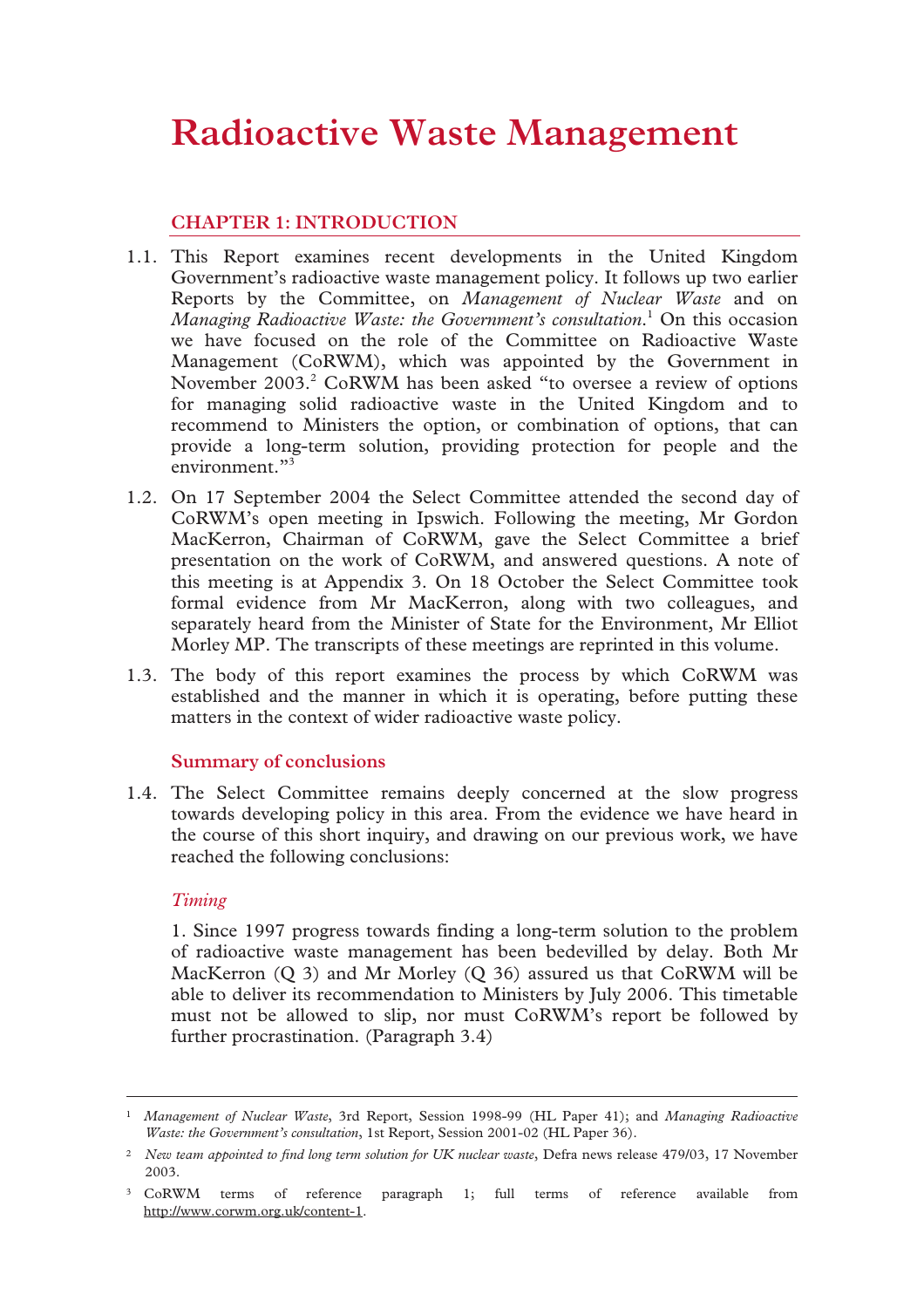#### 6 RADIOACTIVE WASTE MANAGEMENT

#### *A "blank sheet of paper"*

2. We are astonished that CoRWM was asked to start from a "blank sheet of paper" when several of the options being considered had already in effect been ruled out by the Government and numerous authoritative bodies. CoRWM must waste no more time considering infeasible strategies. (Paragraph 3.15)

#### *Scientific expertise and commissioning scientific work*

3. We cannot understand why Defra's Chief Scientific Advisor was not directly involved in the formation of a committee that will be providing advice to Ministers on crucial scientific and technical matters. The inadequacies in CoRWM that we have found might well have been recognised at an early stage in its conception if Ministers had involved the Chief Scientific Advisor from the outset. (Paragraph 3.11)

4. There is a danger that, without technical expertise relating to waste management options, CoRWM will be unable to evaluate evidence critically. Total reliance on contractors is unwise. (Paragraph 4.9)

5. We welcome the involvement of the learned societies, including the Royal Society and the Royal Academy of Engineering, in the technical assessment of CoRWM's work, and in identifying data gaps. (Paragraph 4.4)

 6. We urge the Government to consider, without delay, either the appointment of additional members to CoRWM with expertise in earth science, materials or civil engineering, or the establishment of a technical sub-committee to CoRWM comprising several members of the main committee along with a number of experts with experience of relevant technologies. It is not too late for such experts to play an important role in the decision-making process. (Paragraph 4.8)

#### *Public and stakeholder engagement*

7. The amount of time and money CoRWM gives to discussing its methodology of engagement and ways of working is disproportionate to the public engagement that is likely to be generated by its work. (Paragraph 4.14)

#### *Meetings of CoRWM*

8. Documents submitted to CoRWM should be made available to the public, well in advance of meetings. At the meeting itself, some indexing of papers is essential to enable the public to follow proceedings. The meeting, its room and proceedings, should be accessible to all members of the public as far as is practicable. (Paragraph 4.17)

#### *After CoRWM reports*

9. The Government must be clear as to what they expect from CoRWM so that the next stage can follow on promptly. Planning and preparation by Government will be needed regardless of CoRWM's recommendation. They must not wait until 2006. (Paragraph 5.2)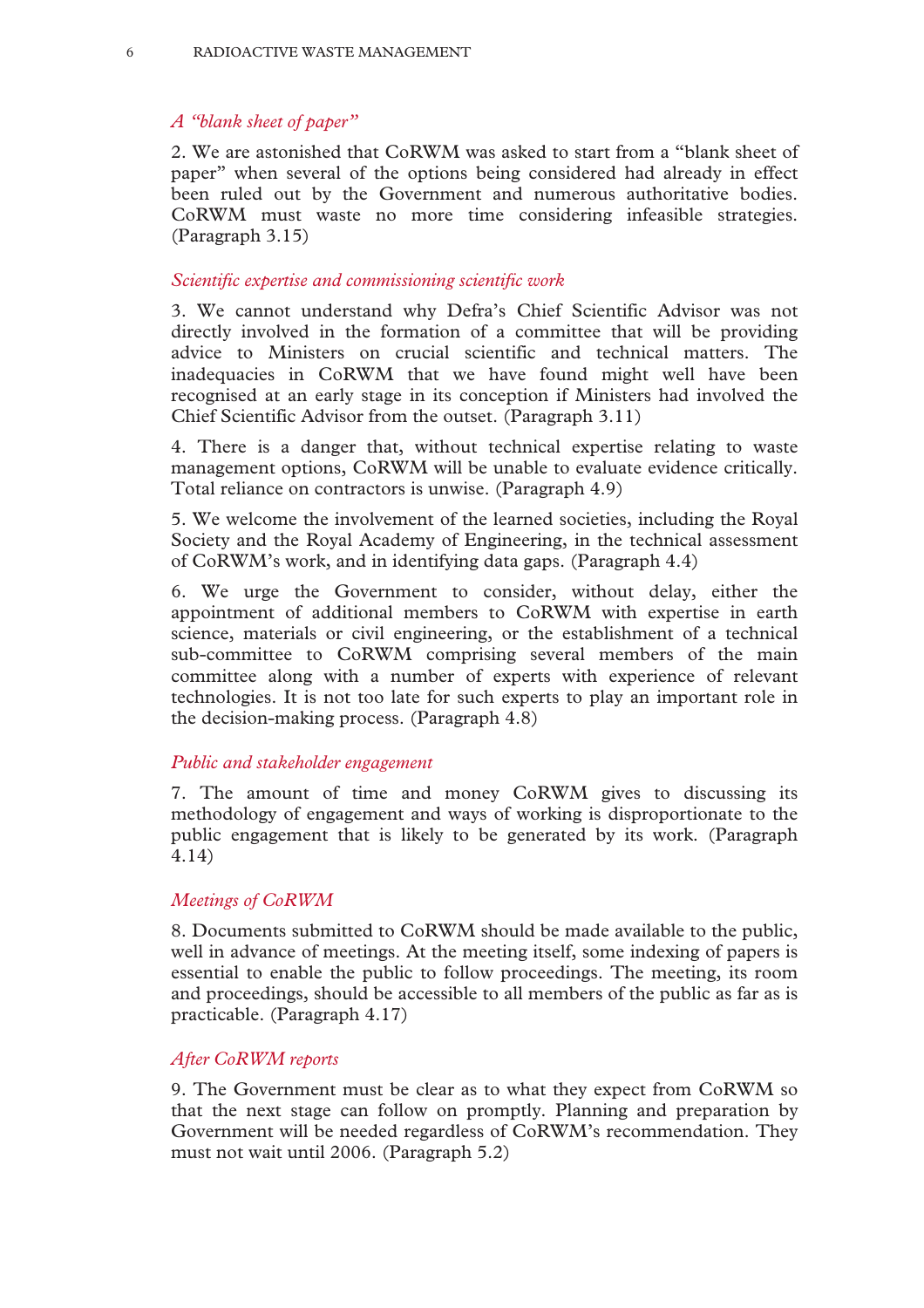#### *The future of nuclear power*

10. The Government must no longer allow delays in developing a long-term radioactive waste management strategy to be used as a pretext for deferring decisions on the future of nuclear power. To do so would seriously narrow the range of options open to the Government in meeting their longer term energy and environmental goals. The small uncertainties associated with radioactive waste disposal that still exist must be balanced against the spectre of global warming: the consequences of not doing enough to limit greenhouse gas emissions may be catastrophic. (Paragraph 5.10)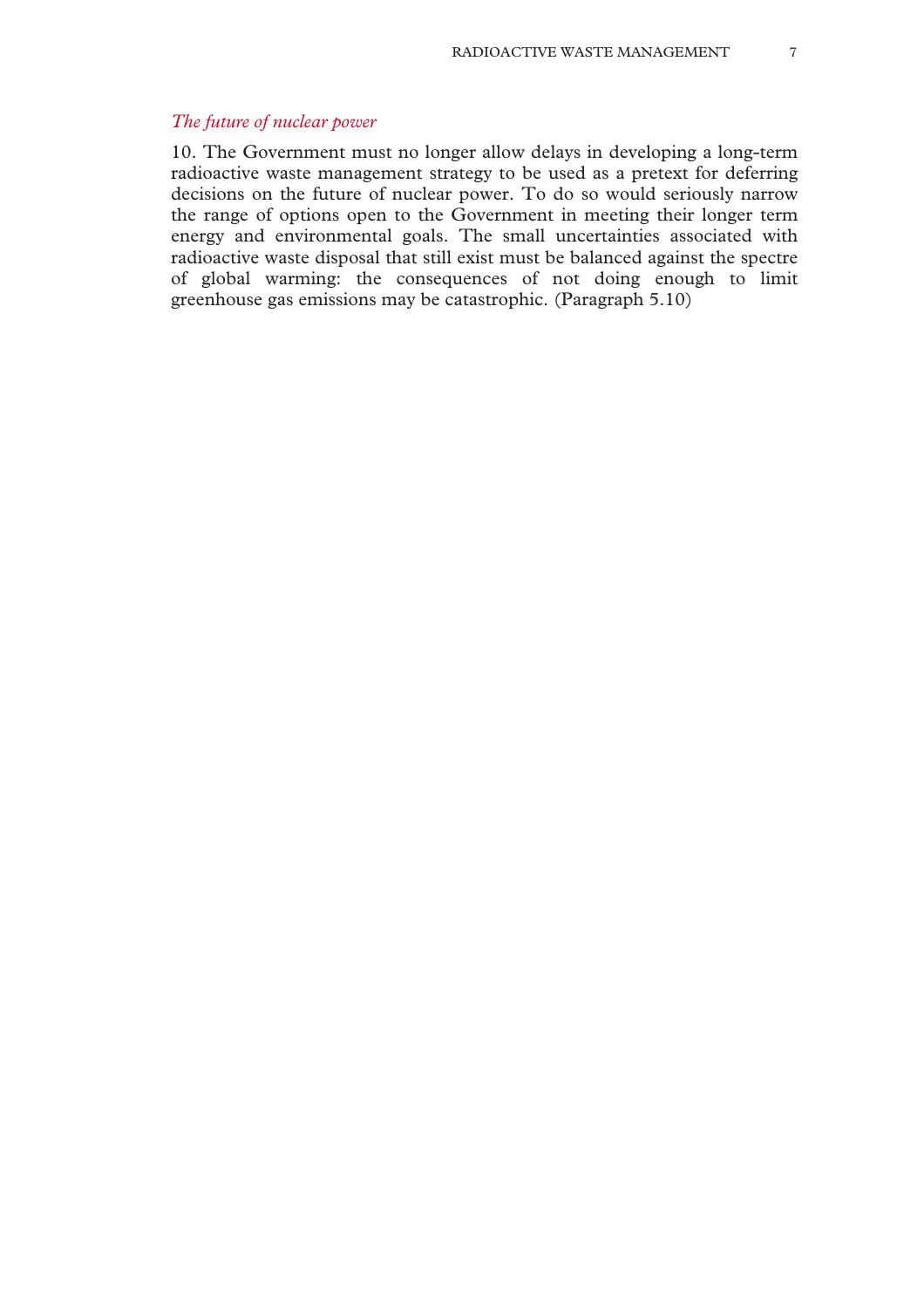#### **CHAPTER 2: BACKGROUND**

2.1. The scale of the problem may be quantified by reference to CoRWM's own preliminary inventory of the United Kingdom's radioactive waste materials: there are currently 764  $m<sup>3</sup>$  of "high level" waste (see Box 1), with a similar amount expected to arise in the future from the current nuclear programme. This waste is stored above ground, mostly at Sellafield. The total amount of current "intermediate level" waste is  $74,500 \text{ m}^3$ , with  $162,700 \text{ m}^3$ unavoidably arising in the future from the current nuclear programme. This is also held in surface stores, at various nuclear sites around the United Kingdom. All this waste poses a potential health risk and will continue to do so for many thousands of years. The volume of "low level" waste is much higher, but this is mostly disposed of at a dedicated site at Drigg in Cumbria, and therefore falls outside the remit of CoRWM and this inquiry.

### **BOX 1**

#### **Classification of radioactive waste4**

For the purposes of the inventory, and for general description, wastes are divided into three categories according to the concentrations of radioactive materials in them and the way they arise: high level, intermediate level and low level.

High Level Waste (HLW), also known as heat-generating waste, consists mainly of concentrated liquid nitric acid product from the reprocessing of spent nuclear fuel. HLW is concentrated by evaporation and stored in double-walled stainless steel tanks encased in thick concrete walls. In addition a small quantity of liquid HLW has been immobilised in glass (vitrified), and by 2015 most of it will be in this form.

Intermediate Level Waste (ILW) consists mainly of metals, with smaller quantities of organic materials, inorganic sludges, cement, graphite, glass and ceramics. ILW mainly arises from the dismantling and reprocessing of spent fuel and from the general operation of nuclear plants. ILW is contained in cement and put inside steel drums, which are then placed in an aboveground concrete store.

Low Level Waste (LLW) includes metals (redundant equipment) and organic materials (laboratory equipment, clothing and paper towels). The organic materials mainly come from hospitals and research establishments. LLW is safely disposed of in containers inside a concrete vault at Drigg, near Sellafield.

2.2. The waste is a legacy of decades of military and civil nuclear programmes. The need to develop a policy on long-term storage or disposal of such waste was identified as long ago as 1976 when the Royal Commission on Environmental Pollution published its seminal report.<sup>5</sup> However, the defining moment of recent years came in 1997 when the outgoing Government decided to accept the recommendation of the planning inspector and to uphold Cumbria County Council's refusal to grant Nirex planning

 <sup>4</sup> Source: Defra Radioactive Waste Management web pages:

http://www.defra.gov.uk/environment/radioactivity/waste/index.htm.

<sup>5</sup> *Nuclear Power and the Environment,* Royal Commission on Environmental Pollution Sixth Report (1976).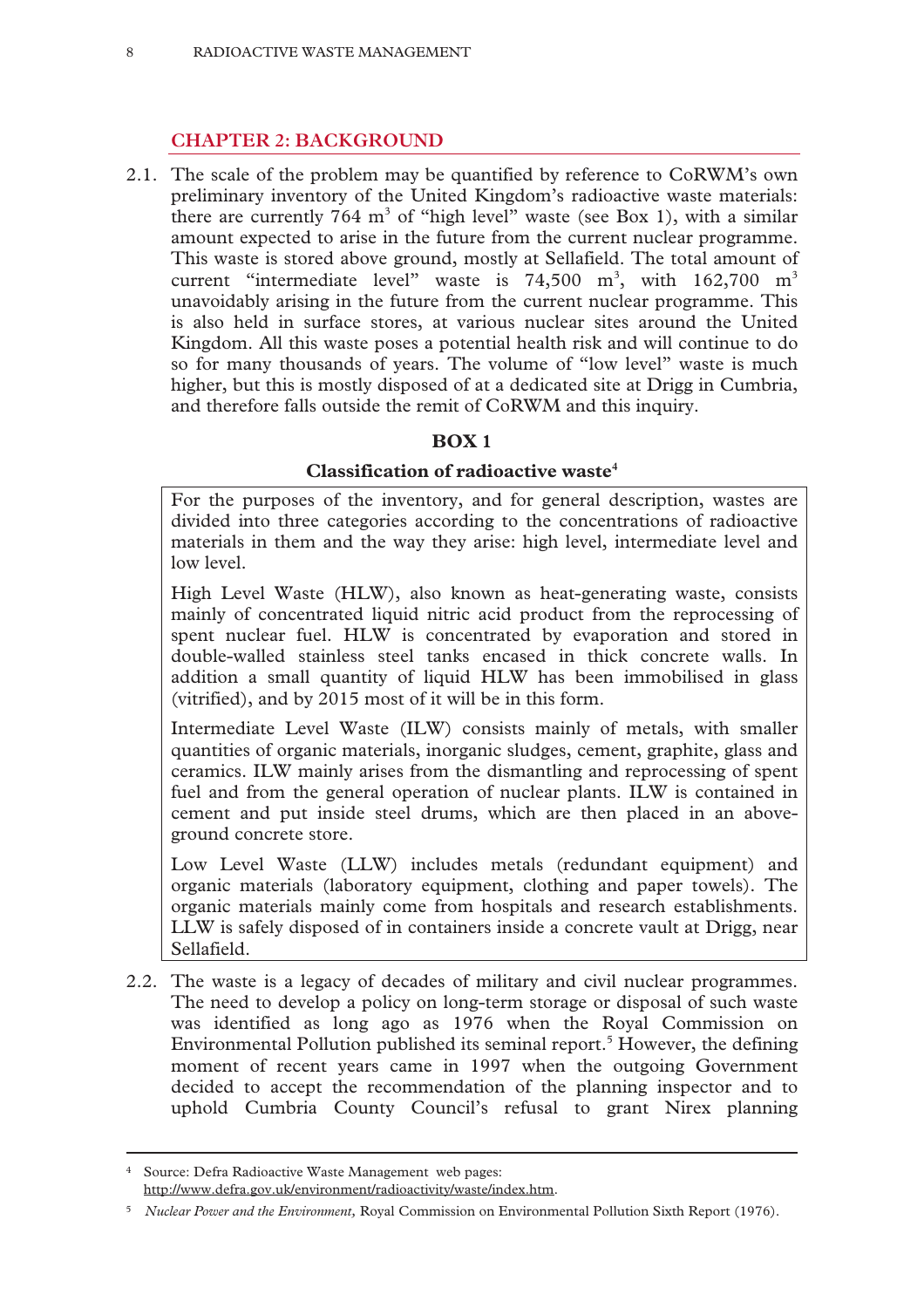permission for a Rock Characterisation Facility at Sellafield.<sup>6</sup> This decision effectively "stopped dead in its tracks the search for a long-term disposal route for intermediate level radioactive waste".<sup>7</sup> In 1999, in the wake of this debacle, this Select Committee published a comprehensive report, *Management of Nuclear Waste*, which analysed the disposal and storage options for radioactive waste, and discussed ways to ensure that any solution was publicly acceptable.

- 2.3. The Government accepted two principal recommendations of the report: first, that there was an urgent need to develop a policy for the permanent storage of the growing amounts of radioactive waste, and second, given public interests and concerns, that the policy should be developed with wide consultation. The report also recommended disposal of radioactive waste in an underground repository as the best long-term solution.
- 2.4. Since 1997, various authoritative reports have been published on this subject, including the report of the Consensus Conference on radioactive waste management in 1999;<sup>8</sup> the report of the House of Commons Environment, Food and Rural Affairs Committee in February 2002;<sup>9</sup> and the report of the Royal Society in May 2002.10 They broadly support this Committee's conclusion that underground storage or disposal represents the best longterm solution.
- 2.5. We also commend a recent interdisciplinary study from the Massachusetts Institute of Technology (MIT), *The Future of Nuclear Power*, published in July 2003, which contains a chapter and appendix on radioactive waste management.<sup>11</sup> It points out "that there is today a high level of confidence within the scientific and technical community that the geologic repository approach is capable of safely isolating the waste from the biosphere for as long as it poses significant risks. This view has been stated and supported in several recent national and international assessments", the references to which we take the opportunity to reproduce here.<sup>12</sup> This is also the view of the European Commission in its proposed Council Directive on the safe management of spent nuclear fuel and radioactive waste, which would

 <sup>6</sup> A "Rock Charcterisation Facility" (essentially an underground laboratory) was required to confirm that the geology of the site, which was planned to be used as an ILW repository, was suitable.

<sup>7</sup> *Radioactive Waste—Where Next?* Parliamentary Office of Science and Technology (POST) Report 106 (1997).

<sup>8</sup> *UK CEED Consensus Conference on Radioactive Waste,* available at http://www.ukceed.org/consensus\_conference/contents.htm.

<sup>9</sup> *Radioactive Waste: The Government's Consultation Process*, 3rd Report, Session 2001-02 (HC Paper 407).

<sup>10</sup> *Developing UK policy for the management of radioactive waste*, The Royal Society, Policy document 12/02, April 2002.

<sup>11</sup> *The Future of Nuclear Power, An Interdisciplinary MIT Study* (2003), ISBN 0-615-12420-8, available at http://web.mit.edu/nuclearpower/.

<sup>12</sup> *Scientific and Technical Basis for Geological Disposal of Radioactive Wastes*, International Atomic Energy Agency Technical Report No. 413, Vienna, February 2003; *Disposition of High Level Waste and Spent Nuclear Fuel: The Continuing Societal and Technical Challenges*, National Academy of Sciences Board on Radioactive Waste Management, National Academy Press, Washington, D.C., 2001; *The Environmental and Ethical Basis of Geologic Disposal of Long-lived Radioactive Wastes: A Collective Opinion of the Radioactive Waste Management Committee of the OECD Nuclear Energy Agency*, Nuclear Energy Agency, OECD, Paris, 1995; *Geologic Disposal of Radioactive Waste: Review of Developments in the Last Decade*, Nuclear Energy Agency, OECD, Paris, 1999.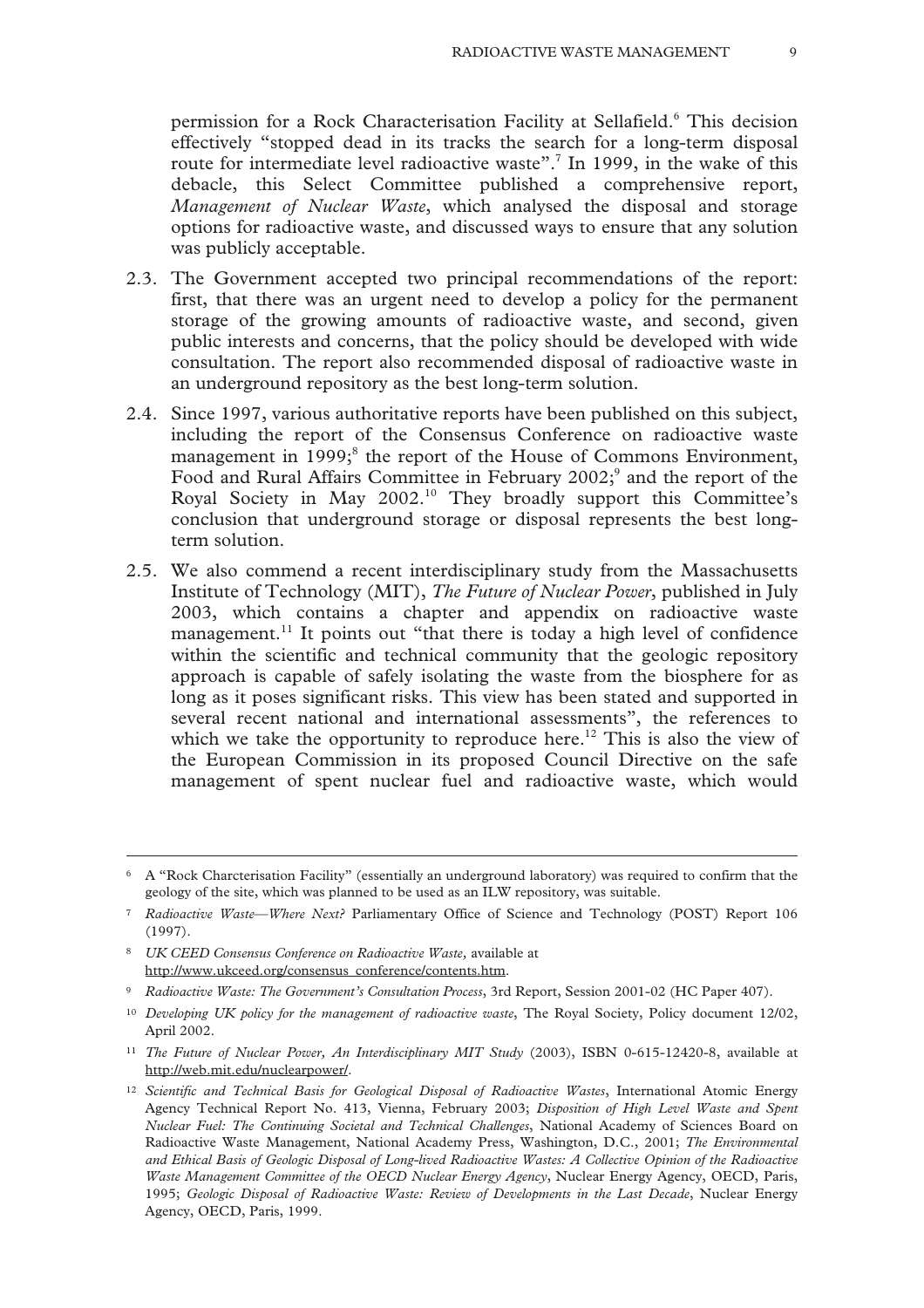require Member States to study the possibility of giving priority to deep geological disposal for high-level and long-lived waste.<sup>13</sup>

2.6. In 2001 the Government launched a consultation paper, *Managing Radioactive Waste Safely*, which asked how the public could be involved in decision taking.<sup>14</sup> It failed to address any of the substantive issues, betraying a preoccupation with process at the expense of content. Our report on the consultation paper argued that it was flawed "by providing insufficient background to enable meaningful responses".15 The Government's response to this consultation was to set up a new independent body, CoRWM, announced in July  $2002<sup>16</sup>$ . The timetable for its programme of work should culminate in a recommendation to ministers in July 2006.

 <sup>13</sup> Amended proposal for a Council Directive (Euratom) on the safe management of the spent nuclear fuel and radioactive waste, COM(2004)526, 8 September 2004.

<sup>14</sup> Published by Defra, the Scottish Executive, the National Assembly for Wales and the Northern Ireland Department of the Environment under the full title *Managing Radioactive Waste Safely: proposals for developing a policy for managing solid radioactive waste in the UK* (2001).

<sup>15</sup> *Managing Radioactive Waste: the Government's consultation*, Paragraph 3(a).

<sup>16</sup> *Margaret Beckett announces next steps on managing radioactive waste*, Defra news release 315/02, 29 July 2002.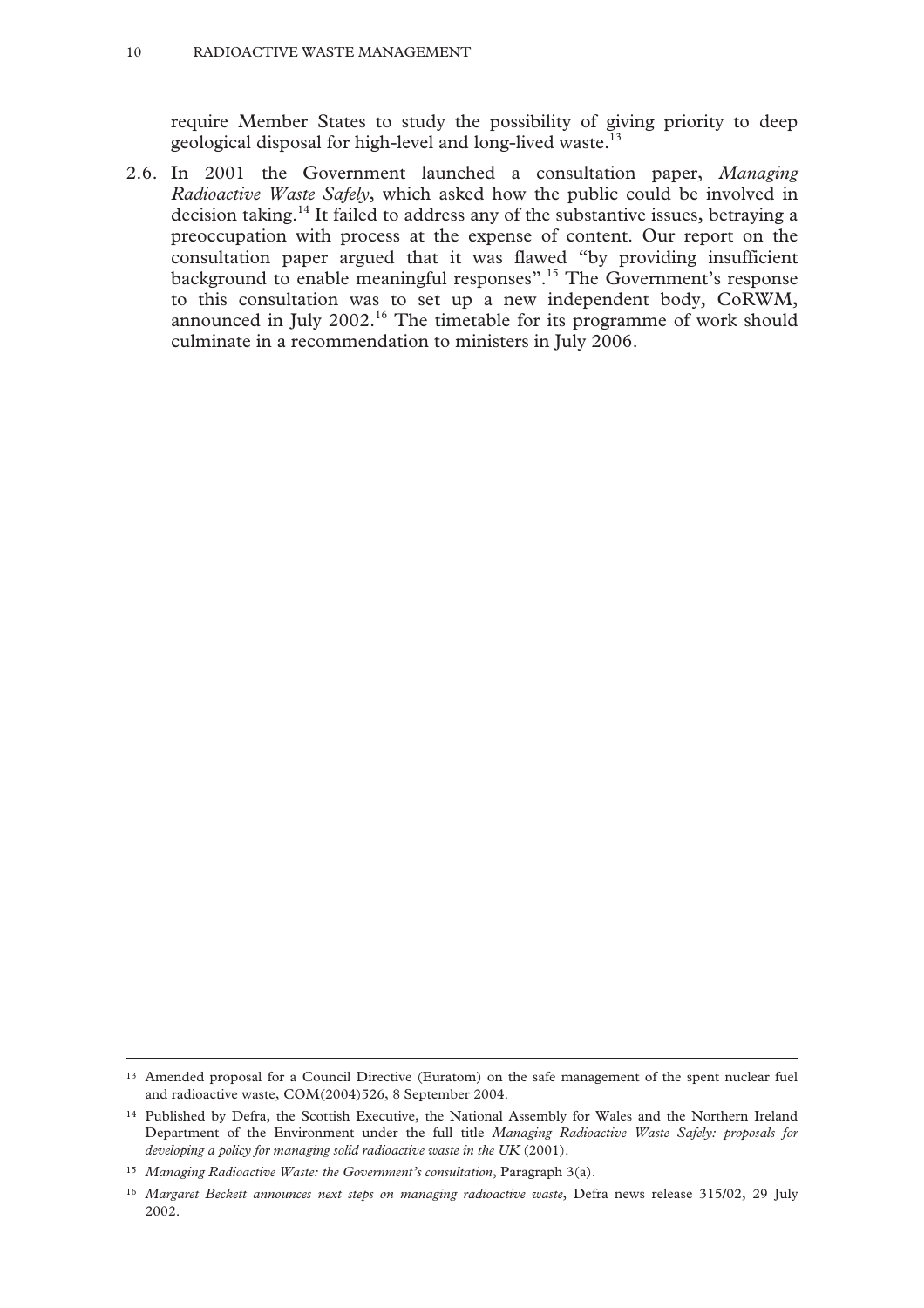#### **CHAPTER 3: ESTABLISHMENT OF CORWM**

#### *Timing*

- 3.1. It is clear from the reports listed above that the science and technology of radioactive waste management have changed little since 1997. The desire of the Government to embark on repeated consultation exercises looks increasingly like an attempt to put off taking a decision.
- 3.2. Much of the Government's *Managing Radioactive Waste Safely* "consultation on a consultation" was unnecessary. Much thought has been given to public and stakeholder engagement (PSE) on high profile technical and scientific matters (including our own *Science and Society* report in 2000).<sup>17</sup> Indeed, several relevant examples of such PSE already exist, including Defra's own Chemicals Stakeholder Forum, on which we comment below. We agree with the Royal Society that "the processes of public consultation are more or less well known and could be readily designed by experienced social scientists working with relevant technical and policy experts."<sup>18</sup>
- 3.3. In 1999 an independent body with strong technical expertise would have been well placed swiftly to review the management options. Government would then have been in a position to set up a body to take forward public and stakeholder engagement in the process of looking at possible sites.
- 3.4. **Since 1997 progress towards finding a long-term solution to the problem of radioactive waste management has been bedevilled by delay. Both Mr MacKerron (Q 3) and Mr Morley (Q 36) assured us that CoRWM will be able to deliver its recommendation to Ministers by July 2006. This timetable must not be allowed to slip, nor must CoRWM's report be followed by further procrastination.**

#### *CoRWM's terms of reference*

- 3.5. CoRWM's terms of reference require it to undertake two distinct but related tasks:
	- to propose a technical solution;
	- to inspire public confidence in that solution.
- 3.6. The terms of reference also require CoRWM to review the options "in an open, transparent and inclusive manner." This emphasis is welcome. However, we are sceptical that the public will in reality be interested or engaged by the current process, which will be perceived to be largely theoretical. Indeed, this is backed up by the findings of the Government's own consultation, that most people "will not be interested in the issue of radioactive waste until it affects them directly."<sup>19</sup>
- 3.7. CoRWM is required to arrive at a recommendation which can "inspire public confidence". However, public confidence will largely be won or lost

 <sup>17</sup> *Science and Society*, 3rd Report , Session 1999-2000 (HL Paper 38).

<sup>18</sup> *Developing UK policy for the management of radioactive waste*, Royal Society Policy document 12/02 (2002), Paragraph 5.3.

<sup>19</sup> *Managing Radioactive Waste Safely, Summary of Responses to the Consultation, September 2001-March 2002*  (2002), Paragraph 25.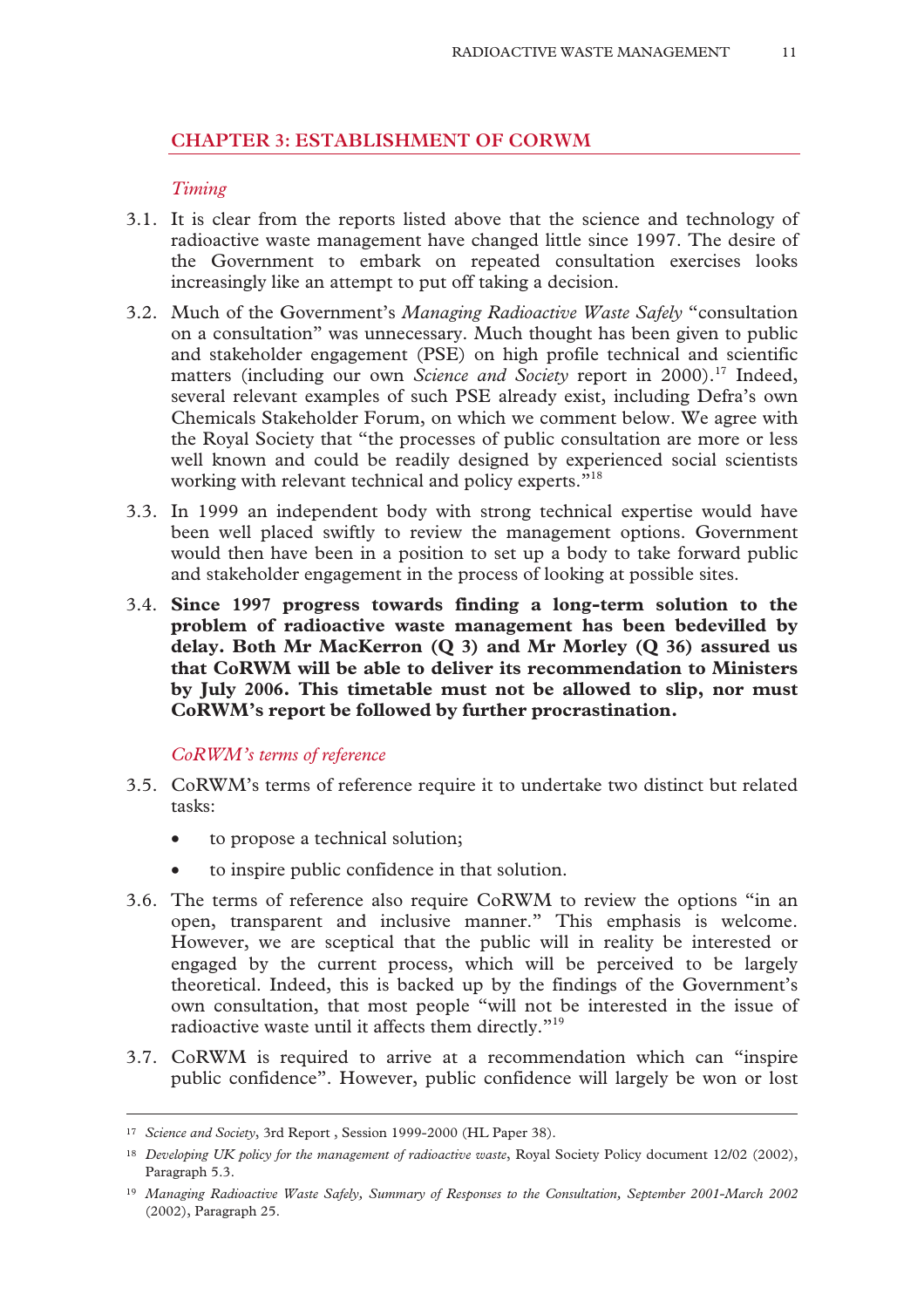by the process of site selection which follows CoRWM's work. In the meantime, the requirement that the right scientific and technical solution is found seems to have been given a lower priority than it deserves. Future generations will not forgive a wrong choice made because it was deemed to inspire public confidence.

#### *Scientific expertise*

- 3.8. We note that CoRWM's terms of reference specify its composition. Paragraph five states that it will include people with a range of expertise, then lists the skills that Ministers will hope to find included. One of these is "scientific and technical issues such as earth science, materials and their properties, and civil engineering". With the greatest respect to the members of CoRWM, who possess expertise in many areas, we do not feel that these essential skills are adequately represented within CoRWM.
- 3.9. As a result, we have no confidence in the technical ability within CoRWM itself sufficiently to understand the science of some of the disposal options. Whilst CoRWM will receive advice from a number of sources, we do not believe it can even be considered an "intelligent customer" for technical advice without additional expertise. It appears to have been formed with a view to inspiring public confidence in a solution at the expense of finding the best solution.
- 3.10. We asked the Minister in writing whether Defra's Chief Scientific Advisor, or other senior scientific advisors within the Department, were involved in setting up CoRWM, deciding its composition and terms of reference; and if so, how. The Minister replied that the Defra Chief Scientific Advisor "was not directly involved in the setting up of CoRWM, although [he] has been kept informed of its establishment and development of its work."
- 3.11. **We cannot understand why Defra's Chief Scientific Advisor was not directly involved in the formation of a committee that will be providing advice to Ministers on crucial scientific and technical matters. The inadequacies in CoRWM that we have found may well have been recognised at an early stage in its conception if Ministers had involved the Chief Scientific Advisor from the outset.**

#### *A "blank sheet of paper"*

- 3.12. We are also concerned that CoRWM's terms of reference require it in effect to start from a "blank sheet of paper", as Mr MacKerron put it (Q 5).
- 3.13. The Government's consultation paper summarised the main options (which numbered nine) for long-term management of radioactive wastes.<sup>20</sup> Five of these (disposal at sea, sub-seabed disposal, outer space, subduction zones and ice sheets) were classified as "unacceptable" or having been "ruled out", and the Minister confirmed to us that "disposal at sea is clearly out"  $(Q 44).<sup>21</sup>$  One option, partitioning and transmutation, was described as only

 <sup>20</sup> Appendix 1 of *Managing Radioactive Waste Safely.*

<sup>21</sup> Sub-seabed disposal (referring to disposal in empty offshore oil and gas fields) was ruled out in the consultation document because of the United Kingdom's obligations under the London Convention and OSPAR. However, the MIT study puts forward a variation on this method by proposing further research into disposal in deep boreholes, which may be sited on land or offshore. We believe this should be included in the consideration of any method of underground disposal.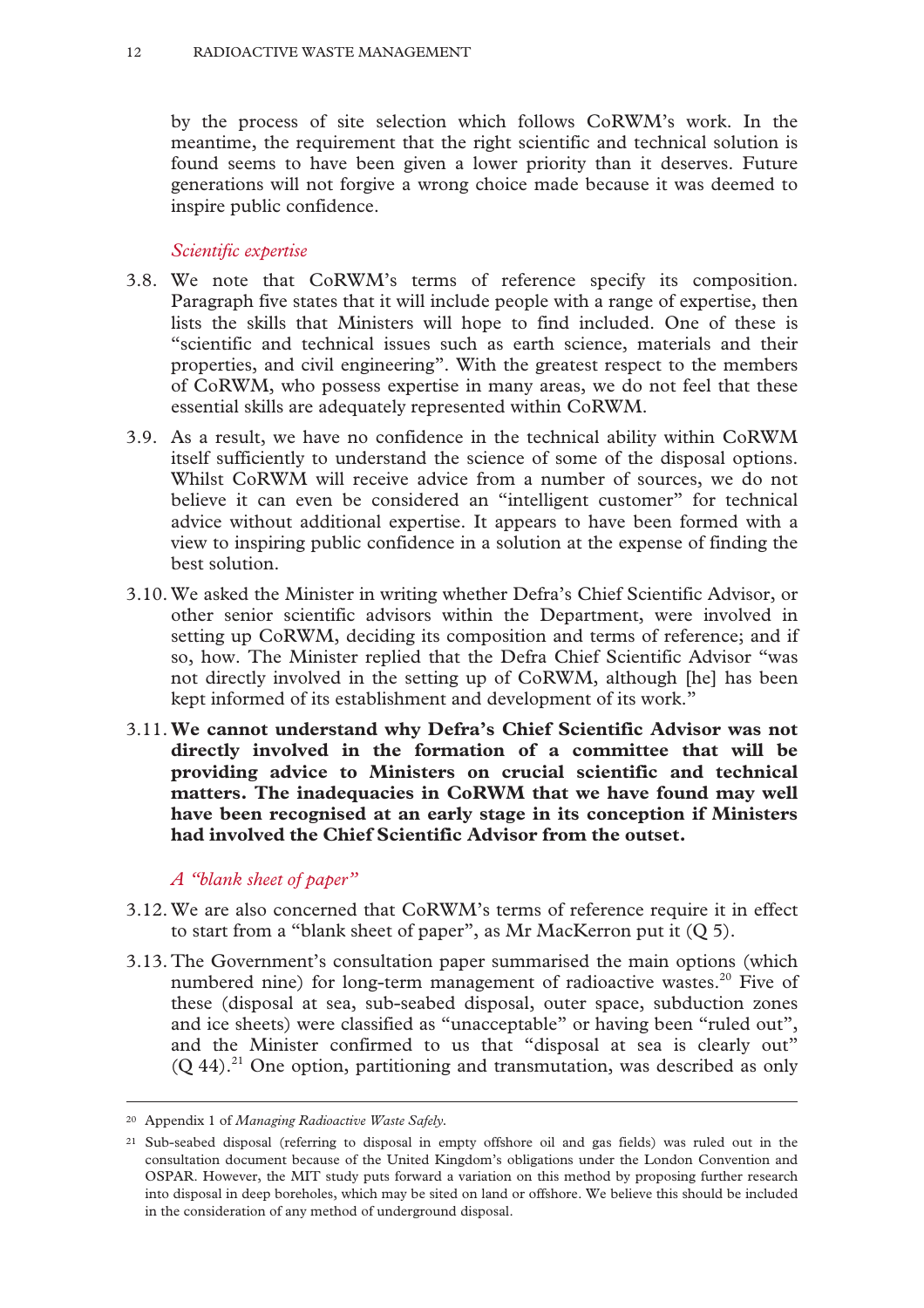a partial solution. The remaining three were above ground storage, which must now—given heightened security concerns—be seen as unsatisfactory, underground storage and underground disposal.

- 3.14. Starting from underground disposal and storage as the likeliest options, the Government should by now have begun the process of investigating possible sites which could accommodate either. This process, conducted in the open, transparent and inclusive way that CoRWM has been asked to operate, would have brought real public interest and engagement. Instead this vital next stage is being still further delayed.
- 3.15. **We are astonished that CoRWM was asked to start from a "blank sheet of paper" when several of the options being considered had already in effect been ruled out by the Government and numerous authoritative bodies. CoRWM must waste no more time considering infeasible strategies.**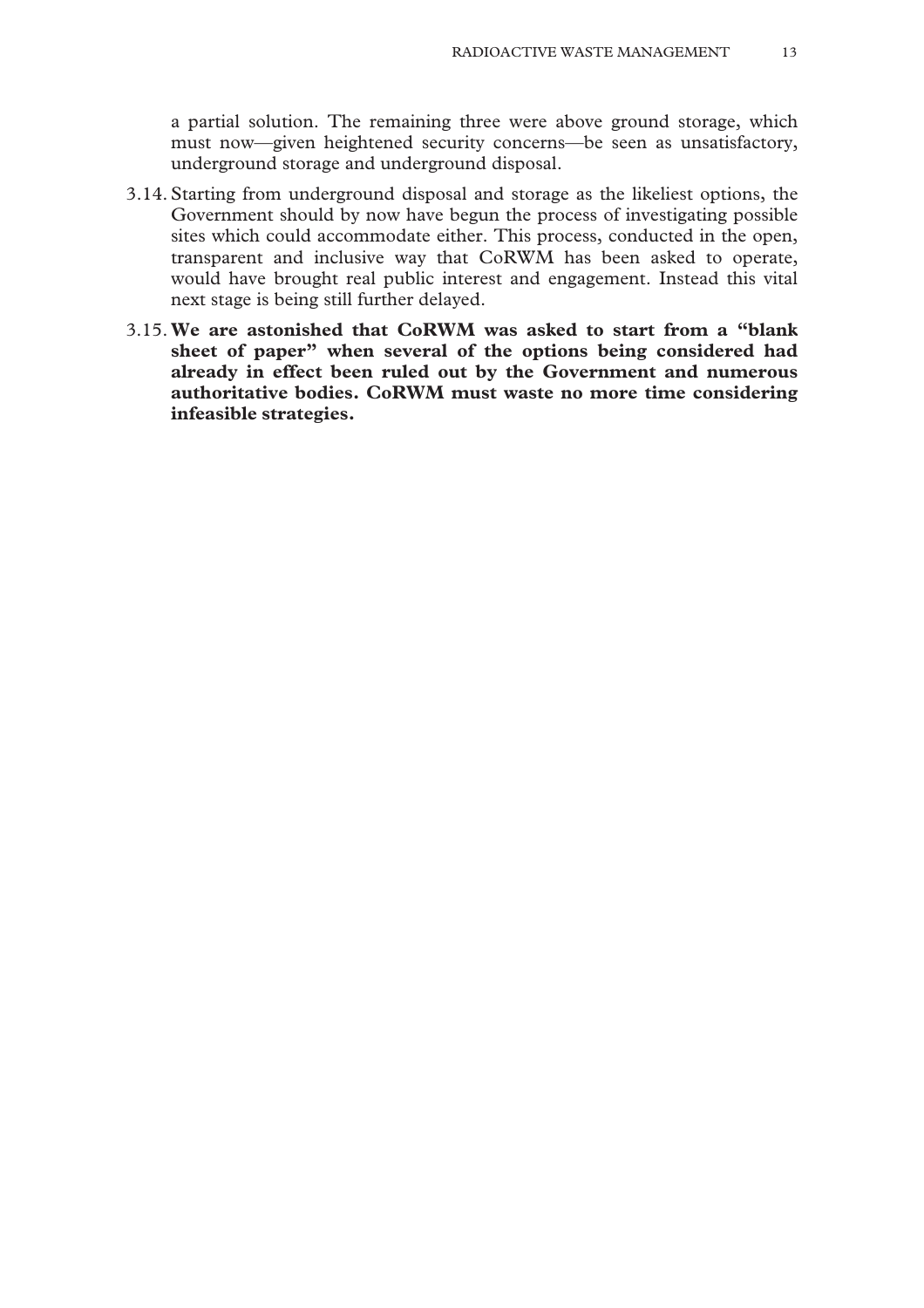#### **CHAPTER 4: WORK OF CORWM**

#### *Commissioning scientific work*

- 4.1. We are pleased to see that CoRWM is well supported by Defra, with a sixstrong secretariat and external programme management (Q 3). We are concerned, though, that programme managers were not selected by Defra until over six months after CoRWM had begun work.
- 4.2. Mr MacKerron told us that CoRWM had requested an increase in budget from Defra to support further technical and specialist work (Q 9). He felt that the initial budget of  $f(0.5)$  million was not adequate, but was optimistic that an additional  $f(0.25)$  million would be forthcoming. In addition, Mr MacKerron told us that CoRWM would draw on the learned societies to review the technical work it is proposing to commission, and as part of its own technical assessment of options (QQ 9, 11).
- 4.3. Mr MacKerron also pointed out that it did not fall within CoRWM's had remit or scope to commission fundamental new scientific work (Q 11). Sufficient scientific understanding of physical processes already exists to allow a decision on radioactive waste management to be made in principle. However, in this context we draw attention to the MIT study *The Future of Nuclear Power*, which recommends that further research be commissioned on potential improvements or alternatives to the current mainstream mined repositories approach to geological disposal.<sup>22</sup>

#### 4.4. **We welcome the involvement of the learned societies, including the Royal Society and the Royal Academy of Engineering, in the technical assessment of CoRWM's work, and in identifying data gaps.**

- 4.5. The complex methodology employed by CoRWM, and the lack of sufficient in-house technical expertise, has necessitated the appointment, as noted above, of an external consultant (NNC) as the programme manager. NNC describes itself on its website as the United Kingdom's "premier dedicated nuclear services company and is committed to delivering cost-effective engineering solutions and safety consultancy services throughout the life cycle of nuclear plants."23 Amongst many other activities, NNC operates a laboratory measuring radioactivity in low-level waste on behalf of the Environment Agency.
- 4.6. NNC, as the programme manager, is outside the formal decision-making line of responsibility, yet as we witnessed, it is on hand at meetings to advise the Committee on technical issues (Q 13). We pressed Mr MacKerron on this matter. He assured us that his Committee would make full use of a range of consultants both to commission work and to help evaluate the results. He told us of his eagerness to ensure that technical work was commissioned from sources other than NNC. CoRWM would also use independent review by the learned societies as indicated above. But given the limited capability within the United Kingdom on these matters, we suspect that in practice NNC may be in a very strong position to bid for the work CoRWM commissions, as well as for that which will arise subsequently as a result of

 <sup>22</sup> *The Future of Nuclear Power*, pp. 86-87.

<sup>23</sup> See http://www.nnc.co.uk/.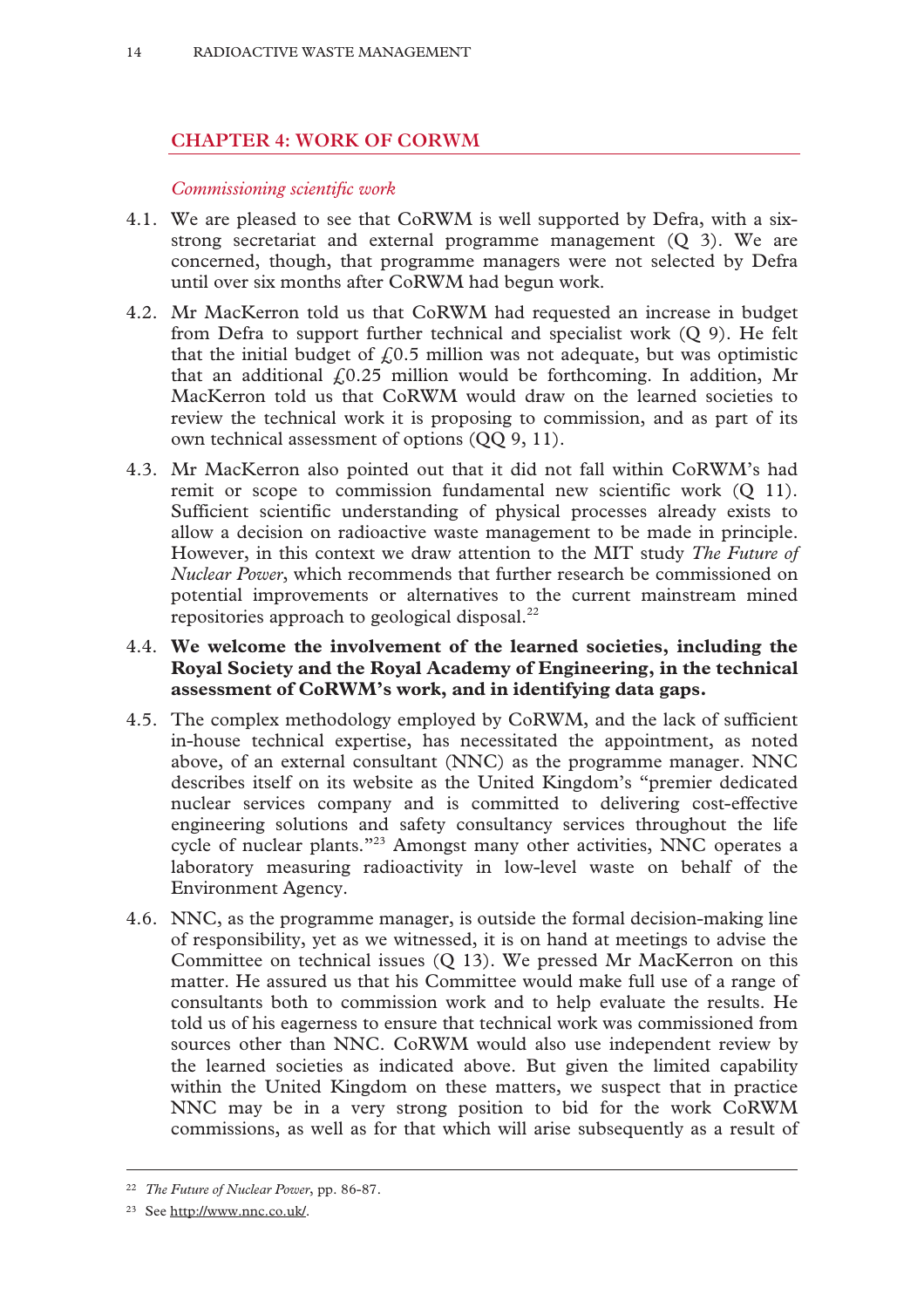CoRWM's recommendations. We do not question the integrity of either CoRWM or NNC, but there is clearly the potential for a conflict of interests, and a lack of clarity in lines of responsibility.

- 4.7. As Mr MacKerron stated, CoRWM will take full ownership of its recommendations (Q 6), and it is therefore essential that it should possess its own technical expertise so as to be able to evaluate critically any advice received, whether from the programme manager or from other sources. Do the Government really intend to make important national decisions on a technical matter with far reaching consequences, on the advice of a committee that has such heavy dependence on commercially provided external advice?
- 4.8. **We urge the Government to consider, without delay, either the appointment of additional members to CoRWM with expertise in earth science, materials or civil engineering, or the establishment of a technical sub-committee to CoRWM comprising several members of the main committee along with a number of experts with experience of relevant technologies. It is not too late for such experts to play an important role in the decision-making process.**
- 4.9. **There is a danger that, without technical expertise relating to waste management options, CoRWM will be unable to evaluate evidence critically. Total reliance on contractors is unwise.**

#### *Public and stakeholder engagement*

- 4.10. When members of the Select Committee visited the second day of CoRWM's open meeting in Ipswich, we were dismayed at the length of time given over to discussion of methodology. At times it felt as though CoRWM was engaged in a philosophical exercise in theoretical decision making. In particular, much effort is being devoted to a Principles Working Group, whose aim is "to define the principles—such as transparency and fairness—to which CoRWM should work", discussing "roles, responsibilities and values in decision making." The discussion of a hypothetical situation "where a majority hold a view that a minority cannot subscribe to, and where they are also unable to agree to disagree" could be taken as a satire on bureaucratic processes in general.<sup>24</sup>
- 4.11. Whilst we recognise that thought must be given as to how CoRWM will engage with the public and take decisions, the amount of discussion given over to these issues seems disproportionate. As Mr MacKerron (Q 21) and Mr Morley (Q 60) admitted, there are similarities between what CoRWM is undertaking, and the work of others, yet, in methodology as in substance, once again CoRWM seems to be starting from a blank sheet of paper.
- 4.12. Defra's own Chemicals Stakeholder Forum (Box 2) and Agricultural Environment and Biotechnology Commission (Q 60) are well established models for public engagement in decision making. We can also point to the work of the Human Genetics Commission, which has in its remit to advise ministers and gain public confidence, and which has a Public Involvement Strategy.

 <sup>24</sup> Paragraph 2 of CoRWM paper 578.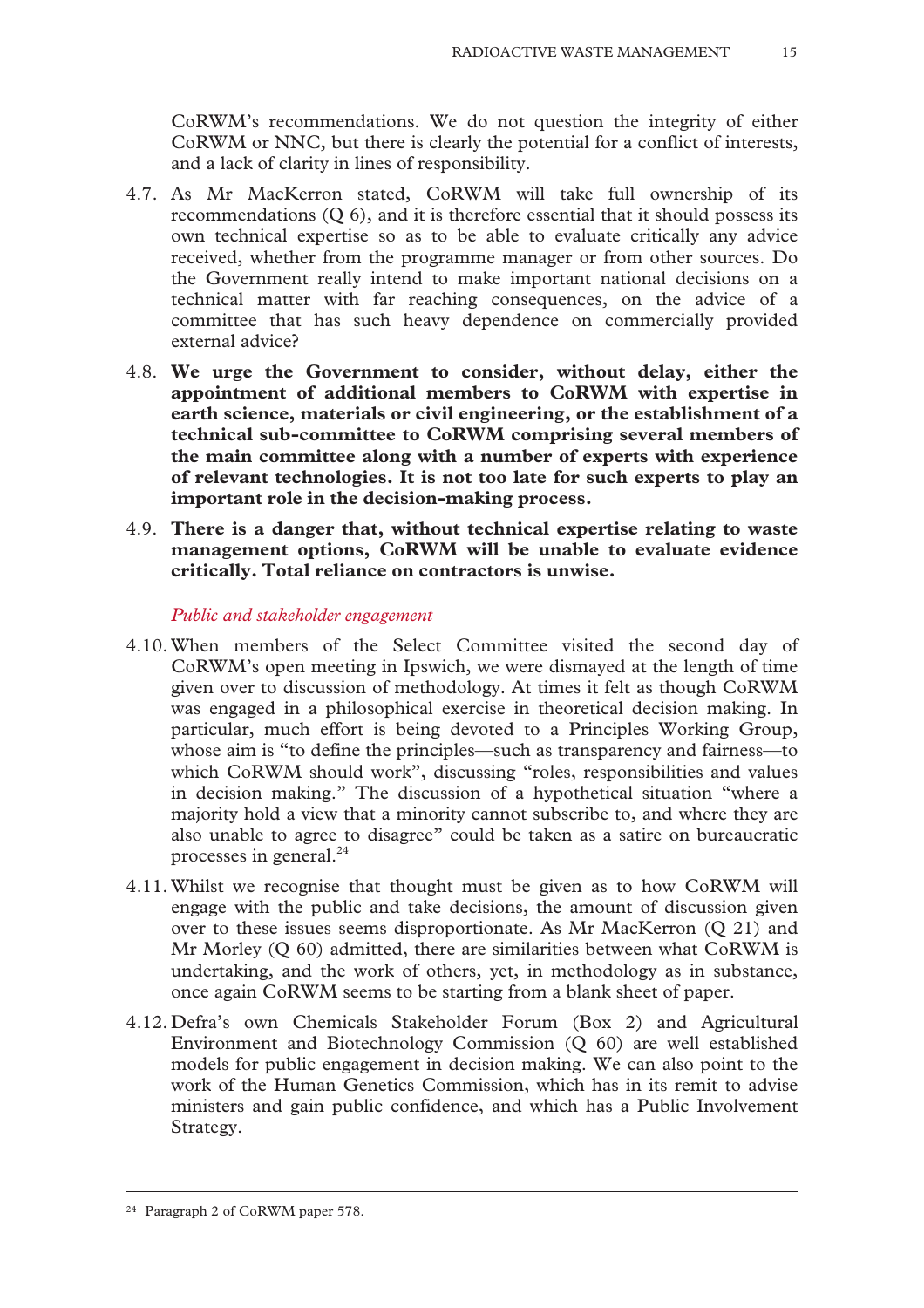#### **BOX 2**

#### **The Chemicals Stakeholder Forum**<sup>25</sup>

The Chemicals Stakeholder Forum (CSF) advises the Government on how industry should reduce the risks from hazardous chemicals to the environment and to human health through the environment. The CSF has 19 members drawn from industry, environmental and animal protection and conservation organisations, trade unions, consumer groups and the scientific community.

The Forum has access to high quality scientific, technical, economic and other guidance. This covers a range of environmental, health and other issues which fall within the responsibility of many Government departments. One of the sources of such guidance is the Advisory Committee on Hazardous Substances (ACHS) comprising ten scientists, drawn from both privatesector industries and public-sector non-governmental organisations. The ACHS is politically independent, and provides objective, impartial advice from a purely scientific perspective. The Committee has retained its role of advising the government directly where appropriate.

- 4.13. We await CoRWM's plans for continued PSE with interest. As we noted in our report *Science and Society*, public dialogue techniques fall into two kinds:
	- x Market research exercises, designed to improve policy-makers' understanding of the attitudes and values of the public by engaging with a more or less representative sample;
	- Public consultation exercises, designed to engage directly with as many as possible of the public at large.

These two possible purposes are not mutually exclusive. However, while CoRWM's objective is to engage the public as a whole, the techniques that are currently being employed appear to consist more of market research, using representative samples. There is a danger that the two kinds of dialogue are being confused.

#### 4.14. **The amount of time and money CoRWM gives to discussing its methodology of engagement and ways of working is disproportionate to the public engagement that is likely to be generated by its work.**

#### *Meetings of CoRWM*

4.15. When members of the Select Committee attended CoRWM's meeting in Ipswich, we were also astonished at the volume of impenetrable paperwork that was on offer to members of the public. We understand that the open meetings are not part of the public or stakeholder engagement process (Q 19), but if meetings are to be open they should at least be intelligible. Furthermore, Ipswich Town Hall had no wheelchair access, and had acoustics such that even members of CoRWM found it hard to hear each other. There is no point holding a meeting in public if the public cannot hear or understand what is going on.

<sup>&</sup>lt;sup>25</sup> Source: Defra's Chemicals web pages on the CSF (http://www.defra.gov.uk/environment/chemicals/csf) and ACHS (http://www.defra.gov.uk/environment/chemicals/achs).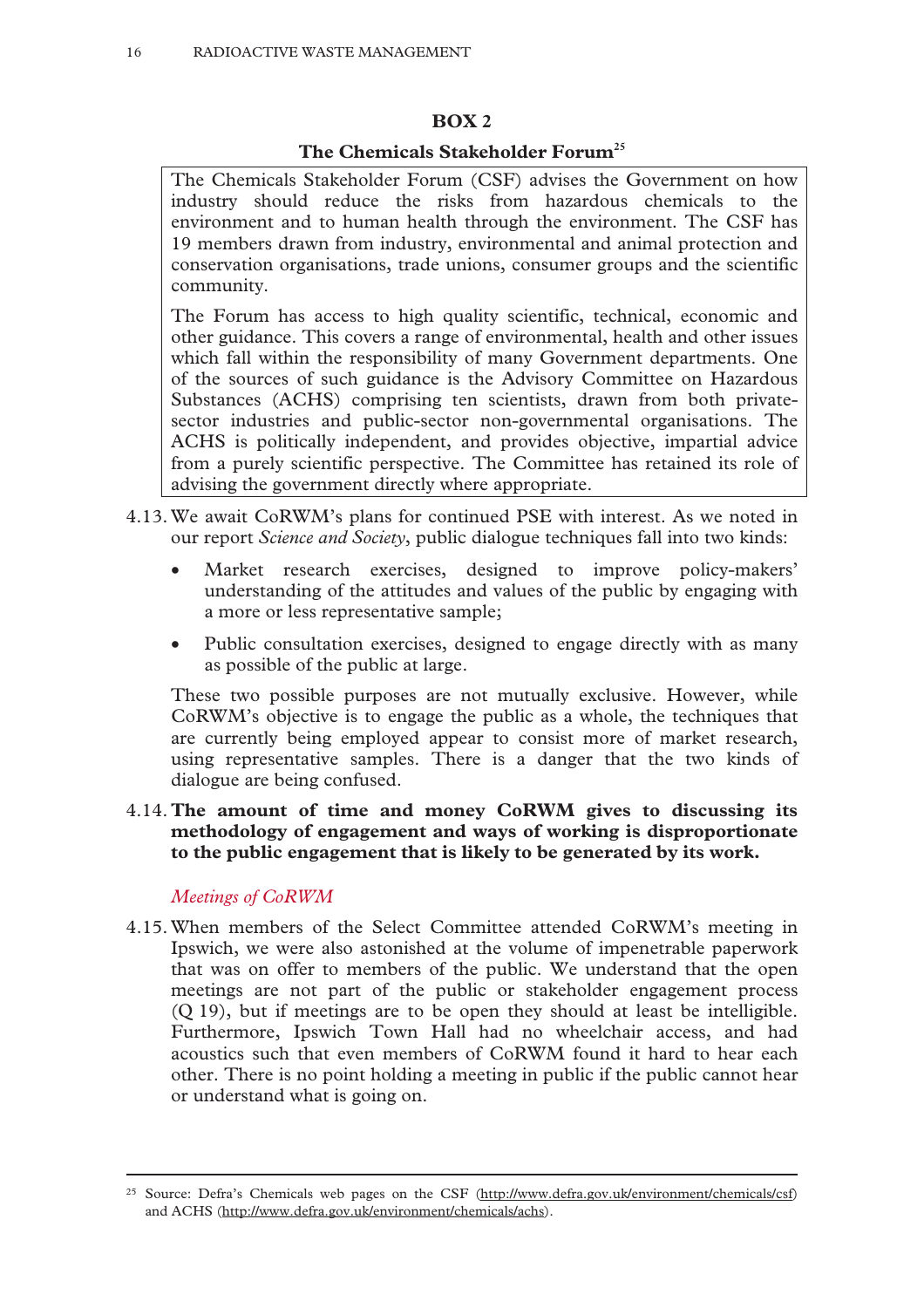- 4.16. In contrast the Food Standards Agency Board, which also embraces openness by meeting in public, makes all relevant papers comprehensible and available on its website well in advance.
- 4.17. **Documents submitted to CoRWM should be made available to the public, well in advance of meetings. At the meeting itself, some indexing of papers is essential to enable the public to follow proceedings. The meeting, its room and proceedings, should be accessible to all members of the public as far as is practicable.**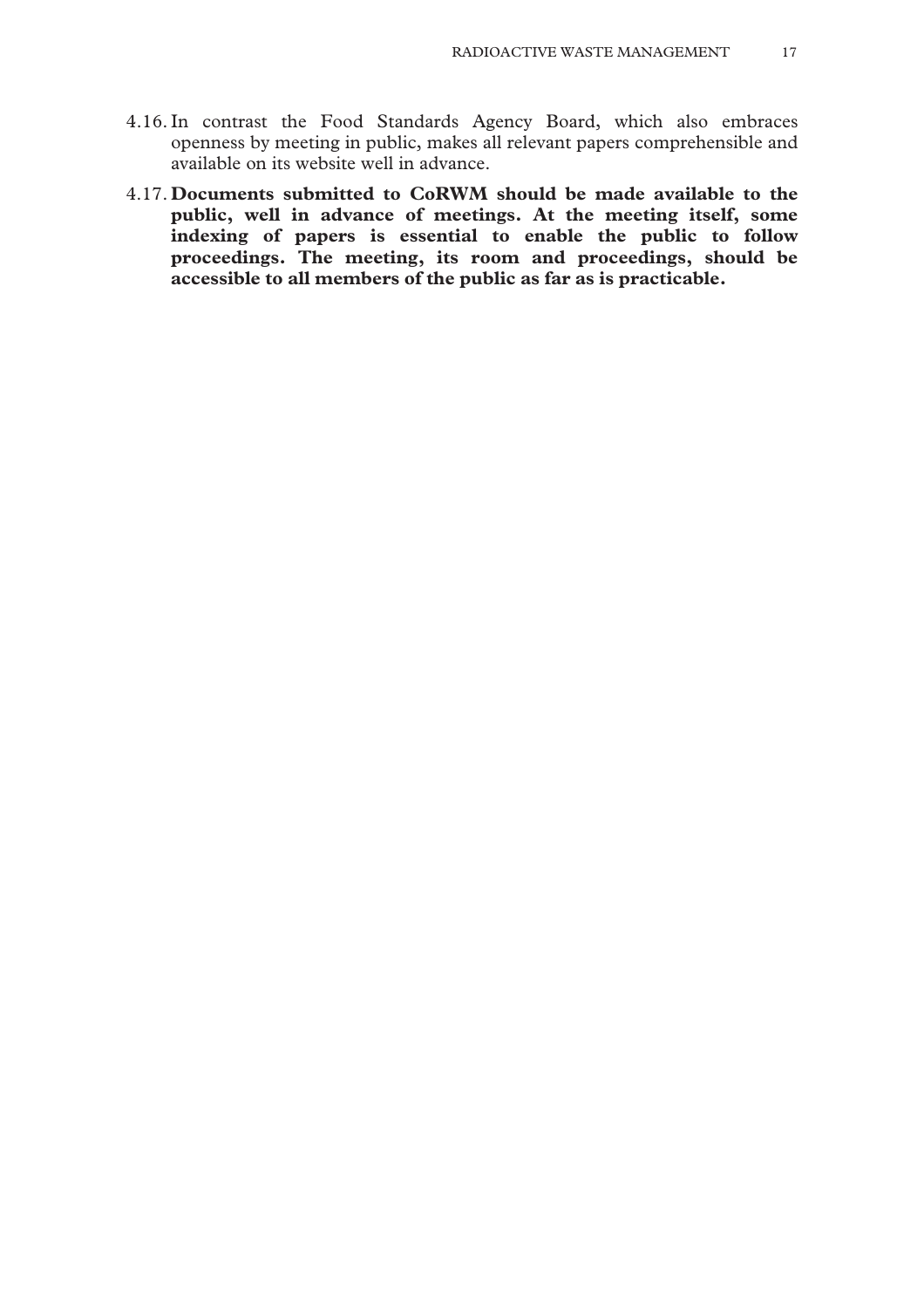#### **CHAPTER 5: WIDER POLICY ISSUES**

#### *After CoRWM reports*

- 5.1. As we have noted, public interest will become much more intense when potential locations for the chosen storage or disposal method are investigated. However, CoRWM's terms of reference are somewhat vague as to its role at this critical stage: "the assessment of options will not consider potential radioactive waste sites; but it will raise siting issues … CoRWM will need to consider these issues, and *may want to make recommendations* to Ministers on them" (our emphasis). We are dismayed by this vagueness which seems a recipe for yet further delay. CoRWM must not be left to decide whether to produce a second report on implementation issues (Q 67). When asked about post-CoRWM timescales, the Minister answered simply "I think you will have to wait for the report in July 2006" (Q 66). This is unacceptable. There is no reason to wait until 2006: scenarios for post-CoRWM work and processes should be explored now and over the coming two years.
- 5.2. **The Government must be clear as to what they expect from CoRWM so that the next stage can follow on promptly. Planning and preparation by Government will be needed regardless of CoRWM's recommendation. They must not wait until 2006.**
- 5.3. Looking at the longer term, it is clear from the work done by MIT that the United Kingdom is dragging its feet compared to other countries, though we were pleased that the Minister was able to correct their report that a decision on disposal plans in the United Kingdom would be delayed until 2040  $(O 52).^{26}$

#### *The future of nuclear power*

- 5.4. In recent years, the threat of climate change has become more quantifiable. The best available scientific evidence finds that the observed global warming over the last 50 years is due to increases in greenhouse gas concentrations as a result of human activities. $27$
- 5.5. The Government have set a target of reducing carbon dioxide emissions in the United Kingdom by 60 per cent by 2050. The role that nuclear power can play in this respect is widely recognised, and is becoming a matter of increasingly urgent public debate. With the proportion of electricity generated by nuclear projected to drop from 24 per cent to 7 per cent over the next 15 years, the United Kingdom will become more and more reliant on imported gas, which raises serious questions regarding the security of supply.28 As we stated in our recent report *Renewable Energy: Practicalities*, we do not believe that renewables will contribute as much as the Government expect to the United Kingdom's electricity needs.<sup>29</sup>

 <sup>26</sup> *The Future of Nuclear Power*, Table A-7.A.1.

<sup>27</sup> *Climate Change 2001: Synthesis Report*, Intergovernmental Panel on Climate Change Third Assessment Report, Question 9.

<sup>28</sup> *Updated UK Energy Projections*, DTI Working Paper May 2004.

<sup>29</sup> *Renewable Energy: Practicalities*, 4th Report Session 2003-04 (HL Paper 126).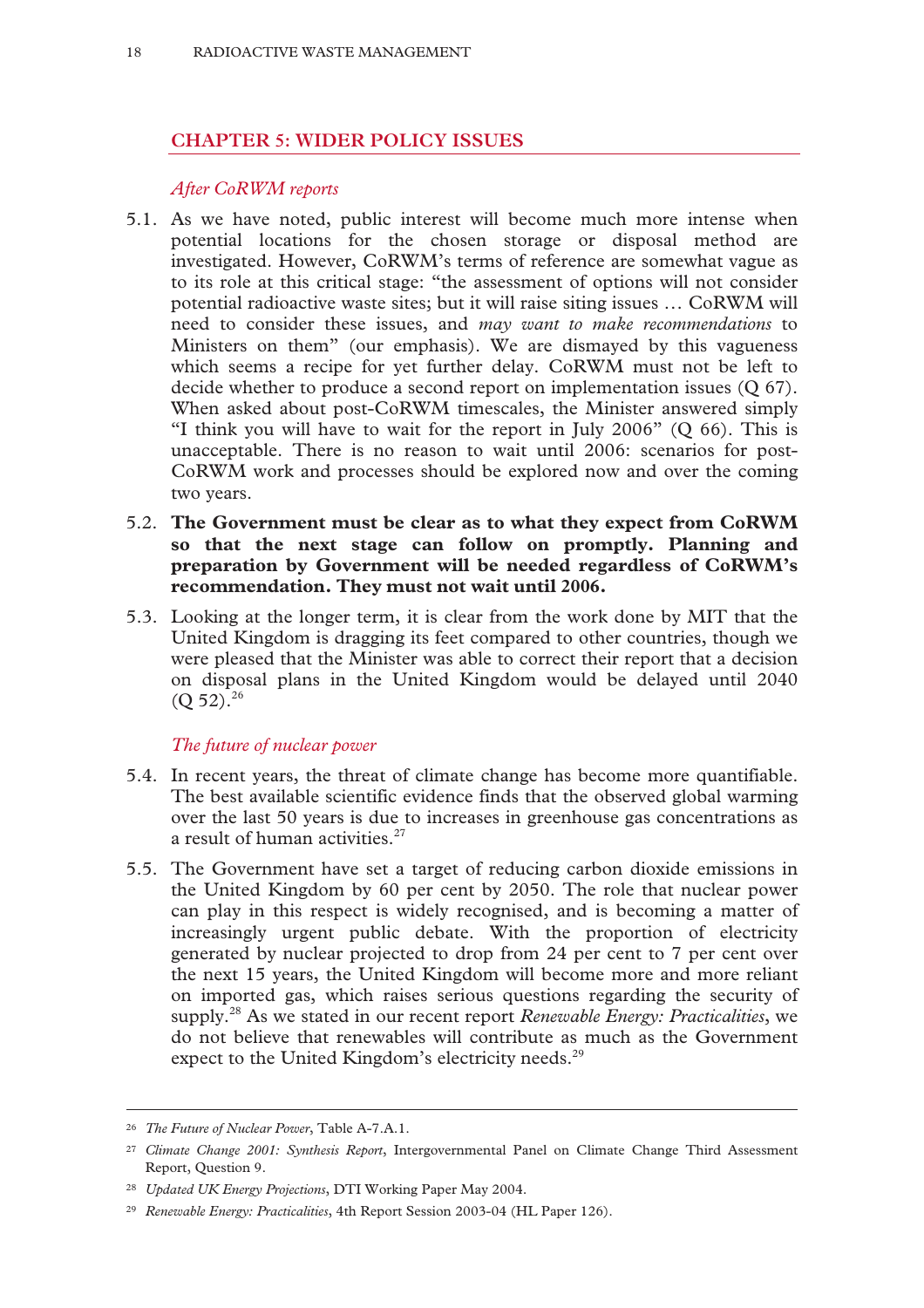- 5.6. The RCEP concluded in 1976: "There should be no commitment to a large programme of nuclear fission power until it has been demonstrated beyond reasonable doubt that a method exists to ensure the safe containment of long-lived highly radioactive waste for the indefinite future."<sup>30</sup>
- 5.7. For retrievable storage we believe that this condition has now been substantially satisfied. In the decades since RCEP reported, technology has progressed and there has been much research into disposal techniques. New methods of handling high-level waste by vitrification (locking waste into a glass-like substance) have been developed, and as noted earlier, there is overwhelming scientific consensus that underground disposal is "capable of safely isolating the waste from the biosphere for as long as it poses significant risks".31
- 5.8. The lead time for constructing new nuclear power stations could be more than a decade. It is therefore alarming, particularly given the lack of urgency shown by the Government, that resolving the long-term issue of nuclear waste is still being presented, in Mr Morley's words as "a prerequisite in terms of deciding whether or not future nuclear power is viable" (Q 80). We disagree, although it is clearly desirable that there should at least be a plan for the long-term management of waste as a preliminary to new build.<sup>32</sup>
- 5.9. We neither endorse nor reject the concept of new nuclear build, but it should be recognised that modern reactors produce significantly lower waste volumes than the present generation of United Kingdom installations. A new nuclear programme would therefore add relatively low amounts of radioactive waste to that which already exists or will exist with the decommissioning of current nuclear plant. Whether or not there is a new nuclear programme, a long-term strategy for dealing with radioactive waste is essential and will have to be implemented.
- 5.10. **The Government must no longer allow delays in developing a longterm radioactive waste management strategy to be used as a pretext for deferring decisions on the future of nuclear power. To do so would seriously narrow the range of options open to the Government in meeting their longer term energy and environmental goals. The small uncertainties associated with radioactive waste disposal that still exist must be balanced against the spectre of global warming: the consequences of not doing enough to limit greenhouse gas emissions may be catastrophic.**

 <sup>30</sup> *Nuclear Power and the Environment.*

<sup>31</sup> See the MIT study, *The Future of Nuclear Power*, p. 54.

<sup>32</sup> *Management of Nuclear Waste*, Paragraph 2.26*.*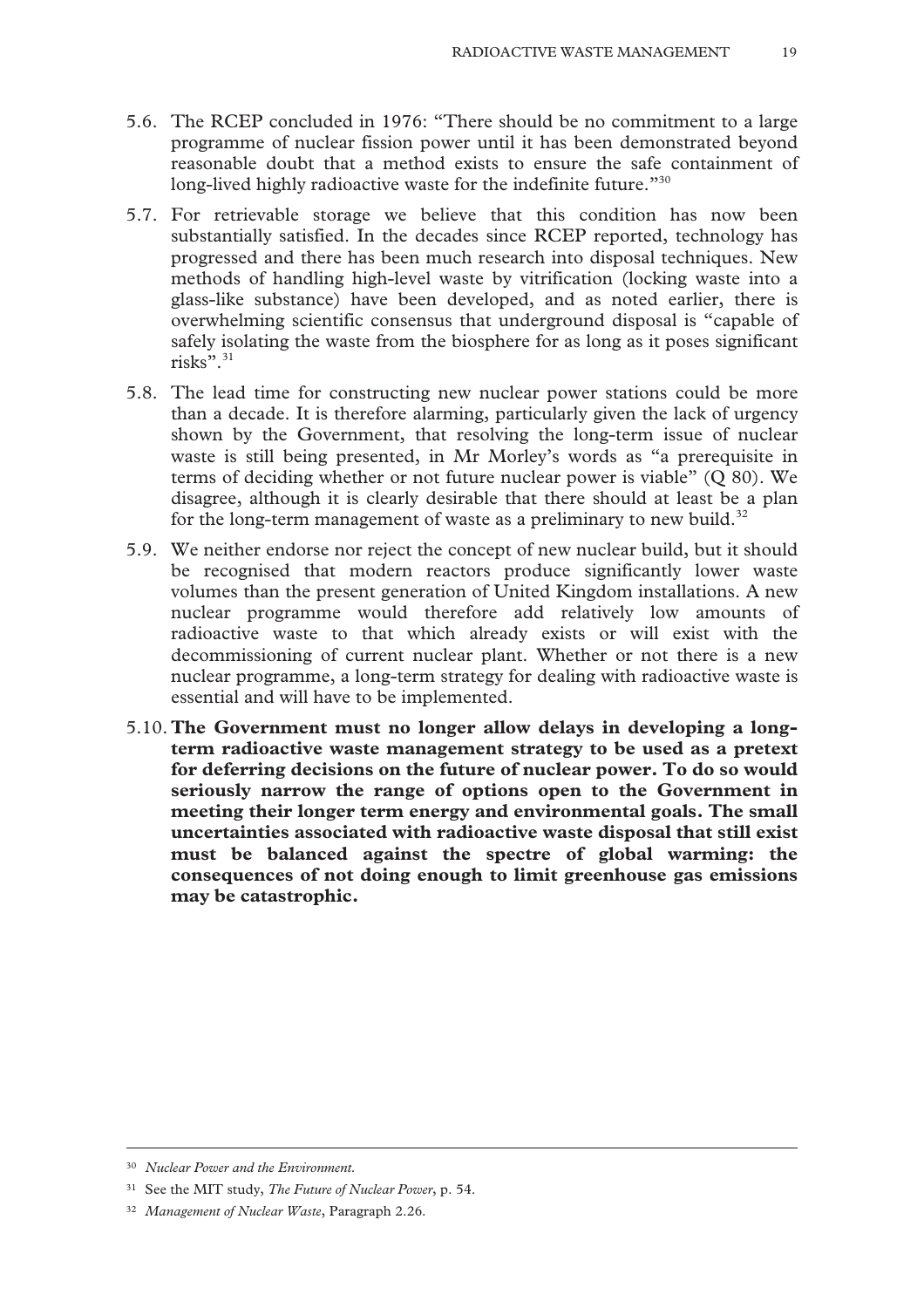#### **APPENDIX 1: COMMITTEE MEMBERSHIP**

The members of the committee which conducted this inquiry were:

- \* Lord Broers Baroness Finlay of Llandaff
- † Lord Flowers
- † Lord Jenkin of Roding Lord Lewis of Newnham Lord Mitchell Lord Oxburgh (Chairman) Lord Paul Baroness Perry of Southwark Baroness Platt of Writtle Baroness Sharp of Guilford Lord Soulsby of Swaffham Prior Lord Sutherland of Houndwood Lord Turnberg
- † Lord Tombs Baroness Walmsley Lord Winston Lord Young of Graffham
- \* Co-opted member
- † Co-opted members for this inquiry only

#### **Declarations of Interest:**

Baroness Finlay of Llandaff

*Employed at the Velindre NHS Trust, and has undertaken a review of strontium in the management of bone metastases* 

#### Lord Flowers

*Member, United Kingdom Atomic Energy Authority 1970-80 Chairman, Royal Commission on Environmental Pollution 1973-76* 

#### Lord Jenkin of Roding

*Chairman, Foundation for Science and Technology Member, Supporters of Nuclear Energy (SONE)* 

#### Lord Lewis of Newnham

*Chairman, Onyx Environmental Advisory Board* 

#### Baroness Sharp of Guildford

*Visiting Fellow, Science Policy Research Unit, University of Sussex* 

#### Lord Tombs

*Honorary Member, British Nuclear Energy Society Chairman, South of Scotland Electricity Board Chairman, Electricity Council 1977-80*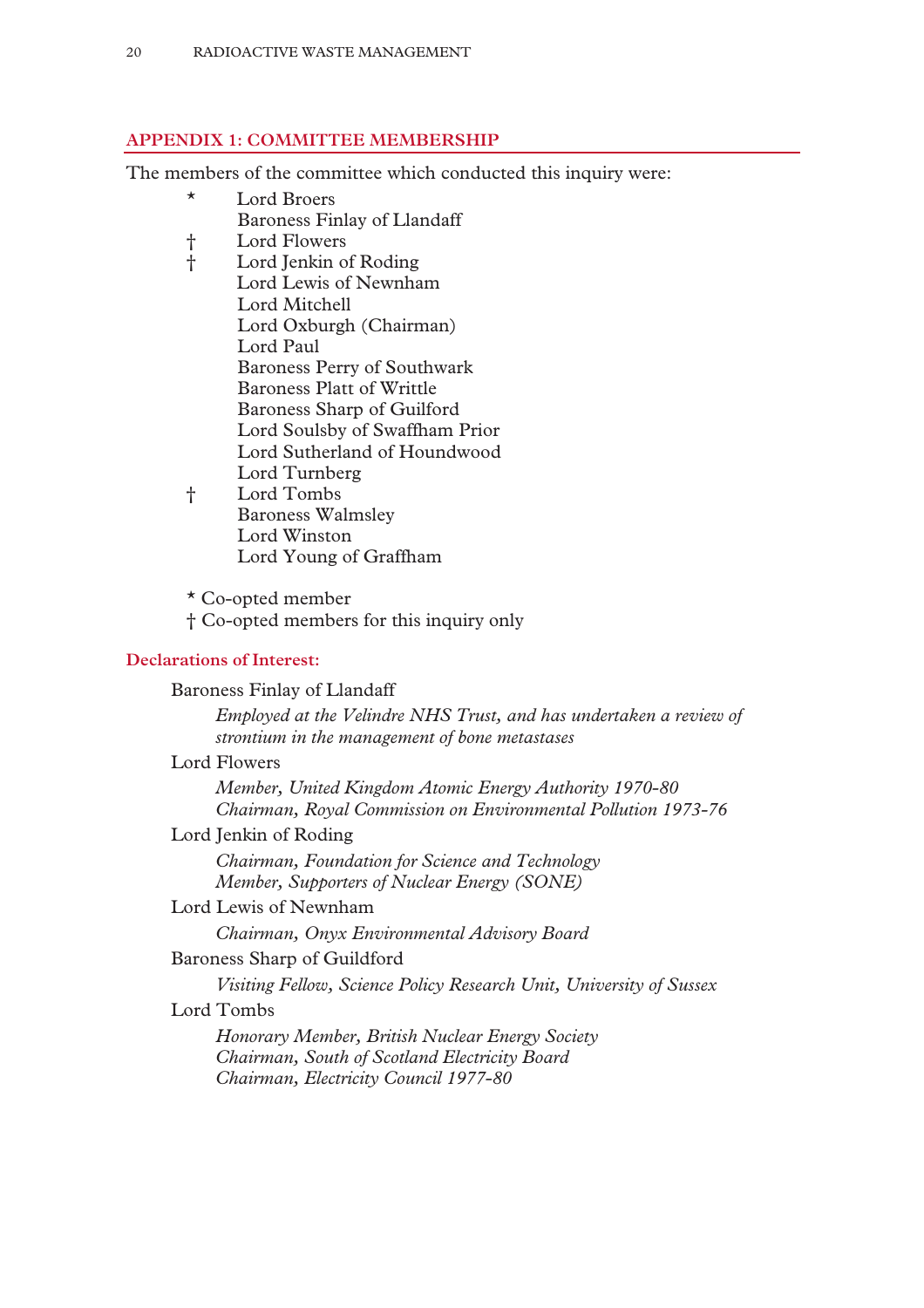#### **APPENDIX 2: LIST OF WITNESSES**

The following witnesses gave oral evidence:

### *Department for Environment, Food and Rural Affairs*

Mr Elliot Morley, MP Mr Chris de Grouchy

*Committee on Radioactive Waste Management*  Mr Gordon MacKerron Mr Adam Scott

Ms Jenny Watson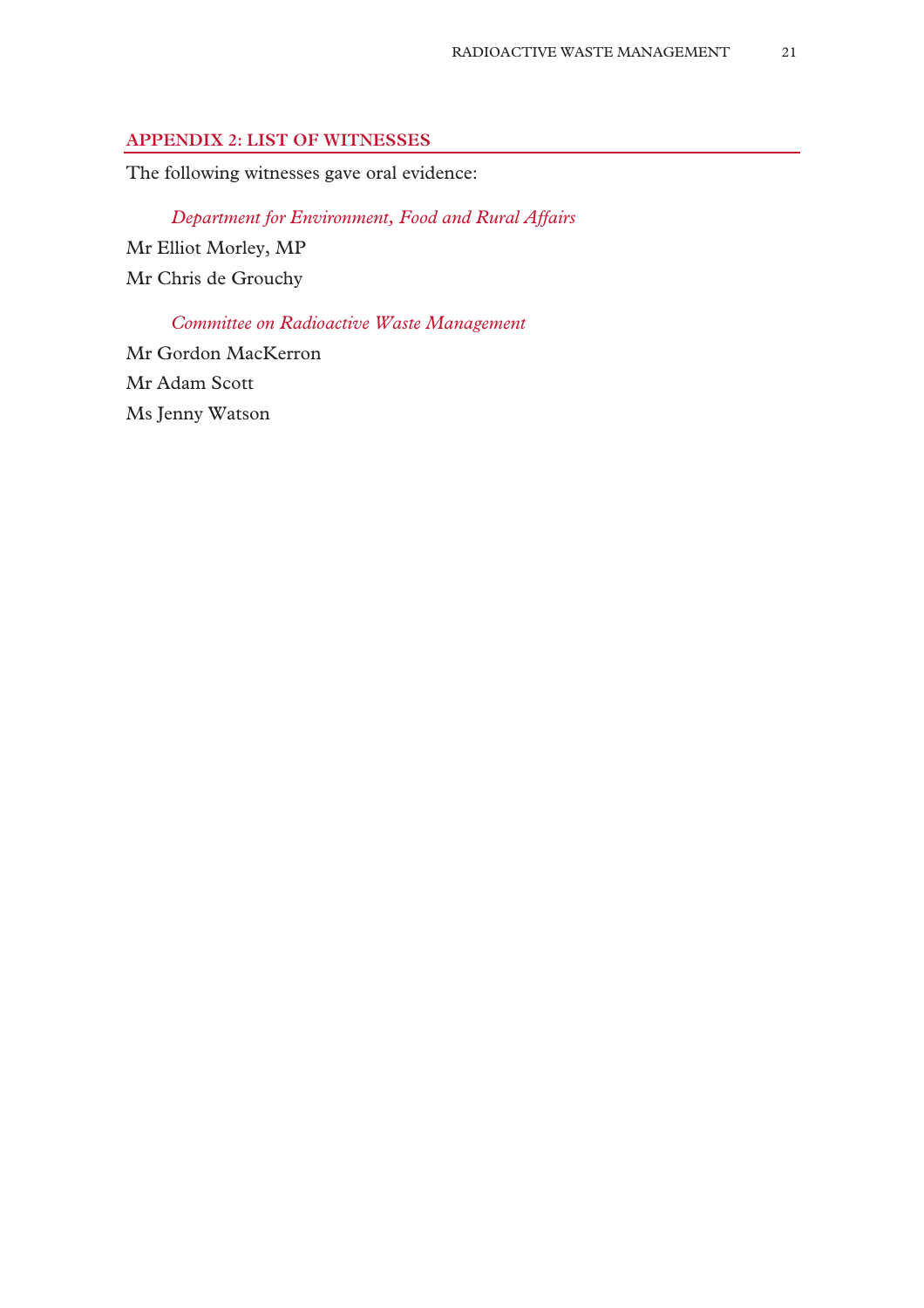#### **APPENDIX 3: VISIT TO IPSWICH**

#### **17 September 2004**

The visiting party consisted of Lord Broers, Lord Flowers, Lord Jenkin of Roding, Lord Lewis of Newnham, Lord Paul, Baroness Perry of Southwark, Baroness Platt of Writtle, Lord Tombs (acting as Chairman) and Baroness Walmsley.

In the morning the Committee attended a public meeting of the Committee on Radioactive Waste Management. This was followed by an informal lunch. In the afternoon the Chairman of CoRWM, Gordon McKerron, made a short presentation, and then invited Members of the Committee to ask questions.

On **public engagement**, Mr McKerron commented that it was easy to learn the views of stakeholders, but engaging with the public was much more difficult. The problem was to elicit views that were representative. Jenny Watson elaborated on some of CoRWM's techniques. Some relied on the public to act to make their views known. Others were more deliberative and educational, and involved CoRWM selecting panels and focus groups. The Committee sought the widest possible media coverage, and hoped it would be possible to overcome public cynicism.

It was argued that there was a difference between "public engagement" and market research. The methods currently being used were essentially the latter, relying on tiny "representative" samples. Gauging the views of the public was a more difficult and time-consuming process. In response, Mr McKerron noted that while mass engagement was likely to produce a quick response, smaller groups could engage in a longer, more educational process, showing how views could change over time.

Professor Blowers noted that public confidence was essential, in order to provide political legitimation for the Committee's final recommendations. But there was a further question of representativeness. Future generations also had an interest, which should in some way be "represented". The non-human environment was also concerned. Ms Watson noted that research showed many members of the public would be satisfied that their views had been represented as long as there was full involvement of NGOs.

Pete Wilkinson commented on the involvement of young people. Following an initiative by Bedfordshire County Council with regard to waste management, the Committee was looking for ways to solicit the views of school pupils. In addition, the Committee's work was being featured as part of the national curriculum. In response to a suggestion that CoRWM might look at holding meetings at universities, Ms Watson commented that the Committee would seek to use universities in the later stages of its consultation. In the meantime meetings were publicised in universities.

With regard to the media, Mr McKerron noted that the Committee had media advisers to assist in handling media portrayals of its work. One of the benefits of the deliberative approach to public engagement would be to encourage participants to go beyond immediate responses to media reports. It was essential that the right material should be made available, and the Committee was using expert assistance in preparing such material.

It was pointed out that if CoRWM wished to ensure the accessibility of its proceedings, it should seek to hold meetings in more accessible locations, with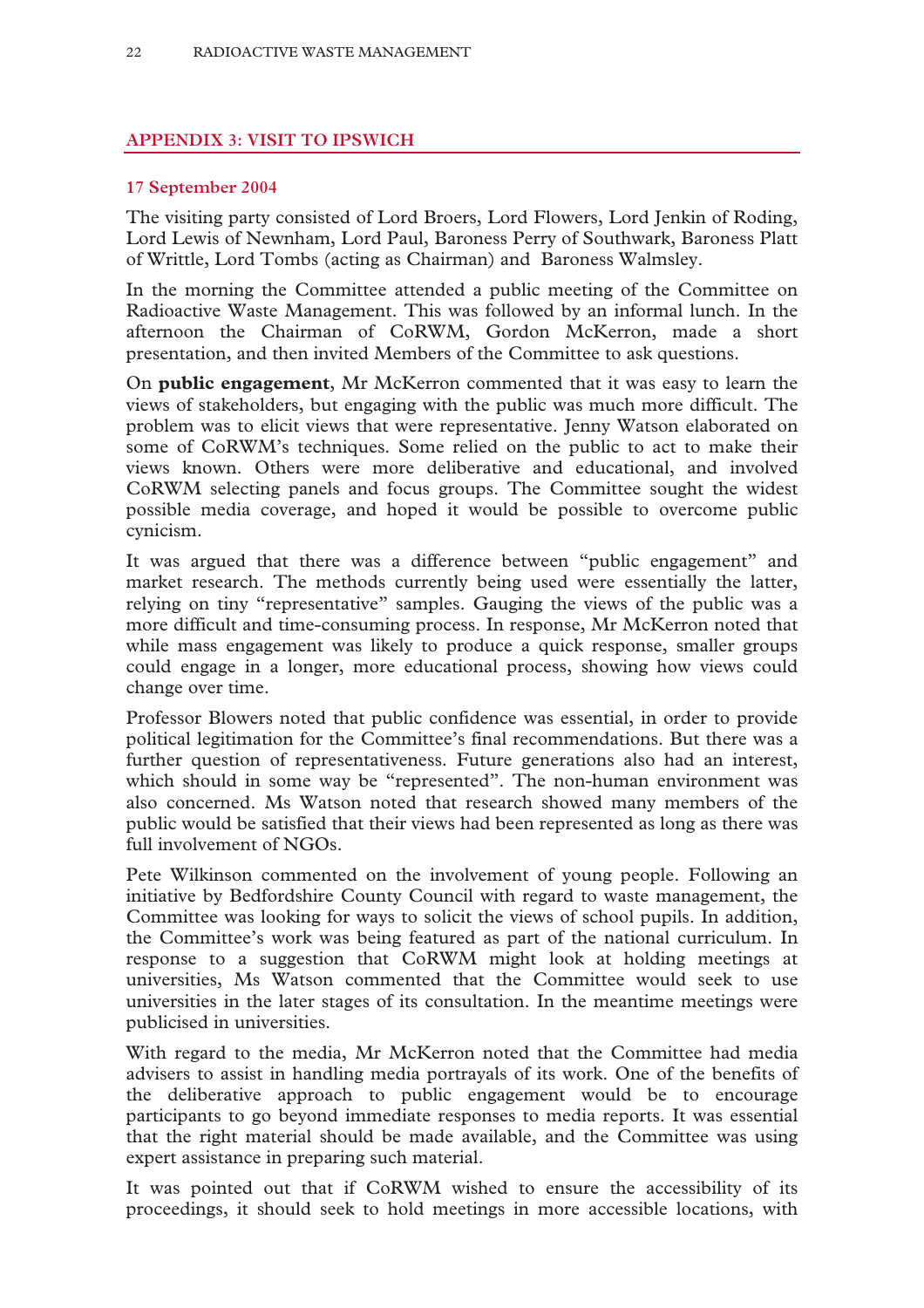better acoustics, and that its members should refrain from using obscure language during public meetings. Mr McKerron agreed that Ipswich Town Hall was not an ideal location, but pointed out that the Committee had a limited budget, and that Town Halls were both cheap and familiar to local residents. In future the Committee would seek to hold meetings in more accessible locations.

On **peer review**, Mr McKerron said that CoRWM was keen to secure as much diversity as possible among reviewers, at the same time as seeking to ensure that the process was conclusive and limited in scope.

On **timing**, he said that the proposed timetable was very ambitious. CoRWM had been given less than three years to complete its work, and was looking to accelerate earlier phases so as to complete the final phases on time. However, the members of the Committee, though paid, were part-timers, so it would not be easy.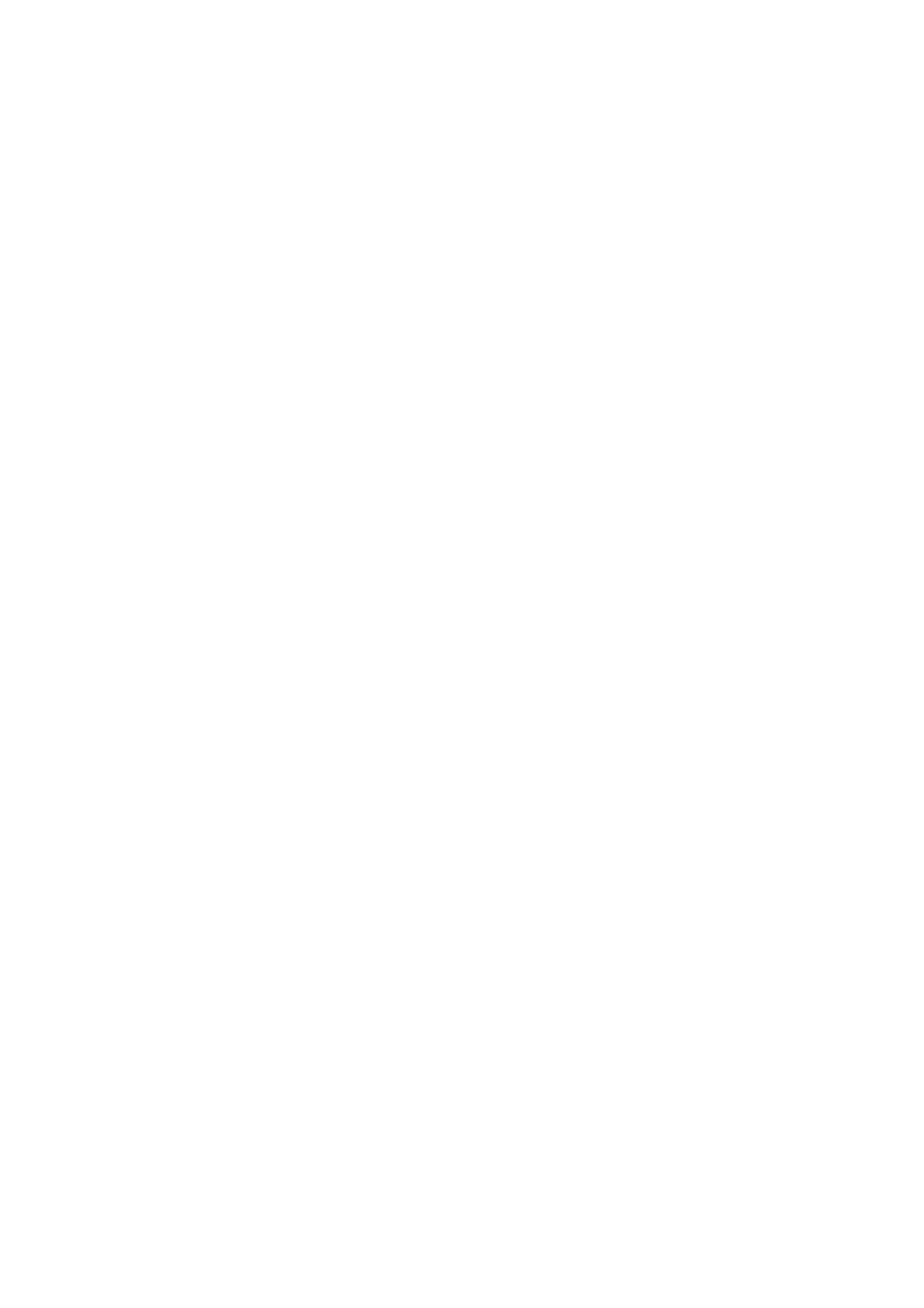### **Minutes of Evidence**

#### TAKEN BEFORE THE SCIENCE AND TECHNOLOGY SELECT COMMITTEE

MONDAY 18 OCTOBER 2004

Present Flowers, L Platt of Writtle, B Jenkin of Roding, L Sharp of Guildford, B Mitchell, L Tombs, L Oxburgh, L (Chairman) Walmsley, B

Perry of Southwark, B Young of Graffham, L

#### **Examination of Witnesses**

Witnesses: Mr. GORDON MACKERRON, Chairman, Ms JENNY WATSON, Deputy Chairman, and Mr. ADAM SCOTT, Secretary, Committee on Radioactive Waste Management, examined.

everyone, to this session concerning the Committee for the Committee to do this? on Radioactive Waste Management. Would our *Mr MacKerron:* It is feasible. It is a tight programme. witnesses introduce themselves in turn for the We originally requested until November 2006.

*Mr Scott:* I am Adam Scott from Defra and of the

information and I was formally the Chair of Nirex's<br>Independent Transparency Review Panel, again as a<br>So, I think that, in general, we have felt extremely<br>campaigner for freedom of information. In my other<br>life, I am also

*Mr Scott:* I am a career civil servant. I was **Q4** *Chairman***:** Do you in fact have a timetable, a responsible for radioactive waste policy up to when  $Q_4$  *Chairman*: Do you in fact have a timetable, a *C*<sub>Q</sub>**P**WM was est up. I was then elightly redundant clearly de CoRWM was set up. I was then slightly redundant, clearly defined timetable? You said that you converge posted to become the secretariat of to date so far, so I presume that you have. so we were posted to become the secretariat of to date so far, so I presume that you have.<br>CoRWM.<br>CoRWM.

**Q3** *Chairman:* I will ask members of our Committee phase one report which has been on our website I that CoRWM has been told by ministers to complete our next round of activities and then sets out in less its work by 2006. Given this pressure, first of all is it detail the timetable that will take us through to

**Q1** *Chairman:* Good afternoon and welcome, feasible, and are there sufficient resources available

record, please. Ministers were very keen that we should report *Mr MacKerron:* I am Gordon MacKerron and I am earlier than that and we are happy to comply. In the Chair of CoRWM. order to try and make the process more achievable, *Ms Watson:* I am Jenny Watson and I am the Deputy we have actually brought forward the process of Chair of CoRWM.<br>
Short listing among our options and we have reduced Mr Scott: I am Adam Scott from Defra and of the the number of phases of our programme from five to Secretariat of CoRWM. **Four and, although we are having to work very hard** at it, I am confident that we can deliver by July 2006 **Q2 Chairman:** Could you each give a little that we have been on time so far in completing our background, please.<br> *Mr MacKerron:* I am an economist by training and of six people that Defra have provided for us as a have

timetable which becomes slightly more tentative the further forward in our process you go. We have a who will be asking questions this afternoon to declare think only for a very few days. One of the features of any relevant interests that they may have before they the phase one report is that it sets out in great detail begin their questioning. If I may, I will begin. I note for the next few months, that is until June next year,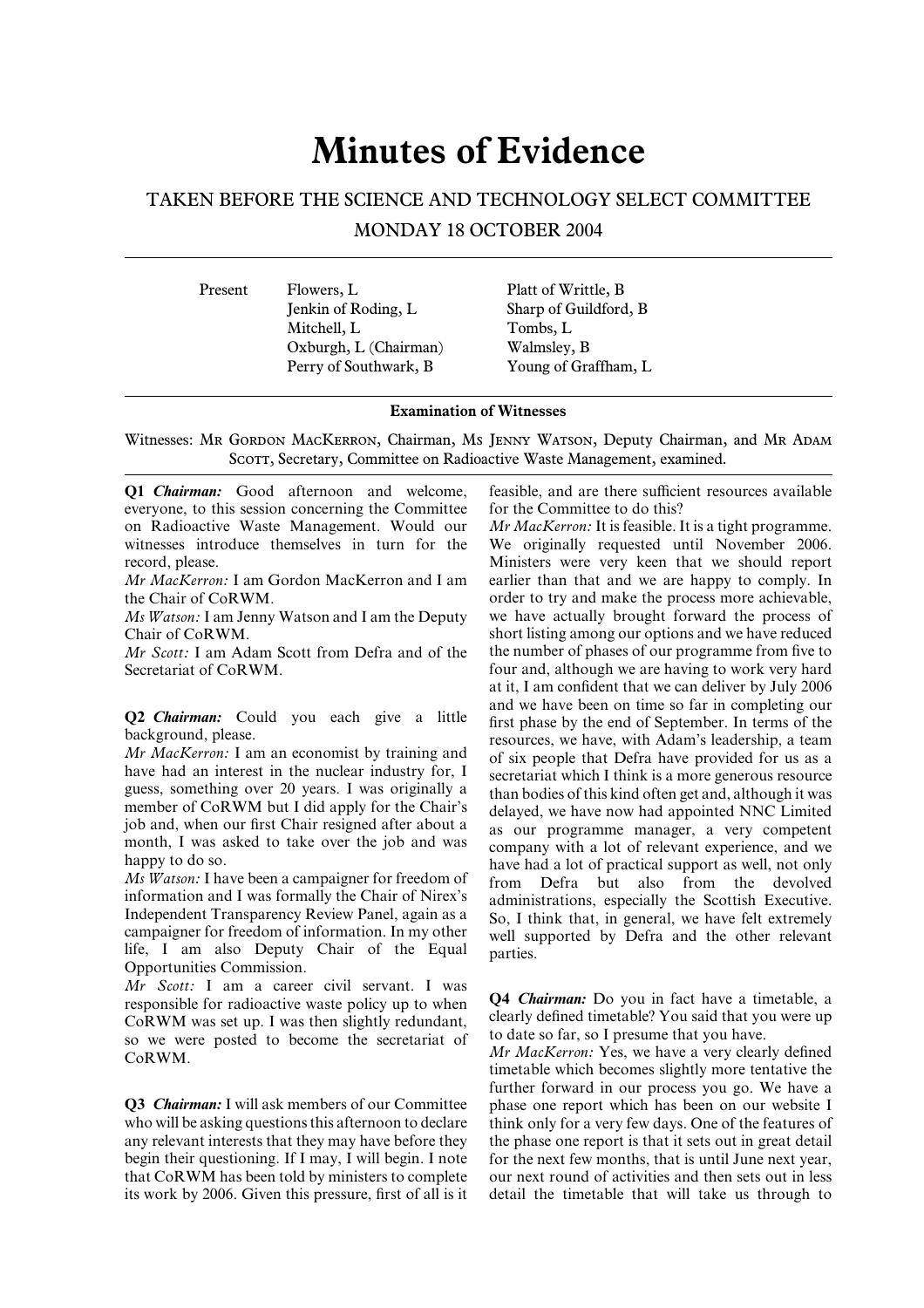**Q5 Lord Flowers:** Mr MacKerron, after many background. How much information do you give<br>authoritative and exhaustive studies, the international scientific consensus overwhelmingly *Mr MacKerron*: That is a very good quest favours some form of deep disposal in underground<br>represents the street detailed technical questions which they will

*Mr MacKerron:* I understand very much the spirit of stakeholders who do have specialist views and your question. We did not actually start off by looking at all conceivable options. We started out by looking at all concei been if not unanimity then a clear preference in favour of one particular management route, namely **Q8** *Chairman:* Do you think there are any significant deep geological disposal, but our terms of reference groups of stakeholders or those that you might did ask us to start from a blank sheet of paper and I consider who have not already put their views on think, though the Minister will tell you himself, there public record? has been a conviction on the part of Government that *Mr MacKerron:* It is hard for me to say. Many the problem with the previous process was that both stakeholders have views on the public record. Some technology and the site were predetermined and then stakeholders have changed their views to a degree there was an engagement with the public. There is,  $I$  over time. It is true that there are many published think, quite a lot of merit in starting by asking people views already available. We will be putting what they think. Having said that, we have brought potentially somewhat different questions to them and forward our short-listing process and we will I think that, as part of the process of leaving a clear complete it more quickly than we otherwise audit trail for Government when our process comes originally intended and we have made sure that the to end, I think it is important explicitly to put amount of technical work we commissioned on questions again even if, in some cases, we have a fairly options which at the moment we think we shall not reasonable idea what the answers may be. I think we proceed with has been relatively limited but we do have to be explicit and we have to be open and leave feel that we have to go out to our public and a trail which can then be followed if people stakeholder engagement process, tell people what we subsequently should object to something the think the options are and invite them also to say what Government propose after we end our process. they think and we regard that as an important part of *Ms Watson:* It is perhaps also worth noting that we

"yes". We have clearly said that we will own our own recommendations. We have clearly said that we shall take the best scientific and technical advice. If we do **Q9** *Lord Tombs:* Mr MacKerron, we met at Ipswich not possess it from within our own membership and thank you for your hospitality there. I want to inevitably in such a small group and if that scientific deal with the constitution of CoRWM and that of the and technical advice tells us that a particular option Committee itself. It is self-evident, I think, that there is useless for whatever reason, we shall say so and we are no experts on the question of nuclear waste, must. There is no point in doing otherwise. science or technology on the Committee or at least as

completion by July 2006 and of course the members **Q7** *Baroness Walmsley:* When you are asking of the Committee are very welcome to see that and we members of the public a very technical question or can arrange for you to see it as early as you might their view on very technical issues such as this, wish. **obviously you cannot expect an ordinary member of** the public to understand all the technological

repositories. Therefore, was it necessary for<br>CoRWM to start off considering all conceivable<br>disposal options including deep-sea disposal which is<br>will be asking different people in our process different<br>contrary to the la

this process. may be asking those questions with a slightly different inventory in terms of the waste that we are **Q6** *Lord Flowers*: So, if the public thinks some talking about because we have also been asked to particular disposal mechanism is the one they wish for the most and you know it is stupid to do it that which have not pre *Mr MacKerron:* I think the short answer to that is<br>*Mr MacKerron:* I think the short answer to that is<br>*I* them in relation to that or may wish to change their<br>*Views* and relation to those materials.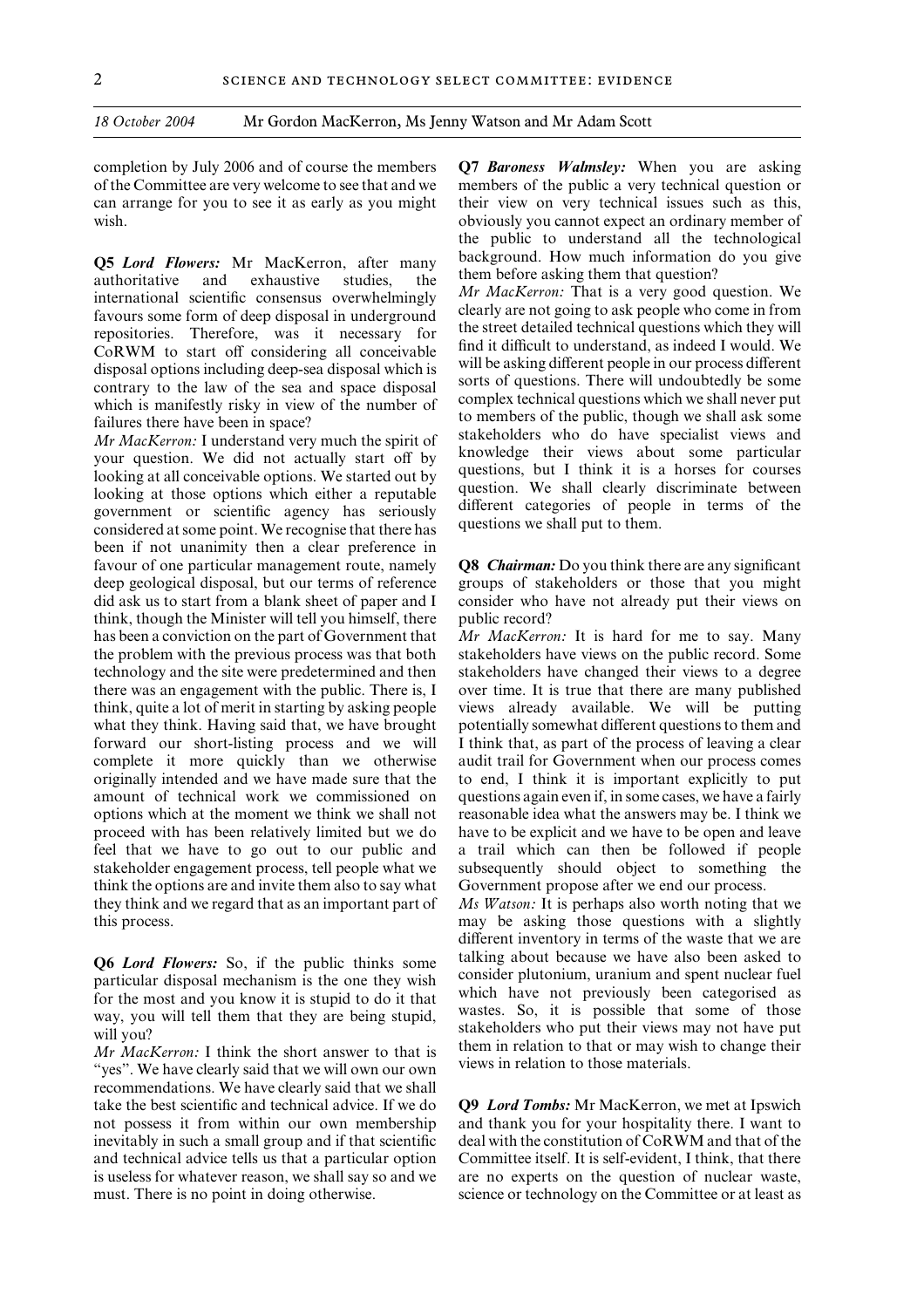and do you regard it as a strength or a weakness? basis for our recommendations. Following that, if I can give you another one which

may follow on automatically, given the situation we<br>have, how will you at CoRWM ensure that the<br>preferred option which you arrive at can be<br>demonstrated to be the best technical option?<br>Mr MacKerron: It is always convenien skills and it certainly was not limited to the science of underground disposal or any other management **Q11** *Baroness Perry of Southwark***:** Mr MacKerron, option. We do have on our Committee a majority this really follows on from Lord Tombs's question. In option. We do have on our Committee a majority this really follows on from Lord Tombs's question. In who have, as their first degree, a science specialisation vour forward look at your programme, you say that. who have, as their first degree, a science specialisation your forward look at your programme, you say that, of one kind of another and we have a smaller number<br>during Phase 2 you were going to identify the data of one kind of another and we have a smaller number during Phase 2, you were going to identify the data<br>of people whose lifetime work has been involved in gaps and commission research. Thave two questions of people whose lifetime work has been involved in gaps and commission research. I have two questions.<br>Science and engineering aspects of nuclear but of First of all how have the gaps been identified? Who course we cover only a very small part of the relevant have you consulted about what the gaps are and was scope and disciplines that might be necessary, that a technical consultation as well? Secondly, does especially when you consider that we did start from a your Committee think that the major science blank sheet of paper. I personally think that the questions have been answered or are you intending to composition of the Committee as I perceive it is a commission specific research after Phase 2? strength in the sense that we have the capacity, I *Mr MacKerron:* In terms of the gaps and how to think, within the Committee to go out to the public identify, we are in the middle of a process now in and stakeholders and hope to earn trust by the fact which we are trying to define for ourselves where that we have a number of people with experience— there are gaps in information that we need to fill that we have a number of people with experience— there are gaps in information that we need to fill.<br>and my Deputy Chair is one of those—in issues of Some of these are not gaps in the world of science transparency and public engagement. So, I think the they are gaps in our understanding of the things that mix we have of scientific and non-scientific we need for our specific process. We are seeking backgrounds I regard as a strength. To come to your advice from a wide range of bodies and I mentioned other question which is, how will we secure the best the two royal institutions as examples of those and we other question which is, how will we secure the best the two royal institutions as examples of those and we technical input to make sure that whatever decision are explicitly going to use such bodies to ask about technical input to make sure that whatever decision are explicitly going to use such bodies to ask about we have is technically sound enough, there are a the kinds of gaps as well as about the results of the number of different possible answers and I will try to work once it is commissioned. So, we hope very much be brief. One, I should say in terms of our budget. that that will cover it. We intend to commission most Defra originally suggested that we should have about of the work of a technical and specialist character in  $£0.5$  million to commission technical and specialist the next few months to be ready for our so-called work. We felt that was not adequate. We propose  $\frac{1}{2}$  phase 3, which is the main options assessment that that budget be increased to £750,000 and all the beginning next summer. Because some of this work is indications we have had from Defra is that that will complex, we must commission it very soon. We are indications we have had from Defra is that that will complex, we must commission it very soon. We are be something that they will accede to under all committed to commissioning further work beyond normal circumstances, they are very sympathetic to the next two or three months should our process, that. The second part of the answer is that we have especially of public and stakeholder engagement. already set up a pool or are in the process of setting suggest to us that there are further gaps, but I also up a pool of reviewers of scientific work and we will would not like to raise the expectations of the also use such a pool to review the kinds of work we Committee too far. We do not have either the budget, are trying to commission before we commission it as the remit or the scope to commission new scientific well and, to give you examples of those people to work. We are essentially in the business of reviewing whom we are speaking on that subject, the Royal best scientific and technical opinion on a number of Society and the Royal Academy of Engineering are options such as exist already. We simply do not have two of the bodies we are already in touch with and, in the timescale or resources or remit to go into some of the case of the Royal Society, have an assurance that the more open-ended questions and, not being a they will be very interested to provide us with relevant scientist myself, I am not in a good position to try and people to help in the technical assessment of what we define in any detail what those basic science gaps do. Those are the kinds of ways in which we are trying might be.

regards its disposal. Was that by design or accident to make sure that we do have a technically sound

First of all, how have the gaps been identified? Who that a technical consultation as well? Secondly, does

identify, we are in the middle of a process now in Some of these are not gaps in the world of science, the kinds of gaps as well as about the results of the Phase 3, which is the main options assessment committed to commissioning further work beyond especially of public and stakeholder engagement,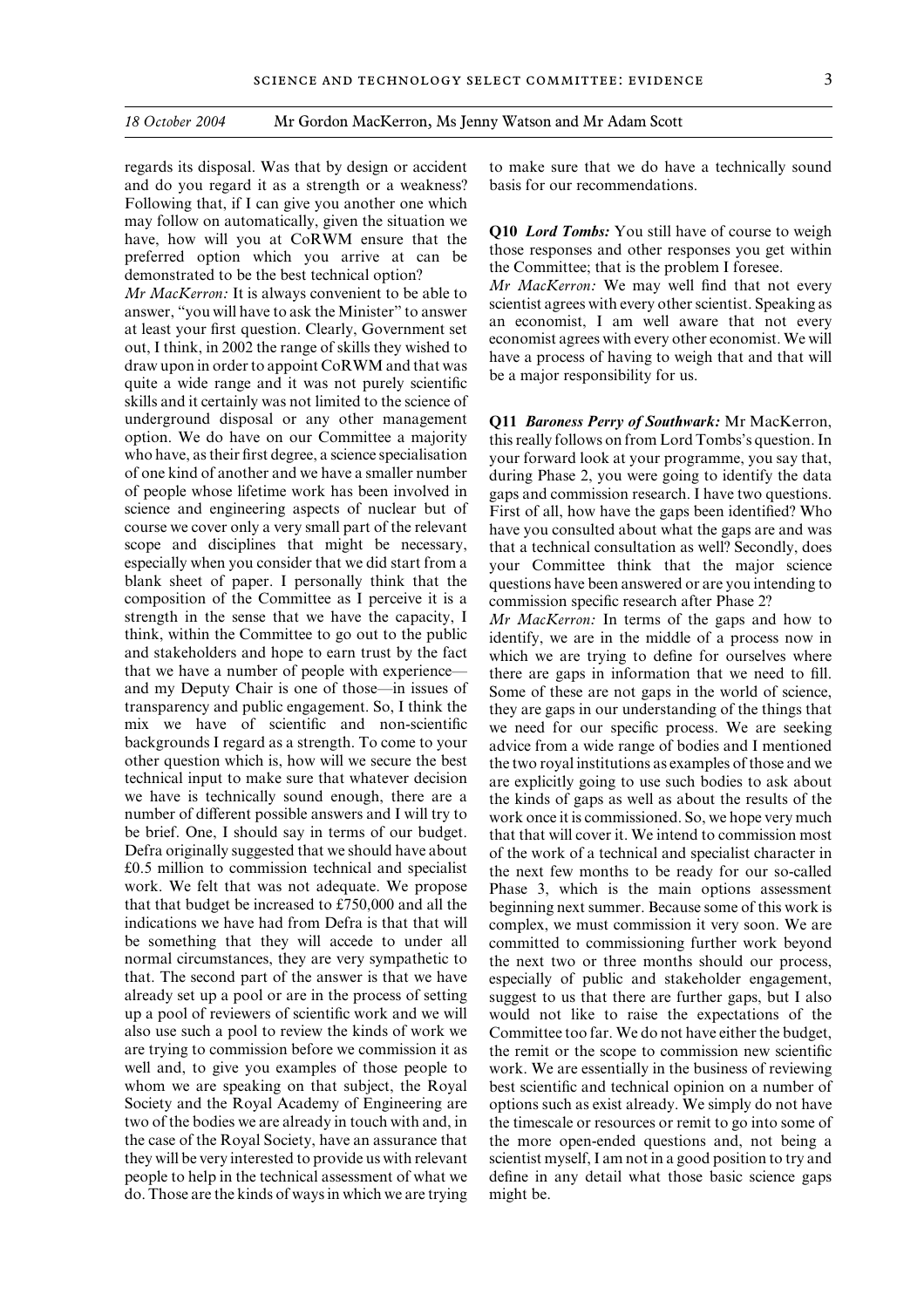Committee is actually in a sufficiently strong position question them to make sure that they keep everything to commission work appropriately because there is a moving forward but, at the same time, they are question of being an expert or experienced customer widening the pool of potential suppliers as much as if you are buying anything, otherwise you do not possible. know what you are getting.

*Mr MacKerron:* It is a very fair question. I think if the **Q14** *Chairman:* I did not quite catch whose Committee were left entirely to its own devices, responsibility it was to make sure that they were although we have some members with relevant doing a proper job. specialisms, I would still feel exposed and I *Mr Scott:* Ultimately, mine. understand the spirit of your question. One of the reasons why I have been very pleased that we have **Q15** *Chairman:* And you have sufficient experience had NNC appointed as our programme managers is this area to do that?<br>that they are a company which has long experience that they are a company which has long experience in<br>both the conduct and commissioning of relevant<br>technical work in a very wide range of nuclear<br>disciplines including, in recent years especially, issues<br>of nuclear waste covered by both our programme manager and our<br>pools of expert outsiders that we will actually meet<br>this requirement properly.<br>a clear recommendation for disposal methods—and<br>a clear recommendation for disposal methods—and

Committee if you would explain the role of a are both programme manager do that? programme manager.<br>Mr MacKerron: We have two main kinds of support. Mr MacKerron: That is the important caveat.

One comes from Adam Scott and his team, the Clearly, if we had reasons to think that they were<br>secretariat which is in a sense managing the wrong—and they would have to be clearly very secretariat, which is, in a sense, managing the wrong—and they would have to be clearly very<br>Committee and managing the Civil Service process strong reasons—we would say so. Whether we would Committee and managing the Civil Service process and I would not underestimate that that is rather a say they were simply wrong or that this was not the large task in itself. The role of a programme manager right response to the questions we had been asking is is to support us in terms of, on the one hand, classic a moot point, but we are very conscious of our is to support us in terms of, on the one hand, classic project management techniques, a three-year quite responsibility as an independent committee, as a complex project has to be managed, but also and very committee which will secure the best evidence it can<br>usefully in this case to give us advice on technical both from public and stakeholders and from the best usefully in this case to give us advice on technical questions in which that company is well specialised. technical and scientific opinion and we will own They are also responsible for helping us commission recommendations when it comes to it. I personally that kind of technical work in which they do not have hope that we do not have that kind of clash but we are that kind of technical work in which they do not have hope that we do not have that kind of clash but we are specialisation and one of the things I am very keep to quite convinced that we will own our own specialisation and one of the things I am very keen to quite convinced that we will own our own make sure is that NNC do in fact put out to tender recommendations. We will have to be convinced that make sure is that NNC do in fact put out to tender or to other people technical work which, in principle, they are technically sound. We will have to be they might keep for themselves. In other words, we convinced too, as our terms of reference say, that the they might keep for themselves. In other words, we need to be completely transparent. I might just ask recommendations will inspire public confidence.<br>Adam whether I have left anything out of this That is our job and we have to do both. Adam whether I have left anything out of this description of the responsibilities but that is as I perceive it. **Q17** *Baroness Sharp of Guildford:* I wonder if you

technical support needed and also to manage, and if also, while answering this, tell us what you think necessary procure, other parts of the programme. So, CoRWM itself learnt from the recent visits that you when we are running our public and stakeholder have paid to Sweden and Finland. engagement process, they will be setting up meetings, *Mr MacKerron:* We are very keen to make sure that recruiting members of the public for particular we learn the applicable lessons that exist from the exercises and so on and the secretariat's job, as the experience of course in the UK but also in other budget manager for Government, is to make sure countries and the countries you have mentioned are

**Q12** *Chairman:* Could I ask whether you think your that they do a proper job and we are trying to

responsibility it was to make sure that they were

it will be underground disposal, I feel sure—is your **Q13** *Chairman:* I think it might be helpful to the Committee brave enough to stand up and say, "You Committee if you would explain the role of a are both wrong" and, if so, on what basis could you

*Mr MacKerron:* We have two main kinds of support. *Mr MacKerron:* That is the important caveat.<br>One comes from Adam Scott and his team the Clearly, if we had reasons to think that they were

*Mr Scott:* I think that is a fairly comprehensive could tell us what you think the UK can learn from answer. The programme manager's job is to keep the the experience of other countries, particularly project on track, to provide or commission any Canada, France and Finland, and perhaps you could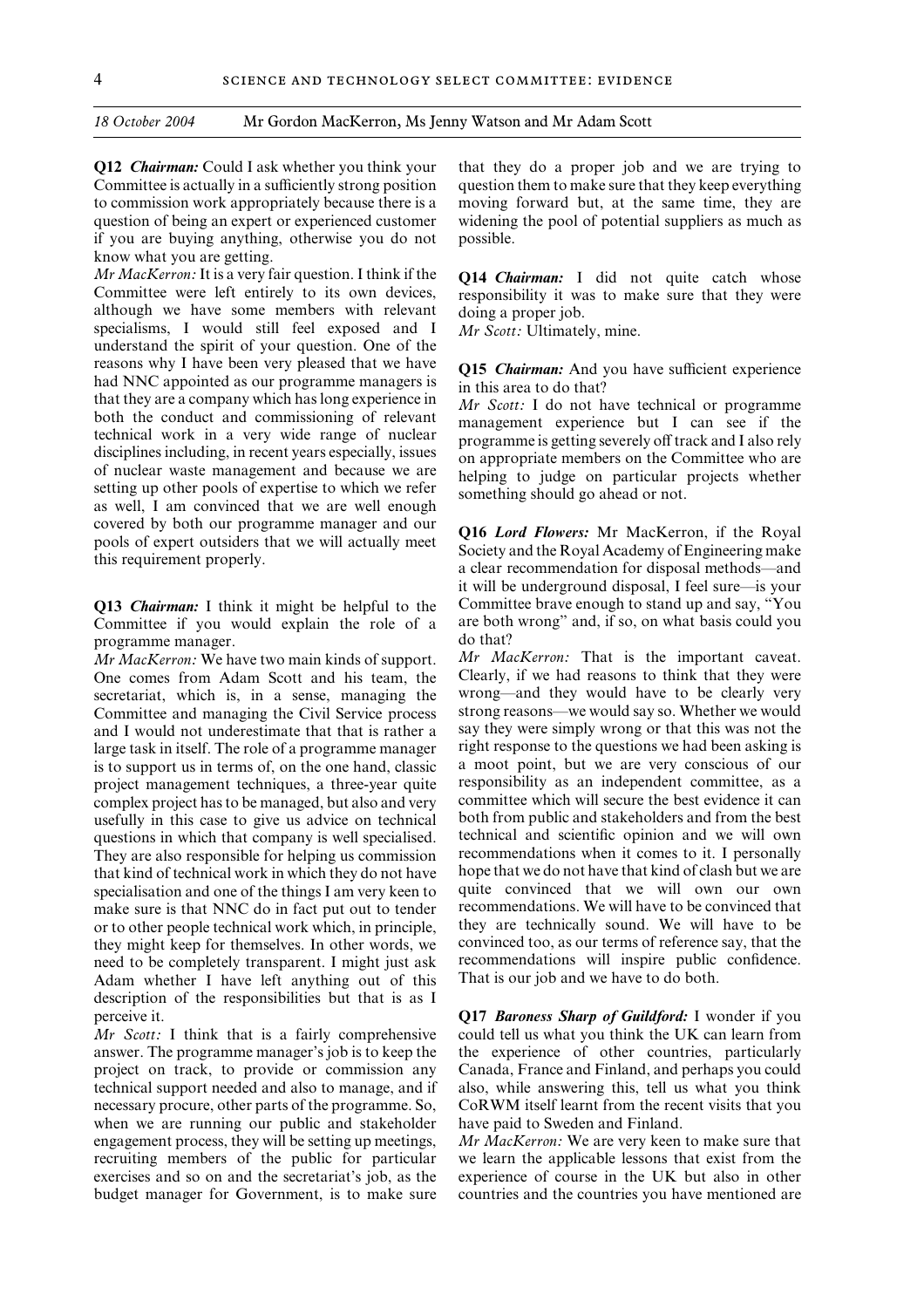with which those bodies that we have met are dealing Jenny may wish to add to that. something that we found initially surprising but very more into the scientific understanding. interesting when we investigated it.

responsibility of your Committee dividing between<br>two parts of your brief: finding the appropriate<br>technical solution for radioactive waste management<br>and gaining public acceptance for that solution?<br> $\frac{M_s W at son: I$  think tha Certainly when the Committee attended one of your all know, I think, that we meet in public and we have deliberations our impression was that you were been meeting in public at various towns and cities deliberations, our impression was that you were<br>spending, at least at this stage of your work, more of<br>your time on the second part by making sure that<br>your time on the second part by making sure that<br>hold them in public i of your work, but how do you see your responsibility

*Mr MacKerron:* I prefer to use the language of people there, it does not get you very far, does it? integration rather than division. It seems to me that *Ms Watson:*I think what it does is to show people that both the technical and the public and stakeholder if they come, they will see a very open and parts of that process are essential. I do not think it is transparent process with robust debate and open possible to prioritise one over the other, but it is scrutiny, but there will be many other ways that we reference—and I suspect in Government's those later—to engage public opinion. I think very thinking—the need for effective public and many people would not have the time to come and stakeholder engagement and the attempt to build spend a day and a half, or the inclination frankly,

all especially interesting to us. We are already in quite trust with those with whom we speak is absolutely close contact and have met the Chair of the National central to our process. We have spent a lot of time Waste Management Organisation of Canada which early on thinking as best we can about how to engage has some similar responsibilities to our own and, as in that public and stakeholder engagement process you say, we have recently visited Sweden and because that is original and unique to us. The Finland. I think some of the lessons that we can get securing of the best technical advice is important and from those countries are clear and transferable, the method by which we do it matters a great deal but especially the need for a process of openness and there, I think, we are largely collecting best existing transparency and continuity and making sure that all opinion and there is a sense in which that, while not a those voices who wish to be heard are heard and simple process, is one which we perhaps, in our early evaluated appropriately. In some areas, we are not so phase, spent rather less time on than on the critical fortunate. In all those cases, the principal problem issue of how we engage with public and stakeholders.

is the management of spent fuel. We have many more *Ms Watson:* I think partly one of the questions will be waste streams and we have separated plutonium, that some of the scientific and technical information uranium as well as spent fuels to think about and that that we will need will need to come from the public makes the British task significantly more complicated and stakeholder engagement processes and people and it is also true that parts of Scandinavia—and you are going to be asking us some of the questions that will probably reach the edge of my geological they will need to see answered as well. So, I think we knowledge quite soon—do have certain kinds of rock are expecting a rather stronger focus on it later in the formations which make it, it seems, relatively easier programme. One of the key things we have learnt to recommend certain kinds of options to do with the and Baroness Sharp asked in one of the questions, underground disposal than has historically been true "What have we learned from other countries?"—is here. So, we have to distinguish very carefully those that, if you do not get the process right at a very early things which we can learn directly and those things stage, you can very quickly lose all the trust that you which we cannot. I think we were all encouraged by have had built up so far and I think it is fair to say our visit to Sweden and Finland by the way in which that, since we have started, we may be in a the process has been managed there and by the way in honeymoon period but we have certainly had a very which, in both countries, there are local communities positive and open engagement with the very wide whose political representatives are actually, in some range of stakeholders. So, I think we are acutely important sense, competing to be the site for long- conscious that we have to get that early process right term radioactive waste management facilities. This is in order to keep them with us as we start to delve

**Q19** *Lord Flowers:* Although judging from the **Q18** *Baroness Walmsley:* How do you see the Ipswich meeting, which we were fortunate enough to responsibility of your Committee dividing between attend, you had very little of the public there to

dividing between those two things? **Q20** *Lord Flowers:* But, if there are only about six

important to remember that, in our terms of will use—and we can perhaps talk a little more about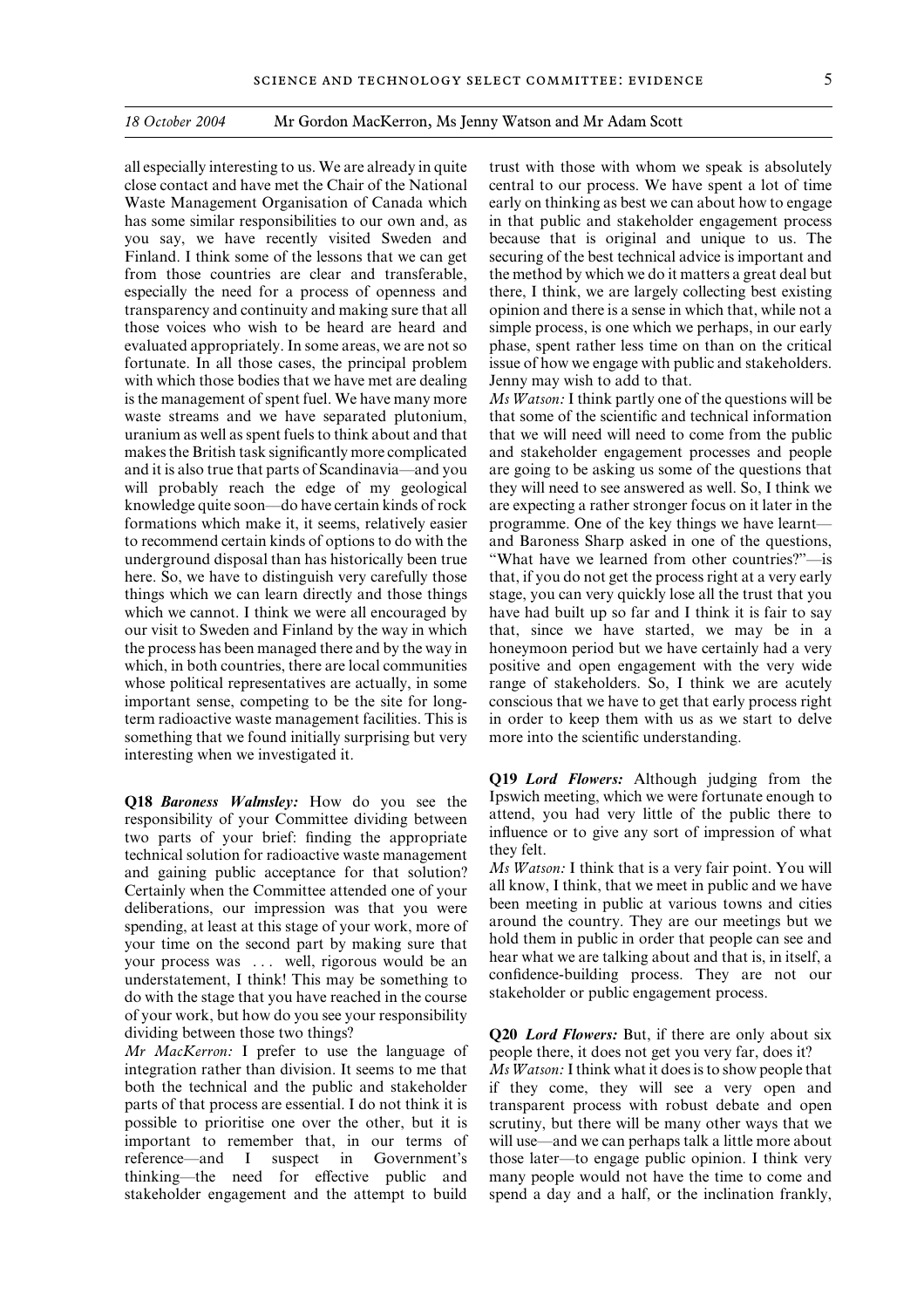listening to a committee deliberate, but they will have *Ms Watson:* We are also plugged into networks which

**Q21 Lord Jenkin of Roding:** That leads on very well<br>to the next question and I declare an interest since I<br>chaired the *Science and Society* inquiry by this<br>Committee five years ago and we reported, as I am<br>sure you are a initial period to digest what I think I may fairly say

has been a very influential report, have sixted the Q23 *L<sub>or</sub>d</sup> Jend Jendin* of Rabim (Section, how can whis be done? There is one point on  $\sqrt{m}$  and  $\sqrt{m}$  deneined one of the points that which I think I' would disag

recently visited Finland and we got some very engage people even though we are not in the process interesting input from a variety of different people in and we will not be in the process of recommending a Finland. We are convinced that there are many specific site. So, while I entirely accept that we shall things that Finland and, for that matter, Sweden do not engage more than a very small proportion of the offer us especially in terms of process and we are public, we are already seeing signs that quite wideengaged with the people there and will continue to be ranging communities do take an interest because and we found their experience extremely helpful. there are siting issues that already affect them.

the time and inclination to become involved in a number of you will know about particularly other ways. COWAM which I think is Communities involved in Waste Management, which is another international

lot of quite interesting preliminary views from those **Q22** *Lord Jenkin of Roding:* How much attention do communities about what they think about siting and you pay to what is going on in Finland and a number there are important transport issues about which of other countries? people have widespread views, historically places like *Mr MacKerron:* As we have said, we have very Cricklewood in North West London, where you can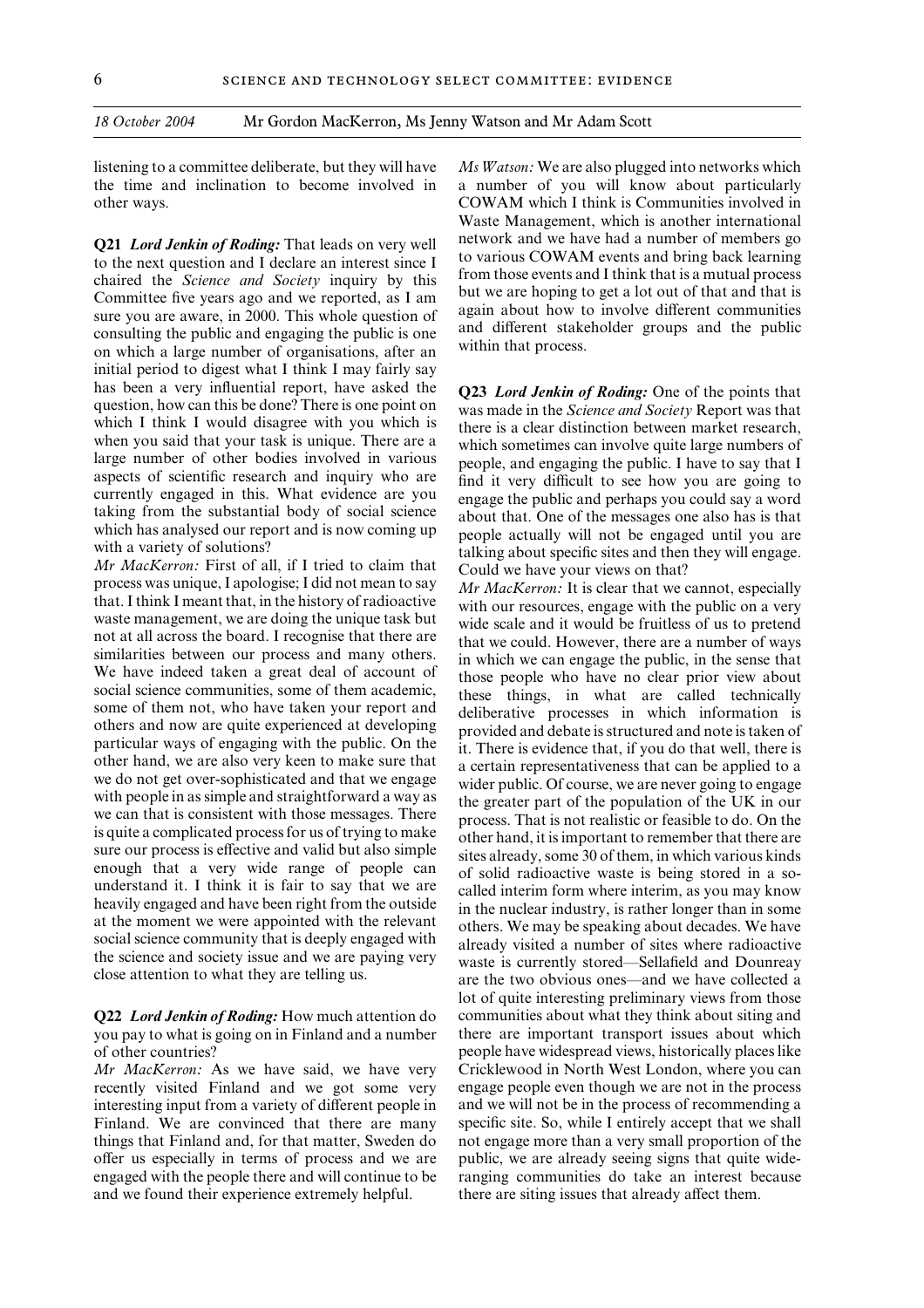and inspire public confidence. Public acceptance will our meetings and talking about what they hear back acceptance. Our job, I think, is to try to build enough this and who have their own representative body possible, but I think I would be claiming too much if clicking on the website or writing us a letter but it will

Mr MacKerron: Clearly while we exist, the have a website and we will have individual response<br>inspiration must be in our process and finally in our<br>recommendations because we are what exists in this<br>techniques that we coul field at the moment, but we are only a small part of

Jenkin has asked some of the question but I would much ground to pressure groups is that they only like to come back to this process or stakeholder come out normally on the far extreme of any subject engagement, Mr MacKerron. The point you are and normally, if they are any good at their job, making about the Government moving on from always issue the most scarifying of statements about where you are. It is the foundation which is going to a particular thing. What concerns me is that unless relay the movement in public opinion. You are you find a way of bringing to the fore what the silent talking about giving views generally, but how do you majority, the average person actually thinks or at ensure that the usual pressure groups which tend to least dampening down some of the more extreme, be single issue pressure groups, that tend to be very you will end up actually only reinforcing public fears vocal and that tend to put only their side of the story about the word "nuclear". vocal and that tend to put only their side of the story are not the only groups that you are actually getting *Ms Watson:* I think that is exactly why we want to go comments from? out much more broadly. Of course you are right that

enough. The other, I think, is to say that we are things that we must do is not only to make

**Q24** *Lord Jenkin of Roding:* Are you hoping then to looking at a whole range of techniques and a whole be able to answer the question—will your proposed range of social networksto use with those techniques. technical solution have public acceptance? For example, small discussion groups around nuclear *Mr MacKerron:* In our terms of reference, public sites and away from nuclear sites; social networks like acceptance does not appear. There is a rather perhaps the Women's Insitutes who have already been carefully worded phrase which says it is out job to try involved in our process who are attending many of be in terms of a longer-term Government process. It in their local communities; we are working with is very important to say that we are the front end of schools and we are trying to set up a schools what will inevitably be a quite a lot longer process. programme in different authorities around the Government will make their own proposals when we country; and we are very keen to work with local have finished our work on which they will seek wider authorities who will have a very key role to play in trust and confidence in as large a community as we which can feed in. So, I think through that whole can so that the Government's job subsequently—and range of techniques and that whole range of it is Government's and Parliament's job finally— networks, we will be able to capture a different range becomes easier and acceptance then becomes of views. That may not add up to individual voices I thought that we were going to get full public surface a whole range of views. I should say that we acceptance. It is a long road and Government must are, I think, old-fashioned enough to believe that be responsible beyond that process. open public meetings also have some value in this process, so we will be undertaking those as well, **Q25 Chairman:** In whom or what do you believe you particularly around some of the nuclear sites. As I say, it may not be always numbers, though we will are inspiring confidence?<br>
Mr. MacKeren: Clearly, while we exist the

the process and we are at the front of it and<br>Government will need to take over and, beyond our<br>life, continue the process and get the acceptance it<br>will need for the really hard decisions which<br>Government will eventually not informed specialist evidence of the particular **Q26** *Lord Young of Graffham:* To an extent, Lord problems of the subject. My concern about giving too

*Mr MacKerron:*It is a terribly important question for many people will not be able to give us detailed us but I think Jenny is the best person to answer. scientific evidence and we have other groups to get *Ms Watson:* I think it is a key question. There are two that which Gordon has already told you about today, points I would make about it. The first is that, to but what a broader range of public engagement can some extent, we know from existing research that do is to tell you the things that people think are many people, some of which I suspect you might call important when one is making decisions about this. It the silent majority, are reassured in any process if may be that everybody would simply say to us, "Well, they can see that a wide range of stakeholder groups, safety has to be the paramount consideration" but I including some of those pressure groups, have had suspect—and they are already starting to—that they the opportunity to be involved, but that is not will raise other issues with us as well and one of the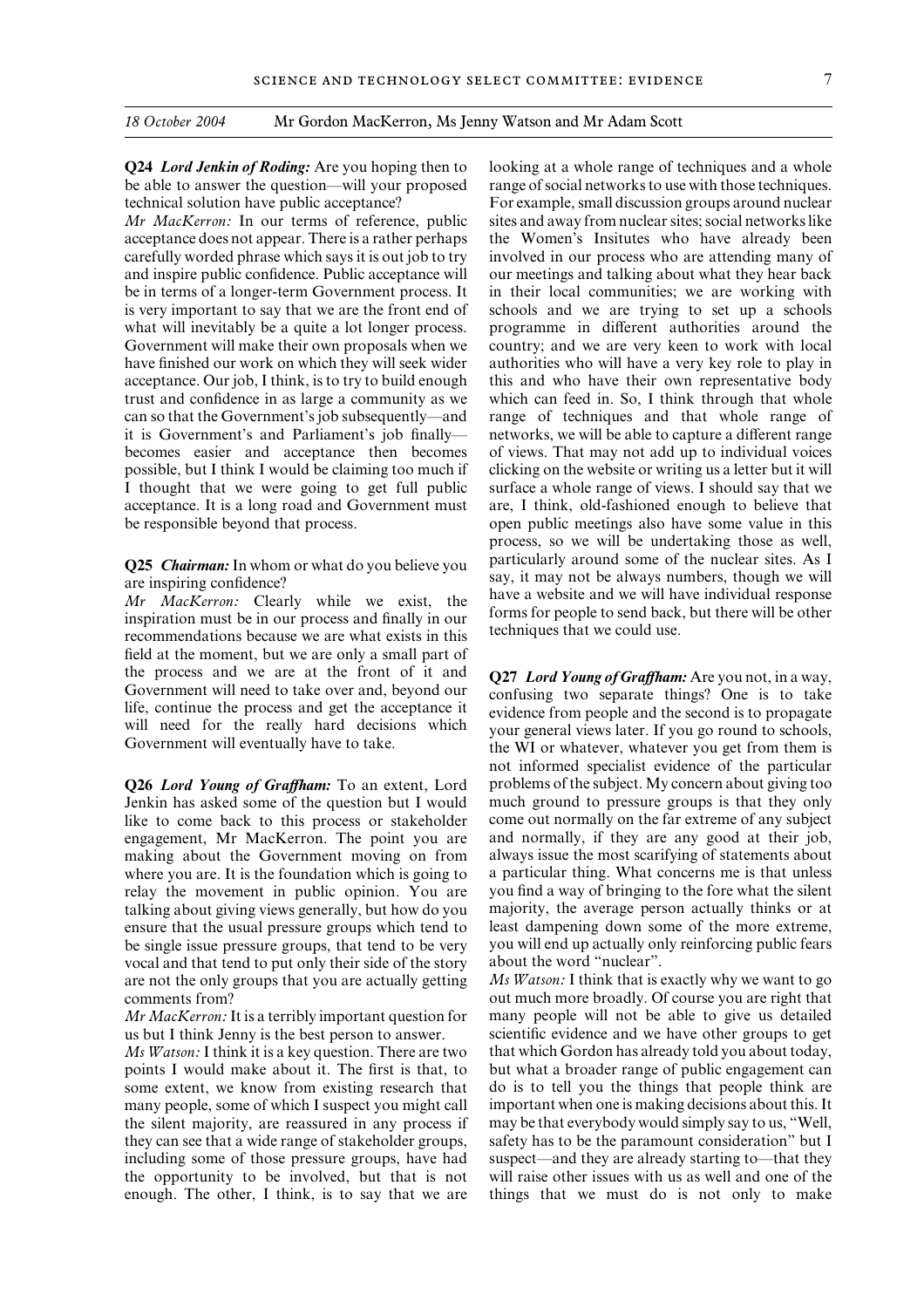recommendations about an option or options for time and we are constituted to recommend long-term long-term management but also the strategy that management options, not those that will be in place might accompany that in order for it to gain public in the next few years. confidence, so we need to hear those things.

*Mr MacKerron:* It has been a concern of many **Q30** *Lord Flowers:* But security is bound to be an members of the Committee right from the start and issue in considering choice between a number of very explicitly—and the phrase "the usual suspects" possible methods. For instance, you could continue has been used—that we should not only hear from with the present business of ground level storage for those people who are well organised and who beat a much longer but that of course is subject to a terrorist path to our door whether or not we knock on it attack and, if it were in my hands, I would rule it out ourselves. So, it has been a critical part of our debate on those grounds. about how we engage the wider world that we do *Mr MacKerron:* As a criterion, we regard it as an elicit views from those people who do not at the extremely important one and we have already begun moment have clearly defined positions and we will to commission some work on the nature of terrorist feel very unsatisfied with ourselves if we have not risk that surrounds different options including done that as well as we possibly can within the limits surface storage. So, we think that security is a very

Lord Young of Graffham: Of course safety is paramount, there is no question about that, but really what the Committee should be doing is saying, "This **Q31** *Baroness Platt of Writtle:* As Lord Flowers has is a process which is inherently safe" because nobody just said, while the present nuclear waste, of which would ever recommend any process that was not safe there is a large amount, is stored in the way it is, it is would ever recommend any process that was not safe there is a large amount, is stored in the way it is, it is<br>in itself and there may well be—and you should subject to possible terrorist attack. So, the longer we in itself and there may well be—and you should decide—technologies which are safe in themselves wait for a long-term solution, surely security becomes and they should be then trumpeted from the rooftops a more difficult question. and they should be then trumpeted from the rooftops because otherwise we will not see any progress. *Mr MacKerron:*I am sure security is a very important

couple of years. To what extent do you think that term management option chosen. Let us suppose that your Committee is equipped to review security of it were decided, though we are not committing existing stores of waste and to what extent will ourselves to this, that deep underground disposal security play a role in decisions about long-term were the right way to go, if you ask the opinion of solutions? expert bodies like Nirex, they will tell you that, if

us to do and what it does not, we have no putting such waste underground by about the year responsibility at all for advising on the short-term 2025. That is a long time in relation to security but we security issues. We are not constituted in a way that do not see any way around that. We are certainly would be suitable for that and we have not been moving as fast as we reasonably can but we are just asked. the front end of the process and it will inevitably be

**Q29** *Chairman:* By "short term", do you mean **Baroness Platt of Writtle:** That is the frightening immediate or do you mean incidents which may thing. occur at any time?

*Mr MacKerron:* We have no responsibility for **Q32 Lord Mitchell:** If you are the front end of the security in any operational or real sense at all. We know that, following the events of 9/11, many people,  $\frac{Mr}{Mr} \frac{MacKerror}{$ they did before. When we have been discussing place after we report. After we report, assuming that among ourselves what are the criteria which we shall we have done our job well the Government are likely among ourselves what are the criteria which we shall we have done our job well, the Government are likely try to use to evaluate options, then the security issue to take some time. I suspect, to do some further has come up extremely high and we expect that, when consultation. They will then move, I would guess, we engage with the public, they will likely tell us the towards a siting process for whatever kind of facility same thing, but it is very important to say that it is an may then be recommended and then one would important criterion for us but we have no suppose that one would move to the public inquiry responsibilities as such for security at any moment in and those other processes that will then take place.

issue in considering choice between a number of

of our resources and time.<br> **important criterion and we expect to have that**<br> **Lord Young of Graffham:** Of course safety is confirmed when we talk to a wider public.

question and we will give it, I think, due consideration. I think it is also important though to **Q28** *Chairman:* The world has changed over the last look at the context in which there could be a long-couple of years. To what extent do you think that term management option chosen. Let us suppose that it were decided, though we are not committing *Mr MacKerron:* Just to be clear what our remit tells things go well, one might have actually started some years, possibly decades, before a long-term solution can be implemented.

to take some time, I suspect, to do some further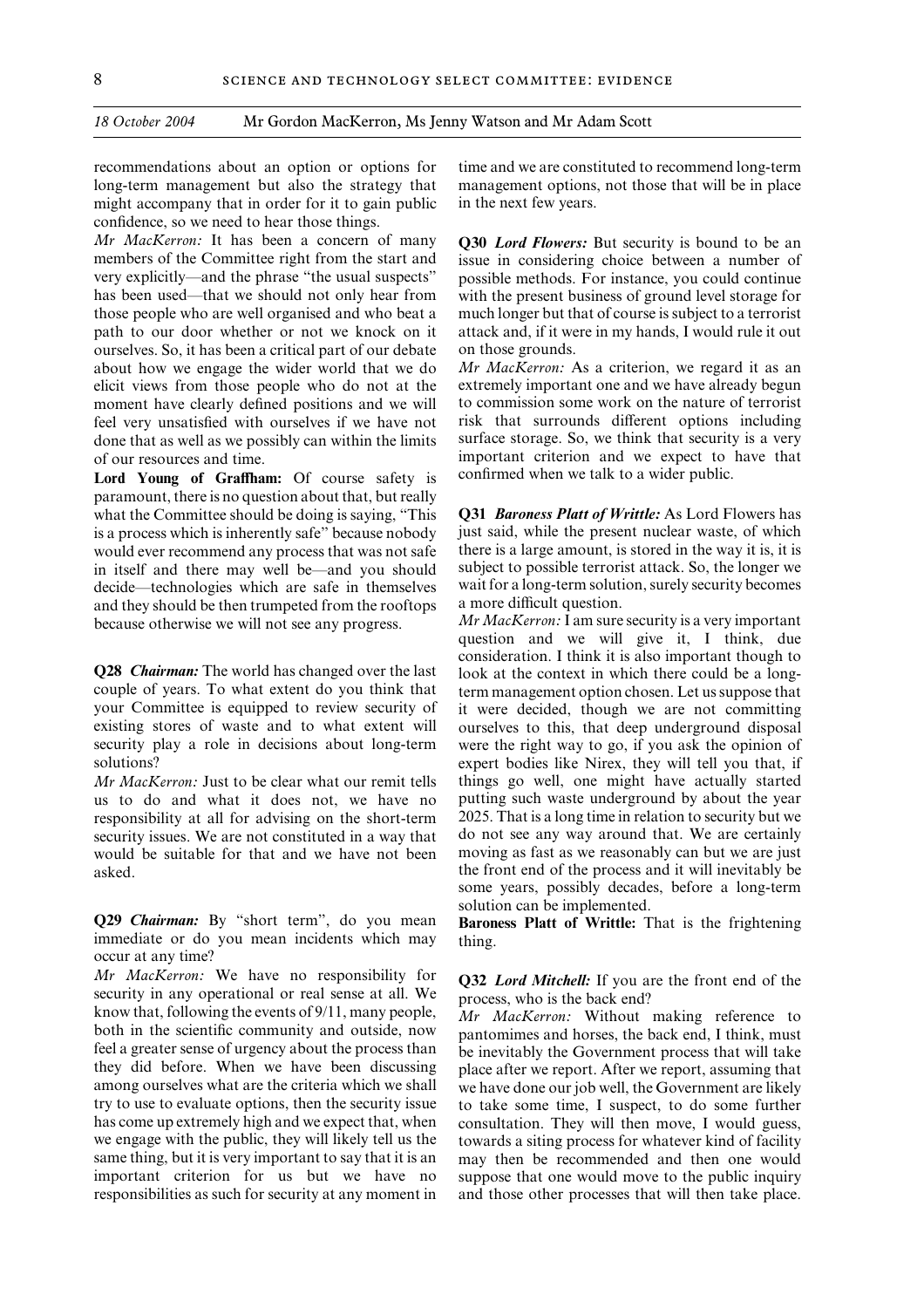We are not really specialists in our Committee on something like two decades. Our processes have been what will happen subsequent to our process but, seriously interrupted and we are, I think, at the what will happen subsequent to our process but, Government will have to take responsibility to be immediate. subsequently and that it will inevitably take a period **Chairman:** Mr MacKerron, Ms Watson and Mr have had more or less continuous processes for afternoon. Thank you very much.

when we listen to other people, then it is clear that beginning of a new process and one cannot expect it

of years. Experience both in the UK and elsewhere Scott, thank you very much indeed. I am afraid we says that it will. Just very briefly, Finland and Sweden have come to the end of our allotted time. We are are doing very well but both Finland and Sweden most grateful to you all for coming to talk to us this

#### **Examination of Witnesses**

Witnesses: MR ELLIOT MORLEY, a Member of the House, Minister of State for Environment, and MR CHRIS DE Grouchy, Radioactive Substances Division, Department for Environment, Food and RuralAffairs, examined.

glad to welcome you to the Committee. I wonder if, for the record, you would simply say who you are and 1999. your position.

*Mr Morley:* I am Elliot Morley. I am Minister for the<br>Environment at Defra. I am accompanied by Chris<br>de Grouchy, who is from our specialist Radioactive<br>Substances Division.<br>Substances Division.

management of nuclear waste, we urged the *Mr Morley:* Yes, I do. I had a meeting with the Chair<br>Government to act promptly and without delay On very recently and he has assured me that while it is Government to act promptly and without delay. On very recently and he has assured me that while it is<br>the other hand, we have heard from our immediately challenging given the amount of work, he is confident the other hand, we have heard from our immediately challenging given the amount of work, he is correcting witness, Mr MacKerron, that CoRWM that the Committee can meet that deadline. was told to start with a blank sheet of paper. An

enormous amount of work has been done by this Q37 *Lord Tombs*: I think we might agree—and<br>Committee and by many other organisations: CoRWM cretainly would—that their members are<br>authoritative, influential and experienced contribution to the process in itself, and that is why it has taken some time to get the Committee up and **Q38** *Lord Flowers:* It seems almost perverse that running because of the huge amount of work. It is there is nobody on the Committee who can make also fair to say that there were other issues to deal personal contribution to any of the scientific or with such as the setting up of the new Nuclear technological aspects of the problem of waste Decommissioning Authority, for example, and also disposal.

**Q33** *Chairman:* Good afternoon, Minister. We are dealing with the Energy White Paper. So, an glad to welcome you to the Committee. I wonder if, enormous amount of work has had to be done since

**Q34** *Chairman:* In our report in 1999 on the Q36 *Chairman:* Do you regard this as feasible?<br>*Mr Morley:* Yes, I do. I had a meeting with the Chair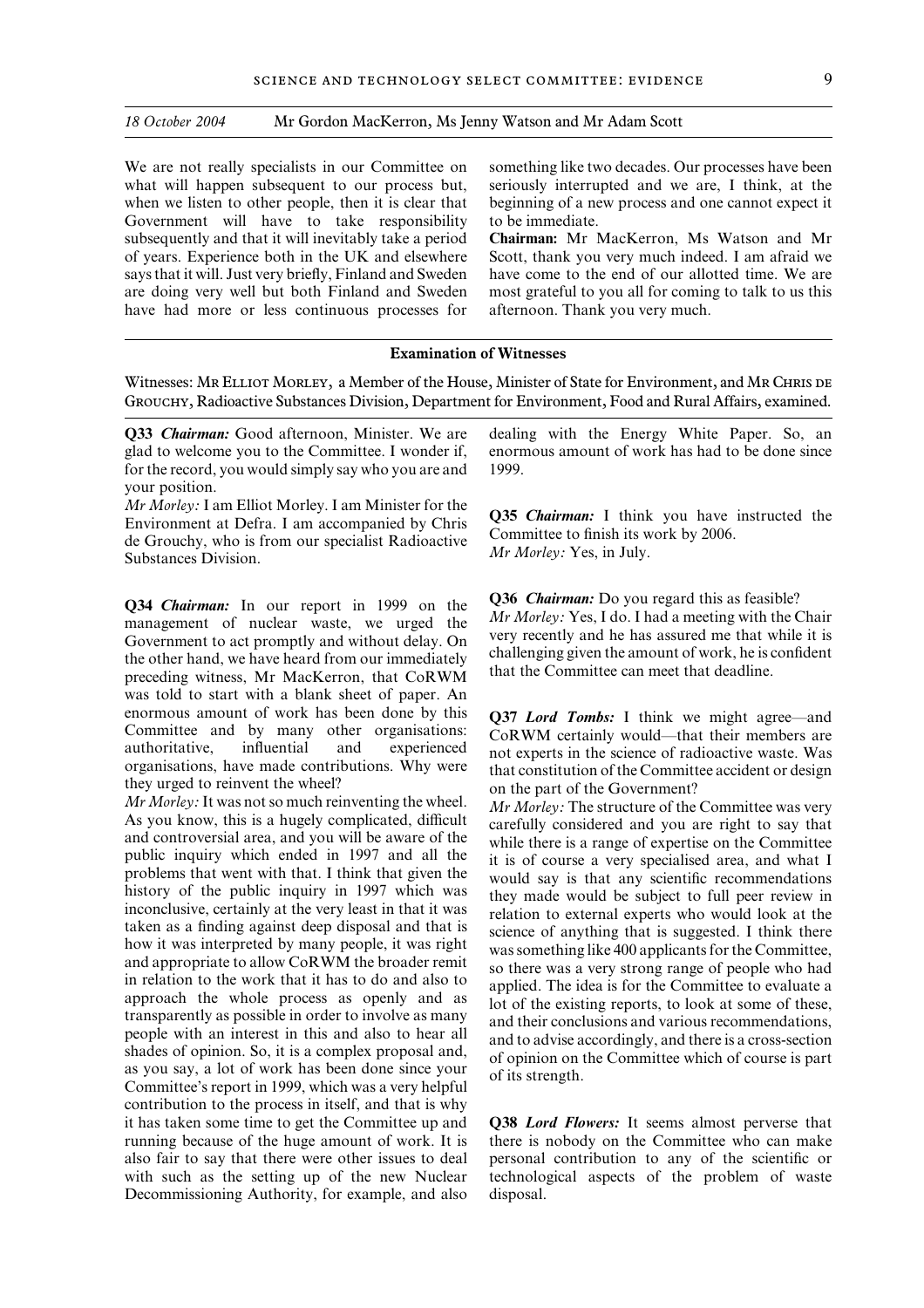consultancy and the Committee has access of course the 1999 Committee, a committee of this Committee, to any level of expertise that it chooses. had only 13 members, only three of which could be

**Q39 Lord Tombs:** I think I can take it that the<br>
answer is that it was by design that the Committee<br>
was so constituted.<br>
Mr Morley: It was by design. Chris, do you want to<br>
was fruitful because it was an in-house knowled seriously indeed. Having said that, as the Minister<br>said, there is a very broad range of interest involved **Q43** *Chairman:* Let me put it another way, Minister.<br>here It was critical that the Committee should be Would you here. It was critical that the Committee should be Would you be happy to fly in an aircraft, the engines able to interpret and act as it were as an intelligent for which had been selected by a committee with a for which had been selected by a committee with a customer for all those interests and that was the basis wide range of opinion, which I think we would all on which the Committee was established bearing in agree is present on which the Committee was established, bearing in agree is present on mind—and we may develop this line—that it must technical expertise? mind—and we may develop this line—that it must<br>have access to a variety of routes for validating and  $Mr Morley$ : I think you will find that aircraft engines have access to a variety of routes for validating and peer reviews. are selected by economists as well as scientists, for a

**Q41** *Lord Tombs:* A number of members here with information why was it necessary for CoRWM to go scientific or technical background have sat on very back to the very beginning and even investigate complex committees with a lot of lay people and, for things like disposal at sea and other areas which my part, I find it very difficult to understand how a clearly would be non-runners? committee can deal with a subject of this kind *Mr Morley:* Disposal at sea is clearly out; I make that without discussions between themselves which are absolutely clear. I do not know whether that was a informed by experience. That leads on to my next serious issue. It is just of course that there were no question. How do you think CoRWM can restrictions on them looking at the various options. realistically discuss a complex issue of this sort and You have to bear in mind that not every country's evaluate necessarily contradictory evidence they will experience is absolutely relevant to our own in the receive? way that they are dealing with nuclear waste. It is not

are on the Committee. I have every confidence in countries have done and are doing is very useful. CoRWM and the skills and the ability of those who Some countries, like Canada, have embarked on a sit on the Committee. Yes, it is technical and, yes, very similar process to CoRWM. Other countries, there is a lot of information to take into account but like Finland, decided to go for the deep disposal that is the role of a range of advisory committees who route. Then if you look at countries like Finland and are made up in similar ways. Not all advisory Sweden and at the nature of the nuclear waste that committees are dominated by scientists. It varies. I they have to deal with, it really is much more limited think you also need a range of people from a range of in its range than the waste that we have to deal with backgrounds and there are some real experts on because we were pioneers in this field of nuclear CoRWM who can actually take into account and try technology. We had some of the older systems in to evaluate the various information and options relation to Magnox fuel, for example, the way that it which are put to them. has been separated, the way that it has been stored,

*Mr Morley:* There is an external advisory **Q42** *Lord Tombs:* It may be of interest to know that described as familiar with the subject and we had

range of options by a range of experiences of people. **Chairman:** May I take that as a no, you would not? **Q40** *Lord Flowers:* Scientists should be on tap and

not on top, in other words!<br> *Mr de Grouchy:* That is not an expression, with<br>
respect, that I feel comfortable with. I think it is more<br>
a matter of close partnership between the variety of<br>
a matter of close partnership study internationally. With all that wealth of

*Mr Morley:* I think it is the quality of the people who a subject that should be ignored. What other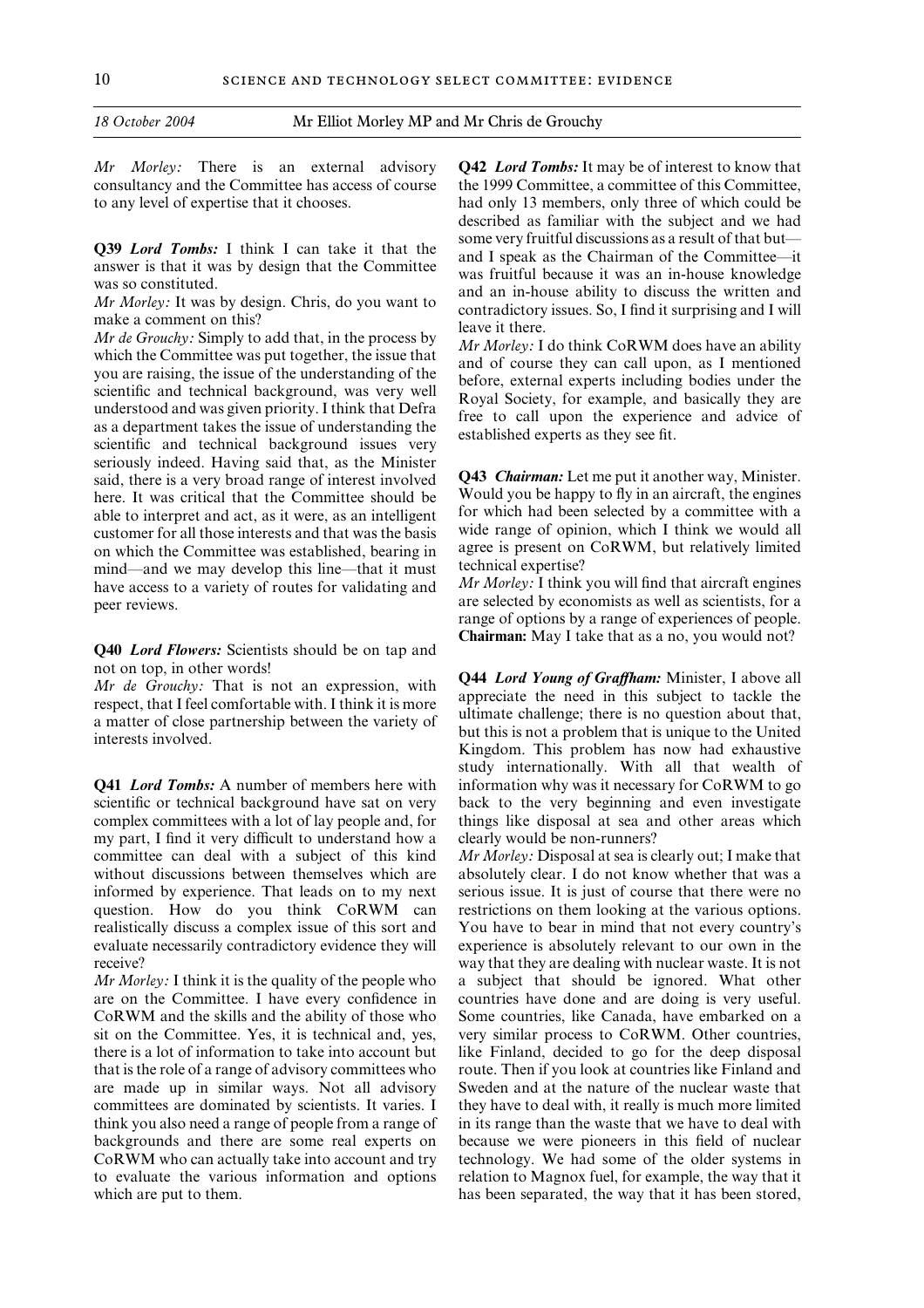*18 October 2004* Mr Elliot Morley MP and Mr Chris de Grouchy

nuclear weapons programme. Finland and Sweden whether it was a deep repository or whether it was did not, of course, and there are other issues there in storage. There were arguments about the process and relation to the type of waste that they have. All this the conclusions it had come to. This confusion means that the solutions that we may wish to look at allowed the opponents of the approach to pick it may well be different and they are, by the very nature apart and, as you know, it all unravelled in the end. of the fact that we are a pioneering country in relation That is a lesson that we need to learn in relation to the to nuclear technology, much more complicated. process that we are putting in place now. So I think

**Q45** *Lord Young of Graffham:* We seem to be taking transparent, and engages all the stakeholders, than it a much more relaxed approach to this problem in is to go through the result of 1997.<br> **Chairman:** I was not so muc that a number of other countries are talking about<br>dates for opening repositories for nuclear waste in the of the process but the length of the time that it took dates for opening repositories for nuclear waste in the of the process twenties and we are not until after the forties. That is to get to it. twenties and we are not until after the forties. That is a very long way ahead and normally speaking, in the world which we will then be in, talking about doing **Q48** *Baroness Platt of Writtle:* Minister, a recent not be, with all the other advantages and Directive states, "It is accepted among experts that, disadvantages that this report should come out with, on the basis of present knowledge, geological more of a sense of urgency in looking at the disposal represents the most appropriate solution for technical issues? long-term management of long lived radioactive

important to engage people in the discussions and if a whole? that takes a bit longer in terms of getting an *Mr Morley:* We oppose that position from the understanding of the nature of the problem, getting European Union along with a number of other and also demonstrating a process that is open and European Commission have not explained why they example, bearing in mind that the engineering Commission has failed to explain that. Secondly, I

*Mr Morley:* CoRWM will be involving the public. It other nuclear programmes, this should be a decision has just concluded its Phase 1 report I do not know in relation to the disposal that should be taken in the has just concluded its Phase 1 report. I do not know whether the committee have had a chance to see it. I light of the needs of individual countries. That is our will make sure you receive a conv of that It has only position as a government. will make sure you receive a copy of that. It has only just become available. Its Phase 1 report sets out its work programme and what it intends to do. Part of **Q49** *Baroness Platt of Writtle:* Surely the basis is that is extensive consultations around the country. likely to be deep geological disposal?

of the points that you raised was not patently apparent in 1997, 1998 and 1999. Why have we had to wait so long to get to this? **Q50** *Baroness Perry of Southwark:* Following on

there was confusion in relation to the position that that the disposal of nuclear waste is very much an

the condition it is in now, and the fact that we had a NIREX was taking. There were arguments about it is better to have a longer process that is open and

something after the forties means no. Should there European Commission proposal for a Council *Mr Morley:* Of course there are issues in relation to waste. To that effect Member States should study the the need to get on with this because of course nuclear possibility to give priority to deep geological disposal waste is an issue now and it will increase in the future, to dispose of their long-lived radioactive waste, particularly with the decommissioning programme taking due account of their specific circumstances". of the older stations. On the other hand this is a very Would you like to tell us what the government's complex and potentially controversial issue. It is position on this statement is and on the directive as

an understanding of the options which are available, Member States. We oppose it firstly because the transparent in the way that it proceeds, then to add a have come to that conclusion. This is of course an little bit of time to the process I think is probably option, and it is an option which will be considered better than having some of the confusions and by CoRWM, but to take a definitive position like that polarisation that we saw in the 1997 inquiry, for there has to be some scientific rationale for it, and the solution is probably quite a long way away. come back to the point that, given the differences between individual Member States, given the **Q46** *Lord Flowers:* Minister, do you think that differences between individual countries and given  $\overrightarrow{C}$  CoRWM is significantly involving the public?<br>  $\overrightarrow{M}$  the differences between our nuclear programme and<br>  $\overrightarrow{M}$  Marley:  $\overrightarrow{C}$  ORWM will be involving the public It

*Mr Morley:* That may well be the conclusion. I do not **Q47 Chairman:** Just to go back to what you were think it is for me to second-guess the findings of the saying a moment ago, Minister, I agree totally that CoRWM. They will be looking at all the arguments there are great c

*Mr Morley:*I remember the 1997 controversy because from that, can you tell us what is the role of the it was such a high profile issue. If you recall, in 1997 European Union in overseeing Member States given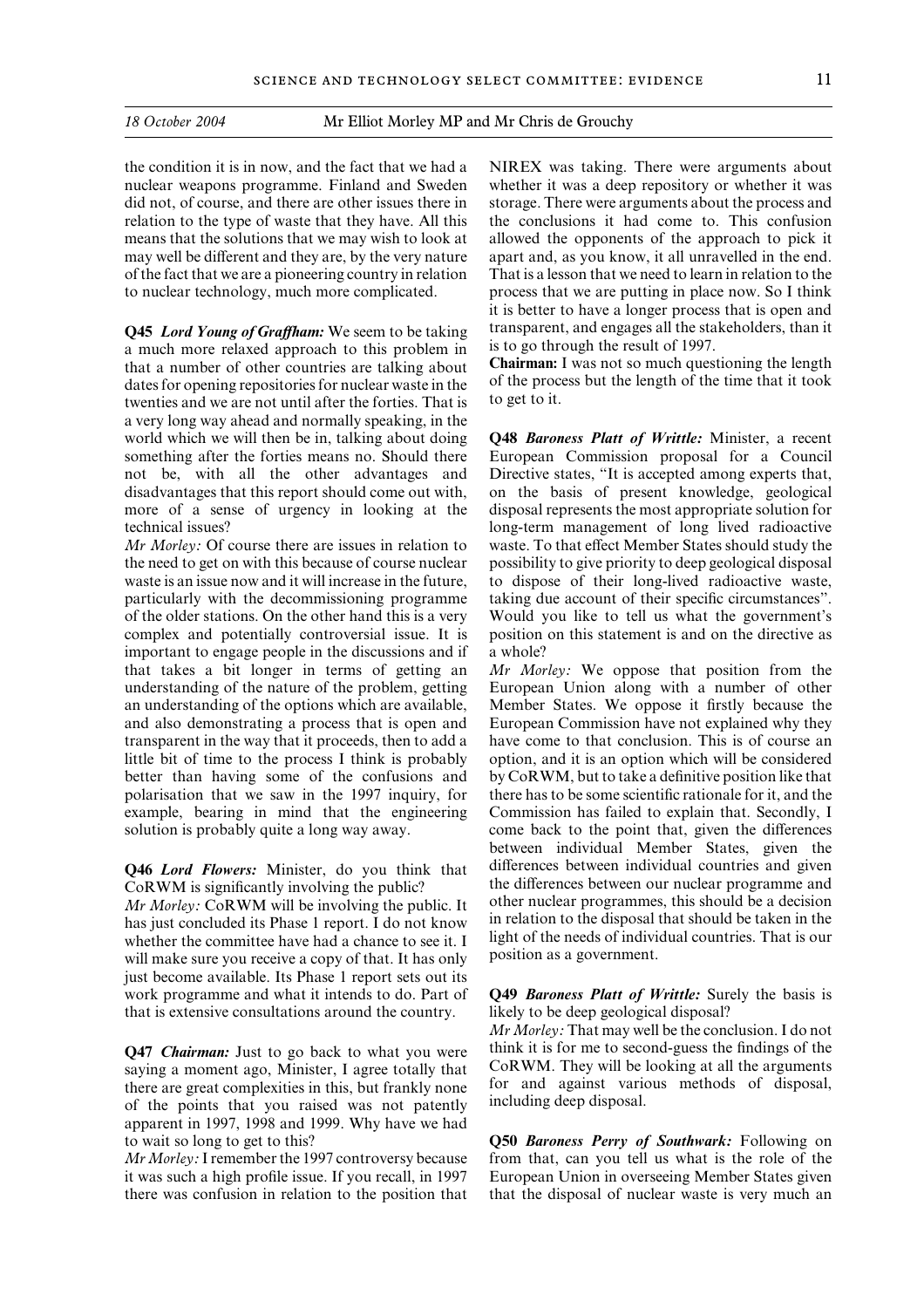position and what do you see in the future? Would it border movements within the EU. There are some be sensible to leave the oversight of nuclear waste to perfectly reasonable areas where the Commission has the European Union? an interest and it is not unreasonable that, in these

roles, and I will ask Chris to expand on those, and of about what Member States are doing in relation to course one of them is the movement of nuclear waste the proper safe storage and management of their in relation to European regulations. They of course nuclear waste. have an interest in Member States storing and dealing with nuclear waste in proper secure ways. We are also **Q52** *Lord Jenkin of Roding:* While we are on this overseen of course by the International Atomic question of international comparisons I do not know overseen of course by the International Atomic question of international comparisons I do not know<br>Energy Authority and they are very satisfied with the if your attention was drawn to an MIT paper Energy Authority and they are very satisfied with the if your attention was drawn to an MIT paper procedures that we have in place, and of course we published some months ago. The Future of Nuclear procedures that we have in place, and of course we published some months ago, *The Future of Nuclear* are open to scrutiny on that. They are also entitled to *Power*, an inter-disciplinary MIT study. To my are open to scrutiny on that. They are also entitled to *Power*, an inter-disciplinary MIT study. To my look at what individual Member States are doing, astonishment when it came to listing the United look at what individual Member States are doing, astonishment, when it came to listing the United particularly on the basis of good practice, but they Kingdom in the disposal plans of leading nuclear particularly on the basis of good practice, but they Kingdom in the disposal plans of leading nuclear are not entitled to impose their own views on what is countries it said "Delaving decision until 2040" are not entitled to impose their own views on what is countries, it said, "Delaying decision until 2040".<br>the most appropriate method of disposal and storage Would you like to take this opportunity to say that in terms of a unified approach, bearing in mind all the that is complete rubbish?<br>differences of Member States. That is our view as a  $Mr$  Morley: It is certainly government. Perhaps Chris would like to add to that. until 2040; that is not the case. I have seen some of Mr de Grouchy: I have little to add to that except to studies which suggested various options, some of *Mr de Grouchy:* I have little to add to that except to studies which suggested various options, some of say that the government is of course very concerned which are that it might take till 2040 to put them in to keep to its obligations under those treaties— place. Euratom, the IAEA and so on. The Minister has explained the position in relation to the proposed<br>directive which clearly, as it is currently framed,<br>would seem at odds with our ongoing process in the *Mr Morley:* That is a different thing; you are<br>UK. I would like to wider options which are raised, the committee has<br>been asked to look at that part of the process very<br>quickly and to focus on those options which it<br>regards as being feasible. I think that is an important<br>point to get acro

Commission's draft directive, the preamble states<br>that each Member State shall be fully responsible for<br>the management of all spent nuclear fuel and<br>radioactive waste under its jurisdiction, which seems<br>radioactive waste u a bit contradictory to the conclusions it then comes well, what lessons you think the UK can learn from

you on the issue of its future and given the technology other countries are doing to see whether there are in the new accession candidates to the European issues there which are relevant to ourselves. In Union, is there not a likelihood that the EU might relation to lessons that we can learn from the Finns take a more proactive role in this oversight? It is an and the Swedes, who have come to a conclusion international issue, is it not, in that if one country has themselves in relation to waste disposal, it took many a dreadful accident it is not confined to the borders of years of consultation to come to that conclusion. It that country? was a very open process and a very careful process of

role for the Commission in that, although of course UK. I also understand that Canada have embarked you also have the International Atomic Energy on a very similar process in relation to a CoRWM Agency. Their role is to make sure that there are type committee and the kind of process that we are safety procedures. As you rightly say, an accident in doing. It is interesting to look at what other countries one country can affect another. In relation to are doing, and of course to look at the technologies movements of nuclear materials, that is also one for that they are applying. Of course we have talked to

international, not a national, issue? What is the the Commission's competency because it is cross-*Mr Morley:* The European Union has a number of areas, the Commission should have an overview

Would you like to take this opportunity to say that

*Mr Morley:* It is certainly not delaying the decision which are that it might take till 2040 to put them in

the experience of other countries, and perhaps in to, which is not unknown, I have to say.<br>particular within the EU from France, Finland and Sweden, but outside the EU from Canada?

**Q51** *Baroness Perry of Southwark:* If I may press *Mr Morley:* As I said, it is important to look at what *Mr Morley:* That is absolutely right, and there is a the type that we are trying to put in place within the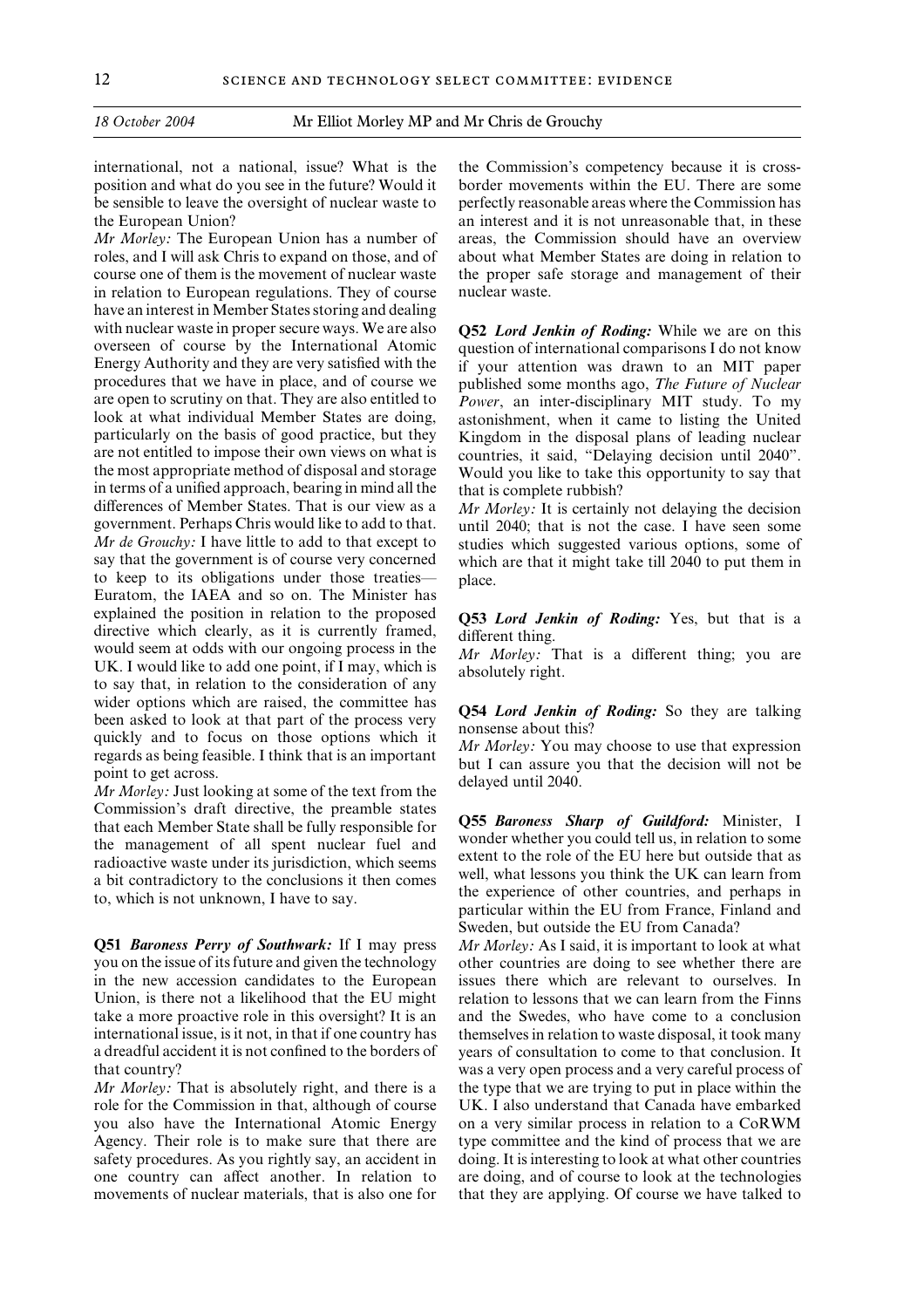the Finns in relation to their technology so we are and experts as well on that committee in relation to aware of what they are doing and that all adds to our producing reports to advise the government. Indeed knowledge and it helps in relation to the range of the committee is still in operation and does a very choices that we all have to make. good job, I might say. We very much appreciate the

**Q56** *Chairman:* Minister, in connection with Finland could you visualise our adopting a political<br>process comparable to that which the Finns have<br>used, namely, having the final decision being made by<br>Parliament as distinct from by a minister in a<br>department?<br>departm

**Q57** *Chairman:* I think it is slightly different—<br>*Mr* de Grouchy: I believe that the Chairman of

**Q58** *Chairman:* Yes. *Mr Morley:* But I of course as Minister I am **Q62** *Lord Jenkin of Roding:* We have been given accountable to Parliament and to the Secretary of information this afternoon by the Chairman of accountable to Parliament and to the Secretary of information this afternoon by the Chairman of State, and she is accountable to Parliament. There is CoRWM of the extent to which their remit goes full accountability in that the final decision will have which is to produce a report which recommends a<br>to be approved by Parliament.

was set up to handle the nuclear waste question will happen after the report by CoRWM because at should have its conclusions submitted to Parliament some stage people are going to have to address the

*Mr Morley:* Reviewed annually is a bit of a change of addressed and over what sort of timescale?<br>our tradition, I imagine. What I would say is that the *Mr Morley:* Part of the CoRWM process is our tradition, I imagine. What I would say is that the *Mr Morley*: Part of the CoRWM process is to look at decisions in relation to the approval of the process situal be part of the report and part will have to be taken b debate. Whatever the outcome of the CoRWM process there will be an opportunity, I am sure, for Parliament to debate it and for people to give their **Q63** *Lord Jenkin of Roding:* Just pausing for a views. moment, we did not gather that from the Chairman.

**Q60** *Baroness Walmsley:* Public engagement has opposite. clearly been central to developments since 1999 both *Mr de Grouchy:* They have the opportunity. They in what the government has been doing and of course have been invited if they wish to make in the work of CoRWM so far. Is this emphasis a

springs to mind where we do have a range of advisory sensitive issue. committees. We set up in the GM debate the  $\frac{1}{1 \text{ CoRWM's terms of reference state "the assessment of options}$ Agricultural and Environment Biotechnology will not consider potential radioactive wastes ites; but it will raise<br>Commission the AFRC which was a very similar siting issues, including whether local communities will have a Commission, the AEBC, which was a very similar siting issues, including whether local communities will have a very similar version be encouraged to volunteer, and whether they should be structure in that there was a range of representatives,<br>including lay people, from different organisations,<br>and may want to make recommendations to Ministers on them". including lay people, from different organisations,

work of the committee and the advice it provides.

Mr Morley: I think technically that is the same as here<br>in that any decision which is made will have to be<br>endorsed by Parliament and reported to Parliament.<br>There is no difference constitutionally.<br>There is no difference

*Mr de Grouchy:* I believe that the Chairman of *Mr Morley:* I believe that the Chairman of *Its recommendations.* CoRWM is taking account of its recommendations.

CoRWM of the extent to which their remit goes, form of disposal and to ensure, so far as they can, that there will be public support for that. There will have **Q59** *Lord Tombs:* The 1999 report did address this to be engagement of the public who must be question and recommended that the authority that consulted widely. Can you tell us a little bit of what question and recommended that the authority that consulted widely. Can you tell us a little bit of what was set up to handle the nuclear waste question will happen after the report by CoRWM because at should have its conclusions submitted to Parliament some stage people are going to have to address the for debate and reviewed annually, and that it might issue of sites on which permanent disposal may take for debate and reviewed annually, and that it might issue of sites on which permanent disposal may take<br>be a very powerful democratic process.<br>place? Can you tell us how you see that process being place? Can you tell us how you see that process being.

He is not expecting to address that. He said the

in what the government has been doing and of course have been invited if they wish to make<br>in the work of CoRWM so far. Is this emphasis a recommendations about how their conclusion (which reflection on the unique sensitivity of anything to do will be of a general kind) in favour of a particular with nuclear waste management or do you see it as a form of disposal might be implemented, and one template for decision making in the future for other would imagine the government would listen very contentious matters? carefully to those recommendations. It is not implied *Mr Morley:* We have used similar kinds of procedures by that that they will be making recommendations for a range of contentious matters. The GM issue about specific sites, which clearly would be a very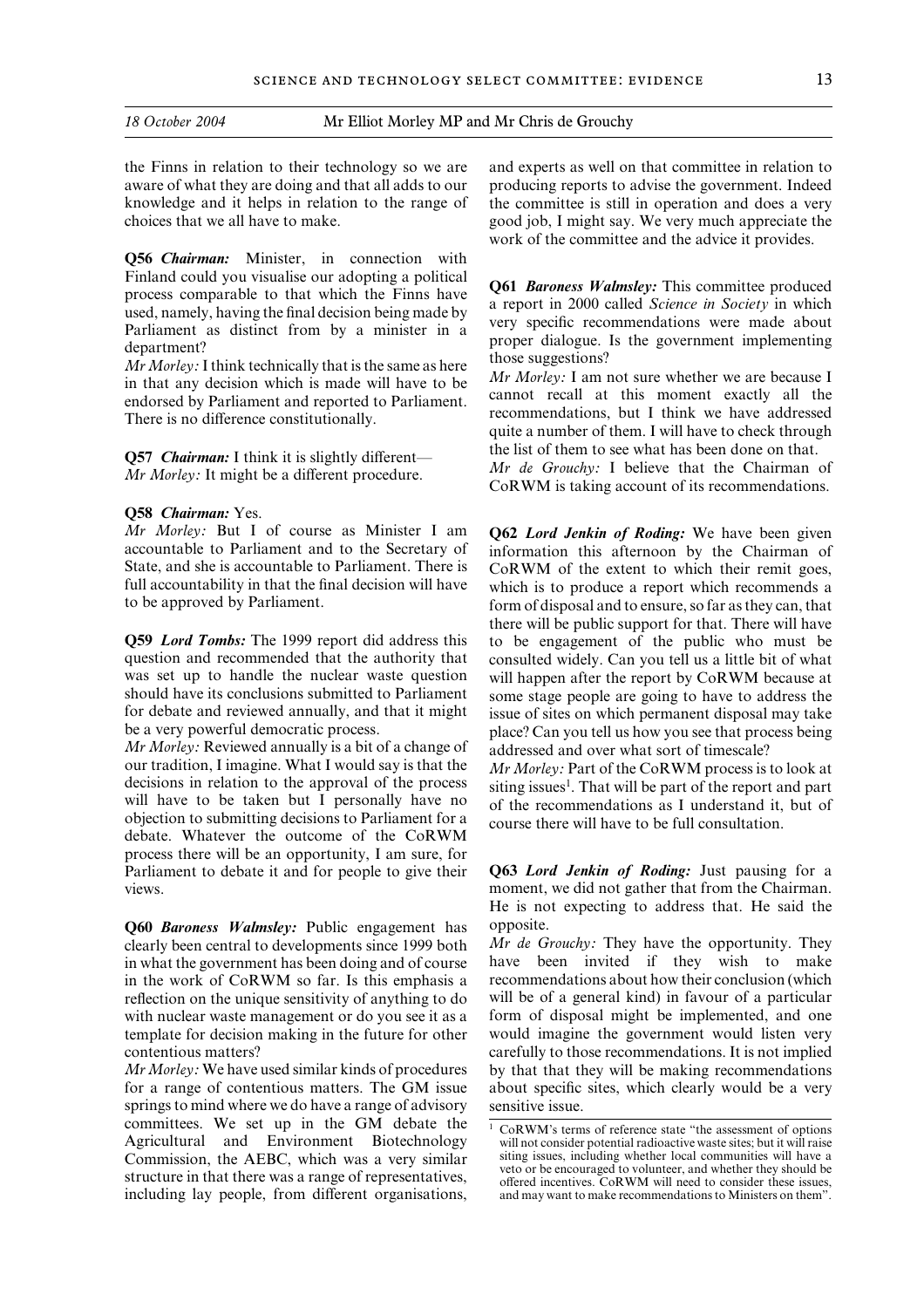to clarify this because it seems to me there is a conflict before, that this is the most controversial thing of all of evidence here. and that once it gets near somebody's back yard they

one. We would expect, as you have heard, to look at programme immediately after the CoRWM report to the options, and some of the options could point to go into this question of sites which will need<br>specific areas or sites and they could if they chose transparency, public consultation and all the other specific areas or sites and they could if they chose identify a particular site. If they do not wish to do things because all this time the present nuclear waste<br>that as Chris has explained then they do not have to exists and stands there on the ground and surely this that, as Chris has explained, then they do not have to exists and stands there on the ground and surely this do that and of course the decisions will have to be does need to be thought out carefully and quickly so do that and of course the decisions will have to be taken by government on the basis of the advice that that there are plans for getting this nuclear waste into<br>CoRWM provides Whatever that is it will have to safe housing. CoRWM provides. Whatever that is, it will have to involve a full consultation in relation to the way forward. **Q68** *Lord Flowers:* We must not yet again start with

**Q67** *Lord Tombs:* This is really quite an important<br>question in terms of future determination because<br>first of all the Chairman of CoRWM did say that they<br>would not be part of any discussion on or<br>examination of sites. I that the Minister will take away this problem and look rather carefully at what will happen when **Q69** *Chairman:* As Lady Platt says, as soon as we get CoRWM reports because what I would hate to see is to that phase the nature of the public consultation a further four years of inactivity in Defra similar to changes profoundly. the six years since 1999. I think it is very important *Mr Morley:* I think that is absolutely right. that you should have your next plans in place and be

able to answer questions such as the ones Lord<br>Jenkin asked.<br>Mr Morley: CoRWM under its terms of reference can<br>produce a second report on implementation issues<br>produce a second report on implementation issues<br>along with t how we could approach that. Obviously, eventual contentious point but we have seen what happened in siling will be very heavily influenced by the options 1997 when that ground was not effectively laid. It is that CoRWM come out with even if they do not for the very reason that that judgement will be

they were not going to do that and that it would be a had public/stakeholder engagement in getting to government responsibility. Equally, we are quite that point.

**Q64** *Lord Jenkin of Roding:* Chairman, we may need clear, the members particularly who considered it *Mr Morley:* It is CoRWM who are correct on this are against it. It seems to me that we do need a

a blank sheet of paper.

**Q65 Lord Jenkin of Roding:** And presumably it may<br>involve some planning process.<br>*Mr Morley:* It depends on the site, it depends on the<br>outcome and the proposed solution. It may well<br>involve the planning process, yes.<br>inv early indication of the likely outcome of the way that **Q66 Lord Jenkin of Roding:** Have you any idea of the CoRWM review is going so that we can begin to prepare financial provision, for example, in our budgets. We have given thought to that. That is part of the process. You controversial, which is why you need careful thought.

specifically identify a site. contentious, as the Minister has said, that we are very **Baroness Platt of Writtle:** We were quite clear that anxious that we should be able to say that we have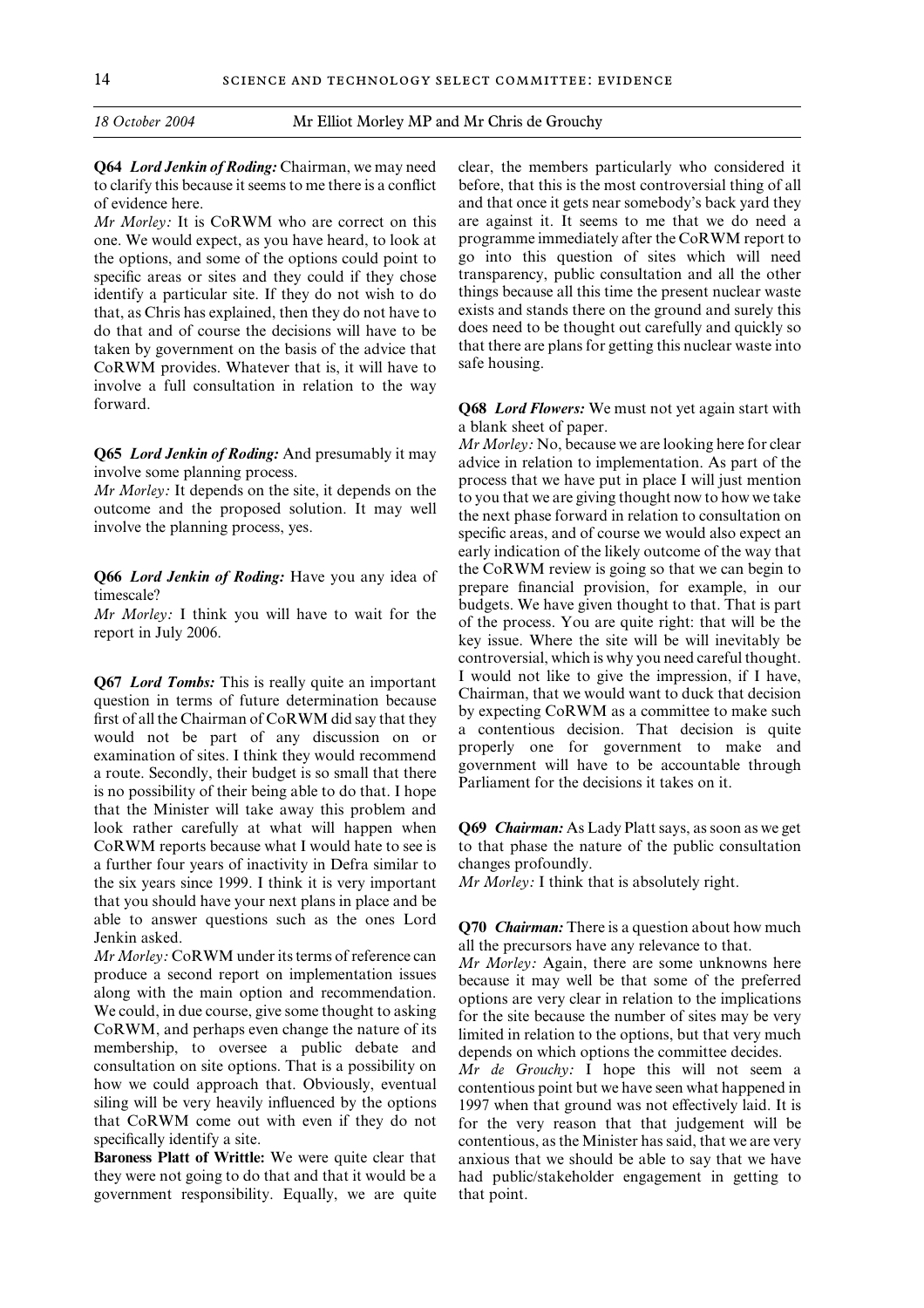technical areas of CoRWM's work is its assessment from that, how well equipped is CoRWM to review of how to deal with the UK's stocks of plutonium, the security on the existing waste? When the report which are quite large. Any assessment they make will comes out in two years' time that is going to be quite depend upon strategic decisions about whether the a significant element for public concern, and a large plutonium is to be treated as waste or whether it is to part of CoRWM's activity with stakeholders is to be used in a nuclear programme—and if so, I have to allay that concern. say that there is far more plutonium than can ever be *Mr Morley:* I am not sure it is within CoRWM's remit used in a conceivable nuclear programme—or in relation to the security of plutonium storage. That whether you follow the present line of saying, "It is of course is a high priority. not waste but we are not using it", which does not make much sense. All of this of course was explored in 1999. The decision about how to classify **Q74** *Lord Young of Graffham*: Forgive me: it does plutonium is a strategic matter. Is it a matter for involve all sorts of radioactive waste in terms of government also and, if so, what should be the security.<br>timetable for reaching such a government decision?  $Mr$  Mor. timetable for reaching such a government decision? *Mr Morley:* In relation to the security of storage in *Mr Morley:* You are absolutely right of course about openeral terms then yes that will be a consideration in *Mr Morley:* You are absolutely right of course about general terms, then yes, that will be a consideration in the issue of plutonium. Plutonium can be used for relation to whatever the long term solutions are the issue of plutonium. Plutonium can be used for relation to whatever the long term solutions are. fuel and indeed there may well be a future role for that. I accept what you are saying about the level of current stocks, and of course it is a material that, for<br>
of Craft Young of Graftham: But are they equipped<br>
obvious reasons, we would want to keep under very<br>
to deal with the security aspects of that and will they<br>
clos doing that. It is likely that some stocks of plutonium<br>will be quite heavily contaminated in various ways.<br>That element of the plutonium stock is probably<br>unusable and therefore should probably correctly be<br>lessified as wa something that you looked at in relation to 1999 in relation to classification, and that was very helpful.<br>
That again will be part of the overall decisions in<br>
relation to the advice from CoRWM and also<br>
potential future programmes relating to nuclear<br>
metals of terrorists

**Q72** *Lord Flowers:* But you are not leaving the

*Mr de Grouchy:* The new Nuclear Decommissioning Authority? Once they have reported what role Authority will obviously have a strong interest in this the NDA have in the next stage of the process? Authority will obviously have a strong interest in this issue and it will be one on which we envisage they will Mr Morley: Obviously CoRWM will have an interest want to give early thought. Could I just make a point in relation to what the NDA is doing. I do know that about the timetable within which CoRWM is doing they are in regular contact with the NDA team so that about the timetable within which CoRWM is doing they are in regular contact with the NDA team so that its work because I think it is very relevant? I think this they do talk to each other. They are not operating in its work because I think it is very relevant? I think this they do talk to each other. They are not operating in<br>is an example of how CoRWM is seeking to make vacuums. It is important that they have that is an example of how CoRWM is seeking to make vacuums. It is important that they have that sure that it does move forward at as fast a rate as it consideration. The NDA, of course, are themselves sure that it does move forward at as fast a rate as it consideration. The NDA, of course, are themselves can albeit some of the issues in the background are interested in the work that CoRWM is doing because can, albeit some of the issues in the background are not yet fully resolved. What the committee is that will influence their decommissioning because the intending to do, I understand, as I hope will be clear site of storage is a factor in that. We would expect them<br>from their first report which, as the minister said, has to keep in close touch and to work together in relat from their first report which, as the minister said, has just been made available, is that they will look at a to some of these issues. range of options in this area so that as that **Chairman:** Minister, would it be within CoRWM's information on strategic decisions emerges they are remit, for example, to consider how local able to assimilate it rapidly. I hope that is a helpful communities might be compensated for receiving, for contribution. example, a repository? It is a characteristic of a

**Q71** *Lord Flowers:* Minister, one of the most difficult Q73 *Lord Young of Graffham:* If I can follow on

in relation to the security of plutonium storage. That

involve all sorts of radioactive waste in terms of

classification of plutonium to CoRWM, are you? **Q77** *Baroness Platt of Writtle:* How will CoRWM *Mr Morley:* No.<br>*Mr de Grouchy:* The new Nuclear Decommissioning Authority? Once they have reported what role will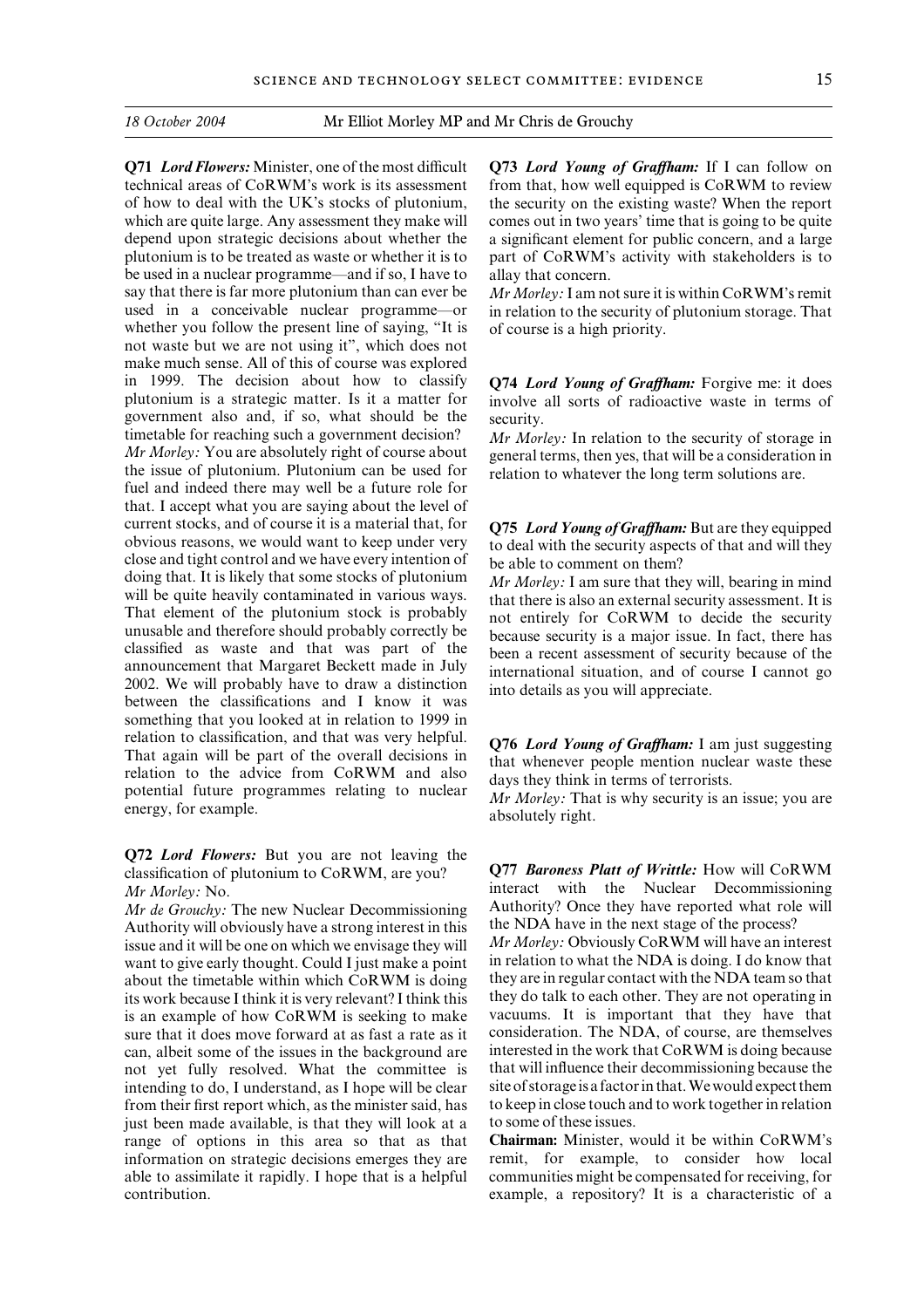made progress, and I am thinking in particular of the its costs and its problems do not compare very well to United States and Finland— the development of other technologies and

**Baroness Platt of Writtle:** And France. The renewables.

communities have been compensated for perceived minister say that because in other areas it leaves these environmental damage associated with the existence decisions to the market, and if the market does not of a site. Indeed, the CoRWM Chairman commented find a solution attractive it does not follow it up. It that they were somewhat surprised in Finland to find would seem to me that the costs should be among the that local communities had been competing with least of the government's concerns under these each other to house such facilities. This has not been circumstances but rather that they establish a a feature of the UK approach. I wonder if you have regulatory environmental framework in which, if thought of this. companies were able to produce nuclear power at a

France and Finland and I must say I am very that. Would you not agree with that approach? interested in the concept, and there is an argument for *Mr Morley:* To a large extent, although there are it. CoRWM do not have to but they are free to touch other considerations in relation to environmental upon these issues in their recommendations if they impact and the long term consequences. so choose.

**Q79** *Lord Jenkin of Roding:* Your predecessor in my *Mr Morley:* That is right, and they are also part of the hearing did say that it was his great ambition to solve criteria that must apply. At the moment market this problem before he ceased to be minister. forces are not going to deliver new nuclear power Obviously, that did not happen and Mr Meacher has stations because the costs and returns are just so now left the Government. Do you share that unattractive. We are some way from that in relation ambition? to a market based approach. There are new

extent do you think the outcomes of  $\text{CoRWM's work}$  government and independent of the future of nuclear power in by market forces. relate to decisions on the future of nuclear power in the UK?

*Mr Morley:* I think it is very important because of **Q83** *Lord Tombs:* I want to put in a plea for course nuclear power has reappeared in the debate disconnection in the Minister's mind as well as in because of the problems of climate change, which are other parts of government between new nuclear serious. As you know, they are taken very seriously power and the long term solution to radioactive by the Prime Minister who has given a very strong nuclear waste. We have a huge stockpile of waste, international lead on this. One of the reasons why we some of it 60 years old. We have been storing it have no current plans for nuclear power is the huge satisfactorily for 50 years. The technology is expense of dealing with nuclear waste and the fact improving. You are going to say that you are satisfied that it is not resolved because, as you know, that is with the present method of storing nuclear waste but the whole reason why we are having this particular you want to improve it, of course, and that is the real debate. It also takes a very long time to come on line driver for the long term solution to nuclear waste. To and, given the very large sums of money in terms of build a nuclear programme of the size of the one we commissioning nuclear power stations, I think that have at present would add less than 10 per cent to the there is an awful lot that can be done in relation to cost. I think it is a dangerous fallacy to link the long development of renewables at this moment in time. It term solution of nuclear waste storage to a new may well be the case in the future that there will be nuclear programme. The things are connected, of new scientific breakthroughs and new technologies course, but they are not as simple as that by a long that deal with some of these problems of waste and way. cost. If that is the case they should be considered on *Mr Morley:* They are not as simple as that but of their merits and we should not take a fundamental course it is one of the factors why the nuclear option position on this. Resolving nuclear waste is certainly is not an attractive one because of the need to resolve a prerequisite in terms of deciding whether or not the issue of waste and cost.

number of countries where these programmes have future nuclear power is viable or not. At the moment

**Q78** *Chairman:*— and France, that local **Q81** *Chairman:*I am interested to hear a government *Mr Morley:* I have seen these options applied in competitive price, they felt free to go forward with

#### **Q82** *Chairman:* And that is planning.

unattractive. We are some way from that in relation *Mr Morley:* I am always keen to solve every problem technologies such as hydrogen fuel cells and possibly as quickly as possible, and successfully preferably carbon sequestration which are also so huge that the as well. market is not going to deliver those and there will have to be some intervention as we move away from **Q80** *Chairman:* Minister, the last question is in a fossil fuels, as we must. There is a combination of way one of the more fundamental ones. To what approaches. Some of them will have to be driven by way one of the more fundamental ones. To what approaches. Some of them will have to be driven by<br>extent do you think the outcomes of CoRWM's work government and indeed some of them will be driven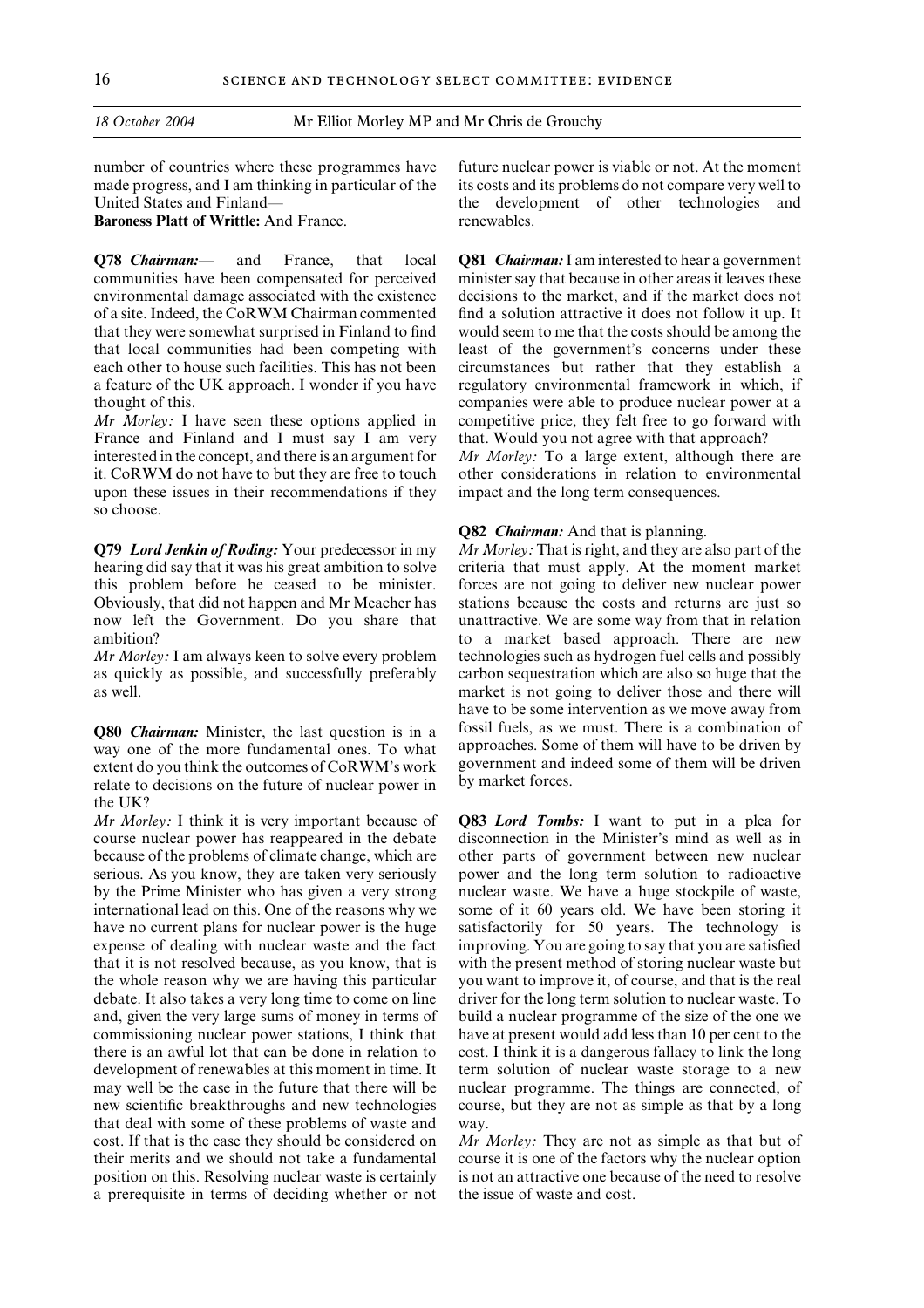**Q84** *Lord Tombs:* But the huge cost, Minister, is nuclear programme and in that time you have to there. It does not rest on whether we build nuclear make progress on nuclear waste. there. It does not rest on whether we build nuclear power or not. **Baroness Platt of Writtle:** The other feature,

cannot rely on the current storage methods. Some of carbon dioxide and that needs to be at the forefront them are heading towards life expiry so we do need to of people's minds. replace some of those storage facilities and we want a proper long term solution to nuclear waste. All I am **Q85** *Chairman:* Minister, we are very grateful to you saying is that we do not have one yet. for coming this afternoon. I know you have to get

promoted but quite wrong proposal that a new with us. We are most grateful for your patience. nuclear programme has to await the other problem. *Mr Morley:* It is always a pleasure to be here, It could take 10 or 20 years to build a brand new Chairman.

*Mr Morley:* I absolutely accept that because we remember, is that nuclear power does not produce

Lord Tombs: But please let us disconnect the often away. Thank you very much for making time to be

#### **Supplementary letter by Mr Elliot Morley, MP, Minister for Environment and Agri-Environment**

Thank you for your letter of 21 October 2004 in which you asked for clarification of the following points in respect of the evidence I gave to the Select Committee on 18 October 2004:

- what role the Government sees for CoRWM in terms of recommending sites;
- more generally, what plans the Government has for taking forward the process once CoRWM has produced its final report, in particular with respect to site selection.

In responding, I should like to provide some further observation on another point raised by the Select Committee, namely:

— the availability of expertise on CoRWM, in particular in respect of the science of deep disposal.

The Role the Government Sees for CoRWM in Terms of Recommending Sites

In answering this question there is a need to distinguish what is said in CoRWM's current terms of reference, which covers the Committee's work up to its delivery of recommendations in July 2006, from what the Government might ask the Committee to do as follow-on work.

Under its current terms of reference, CoRWM is required:

"to oversee a review of options for managing solid radioactive waste in the UK and to recommend the option, or combination of options, that can provide a long-term solution, providing protection for people and the environment"

for:

"wastes for which no long-term management strategy currently exists—that is, high and intermediate level waste now in storage or likely to arise over the next century or two, and some lowlevel waste unsuitable for disposal to Drigg".

#### The terms of reference go on to say:

". . . the assessment of options will not consider potential radioactive waste sites; but it will raise siting issues, including whether or not local communities should have a veto or be encouraged to volunteer, and whether they should be offered incentives. CoRWM will need to consider these issues, and may want to make recommendations to Ministers on them".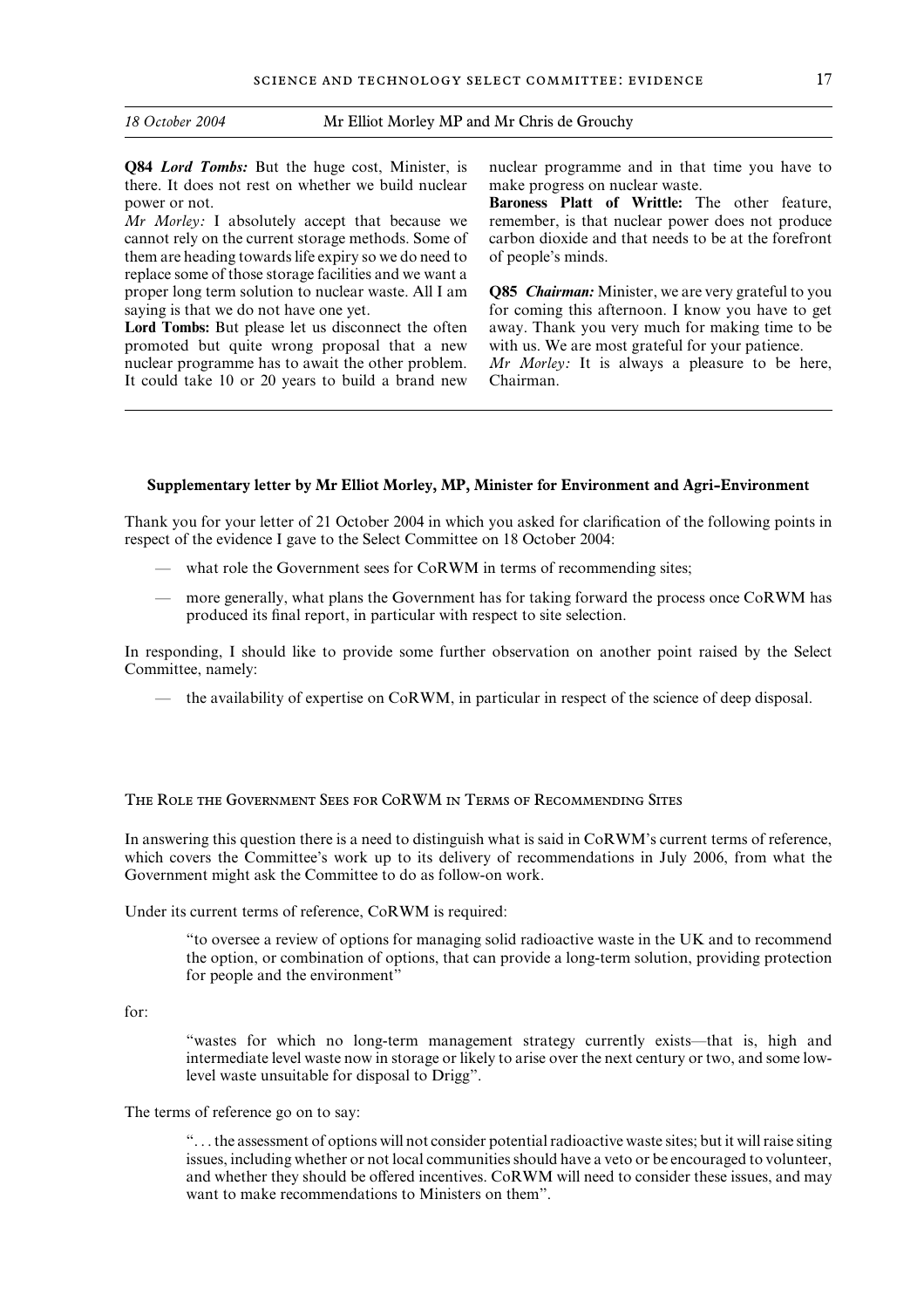More Generally, What Plans Does the Government Have for Taking Forward the Process Once CoRWM has Produced its Final Report, in Particular with Respect to Site Selection

Once CoRWM's recommendations have been delivered in July 2006, Government has decided policy in light of it, and the facility or facilities required are clear, we foresee that the process and criteria to be adopted for site selection will also be the subject of discussion in an open and transparent way.

An option to which consideration is being given, but has not yet been finally decided is to ask CoRWM, possibly in a somewhat reconstituted form, to undertake further work to oversee debate of process and criteria for site selection. This would take into account any implementation issues identified in their current programme of work.

This could be carried out in parallel with Government consideration and decision on the necessary institutional arrangements for delivery of the selected option, or options. Once in place, the implementation organisation could be given responsibility for carrying forward the agreed site selection process. We shall be aiming to have the delivery organisation in place, and ready to take on this work, as soon as possible after CoRWM has reported.

The Availability of Expertise on CoRWM, in Particular in Respect of the Science of Deep Disposal

It was never planned, and indeed it would have been impossible, for CoRWM to have had access to all the necessary expertise to carry out its evaluation of options. Rather it needs a combination of skills that enables it to act essentially as an executive board for the programme, securing access to, or buying in, expertise as appropriate.

The Committee was selected from over 400 applicants, and we believe it is both well balanced and well qualified to do its job. The Committee contains a majority who have, as their first degree, a science specialisation of one kind or another and others with extensive experience of the science and nuclear engineering aspects of nuclear power.

There are a variety of ways in which the scientific and technical quality of CoRWM's work will be ensured. First, by virtue of the fact that CoRWM's programme is being conducted in an open and transparent way, all with an interest, including the scientific community, can comment on it. Second, the Committee has technical support from NNC Ltd, a long established and well respected company in the field of nuclear waste consultancy. Additional expert input can be secured under the terms of the contract with NNC. Third, CoRWM is establishing a pool of specialists—on the basis of advice from bodies such as the Royal Society and Royal Academy of Engineering—that it can call upon for views. Finally, it is considering setting in place an independent process evaluation contract which will provide for ongoing assessment and reporting back to the Committee as its work proceeds.

All of these mechanisms will provide for appropriate quality assurance and peer review of the Committee's work.

#### *3 November 2004*

#### **Supplementary letter by Mr Elliot Morley, MP, Minister for Environment and Agri-Environment**

The House of Lords Select Committee on Science and Technology has asked:

"Whether Defra's Chief Scientific Advisor, or other senior scientific advisors within the Department, were involved in the setting up of the Committee on Radioactive Waste Management (CoRWM), deciding its composition and terms of reference; and if so, how?"

The Defra Chief Scientific Advisor was not directly involved in the setting up of CoRWM, although has been kept informed of its establishment and the development of its work. There were scientific advisors and consultants supporting the Defra division responsible for establishment of the CoRWM programme.

My previous clarification explained the role of CoRWM, the way it would secure access to the necessary scientific and technical advice, and its arrangements for quality assurance and peer review. As the work of CoRWM proceeds, the Defra Chief Scientific Advisor will be taking a particular interest in the latter arrangements for scientific and technical quality assurance and peer review to ensure that they are robust.

*16 November 2004*